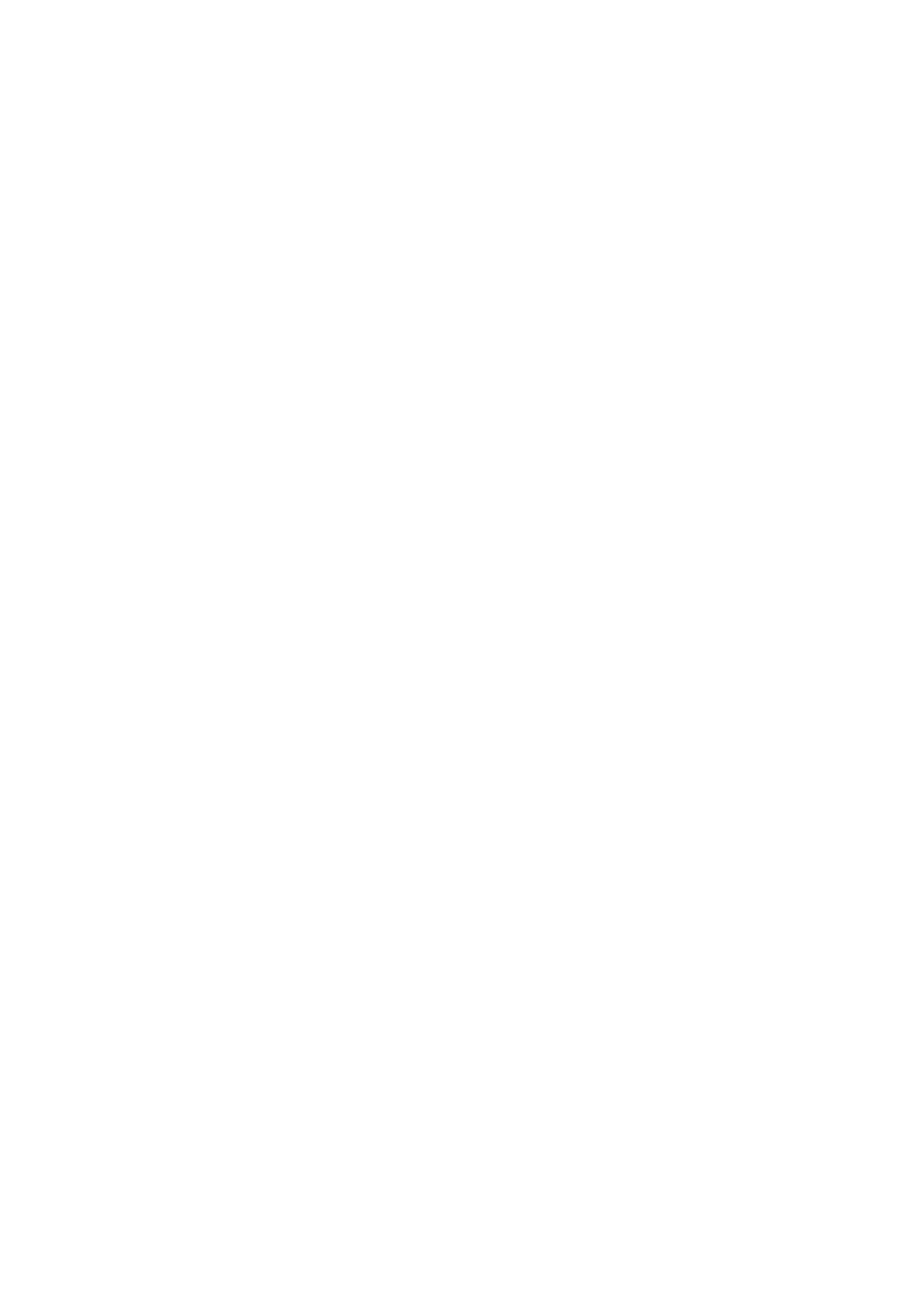| <b>INDEX</b>                                        |    |  |  |  |
|-----------------------------------------------------|----|--|--|--|
|                                                     |    |  |  |  |
|                                                     | 22 |  |  |  |
| Jewish and Foreign Missions Committee's Report      | 26 |  |  |  |
|                                                     | 30 |  |  |  |
|                                                     | 32 |  |  |  |
|                                                     | 37 |  |  |  |
|                                                     | 38 |  |  |  |
|                                                     | 39 |  |  |  |
|                                                     | 40 |  |  |  |
|                                                     | 41 |  |  |  |
|                                                     | 51 |  |  |  |
|                                                     | 52 |  |  |  |
|                                                     | 54 |  |  |  |
|                                                     | 57 |  |  |  |
|                                                     | 58 |  |  |  |
|                                                     | 60 |  |  |  |
|                                                     | 62 |  |  |  |
|                                                     | 64 |  |  |  |
|                                                     | 67 |  |  |  |
|                                                     | 68 |  |  |  |
|                                                     | 69 |  |  |  |
| Ballifeary Residential Care Home Committee's Report | 71 |  |  |  |
| Leverburgh Residential Care Home Committee's Report | 72 |  |  |  |
|                                                     | 73 |  |  |  |
|                                                     | 75 |  |  |  |
|                                                     | 76 |  |  |  |
|                                                     | 77 |  |  |  |
|                                                     |    |  |  |  |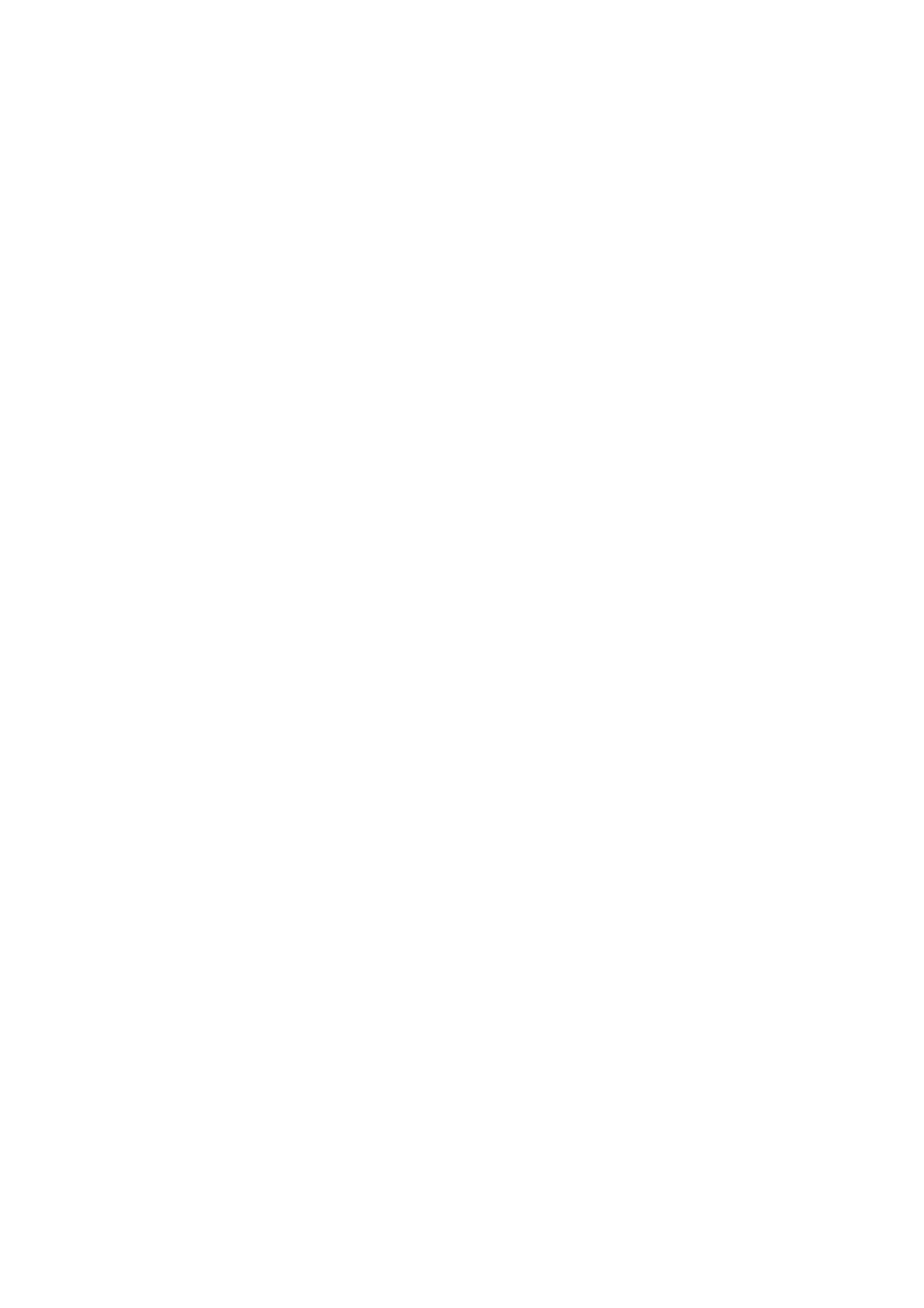# **REPORT OF THE RELIGION AND MORALS COMMITTEE Convener: Mr. F. R. Daubney**

#### **1. INTRODUCTION**

IT is with sadness that the Committee has to report a continuing erosion in the religious and moral state of the world and nation. In the past year the news has been dominated by the reported atrocities and brutalities of the so-called Islamic State in Syria, Iraq and Libya. We read of young Muslim men from this country fired up with zeal for the cause of those who would brutally suppress disagreement with their odious beliefs. We have seen further revelations of child abuse and of sexual exploitation of vulnerable young people. The sodomite lobby is becoming more bold and vociferous in its demands. The prosecution of Christian people with small businesses who, for instance, refuse to print sodomite literature or decorate their "wedding" cakes, is becoming more frequently heard of. The greed and avarice of the banking crisis, of a few years ago, still reverberates with further revelations of wrong doing. All of which vividly highlights a continuing falling away from the gospel truths with which this nation, and others, have been so greatly favoured. God has a controversy with us and unless we return to Him in repentance, then the flood of our iniquity will carry us away.

In the visible church we have witnessed a turning away from God's Word in the embracing of sodomites, the appointment of women ministers and priests, and now the inevitable woman bishop. The Moderator of the General Assembly of the Church of Scotland, Reverend John Chalmers, has invited the Pope of Rome to visit Scotland. In his fulsome invitation he said that "All people of faith would welcome him". The Convener of this Committee has written to Mr. Chalmers to protest but no reply has been received.

We must pray with Habakkuk, "O Lord, revive thy work in the midst of the years . . . make known; in wrath remember mercy" (Habakkuk 3:2).

### **2. RELIGION**

#### *A review of Christianity worldwide*

"The kingdom of God cometh not with observation" (Luke 17:20), and there may be many things happening in Christ's Kingdom, even of great importance, which do not make the news, or even come to the ears of those concerned for the well-being of the Kingdom. The purpose of this survey, therefore, is simply to state how world Christianity presently appears from Scotland.

### **European peoples**

Among the European peoples, now spread not only in Europe but in North America and the Antipodes, the reluctance to hear the Gospel or to give it any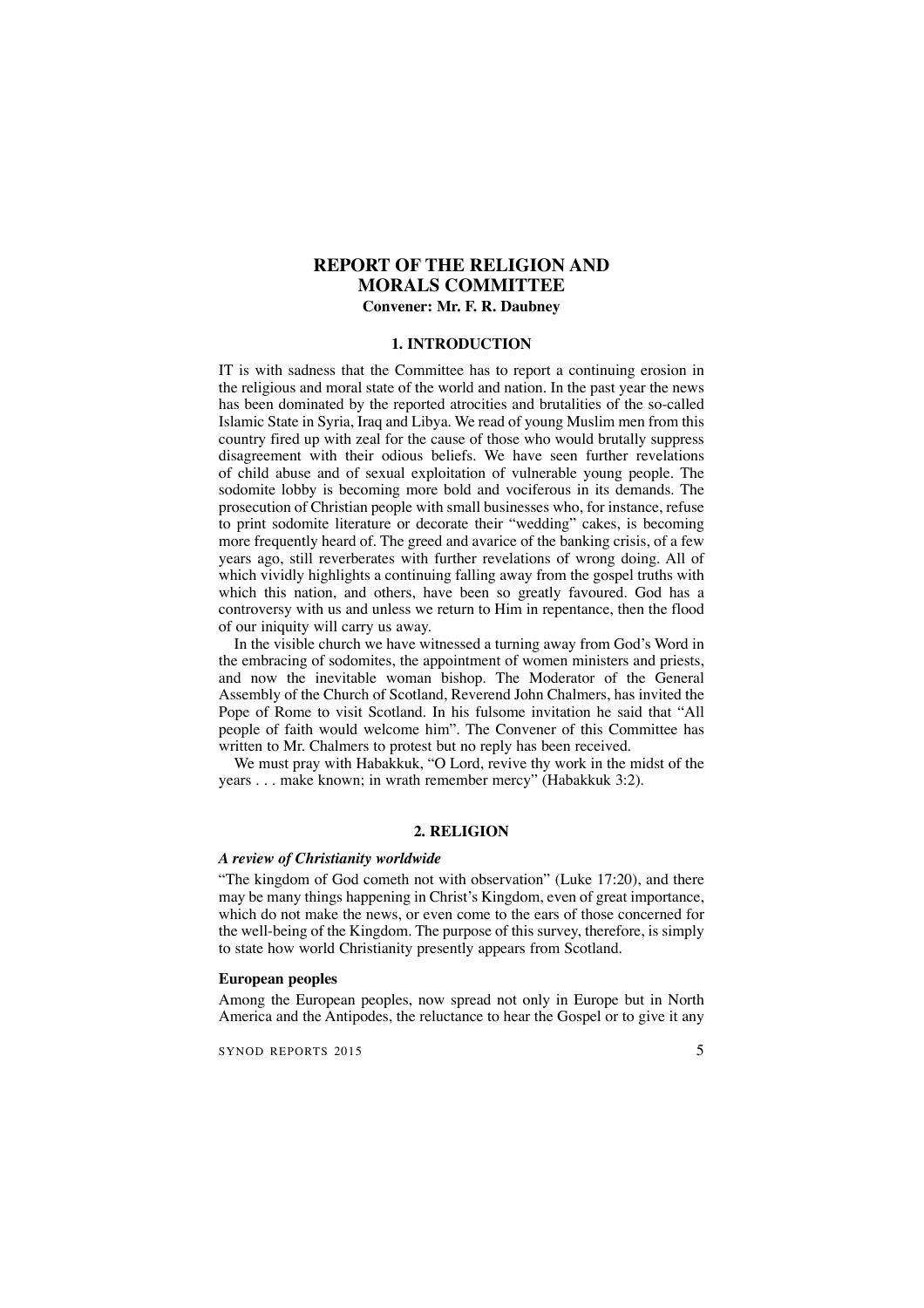serious consideration continues unabated. The general impression throughout the western world is one of decline in Christianity, with just a few encouragements here and there. In Britain there has been a significant increase in minor persecution during the last year.

# **South and Central America**

Interest in evangelical Christianity is much greater in these parts of the world than it is in the West. However, reports of persecution, even death, at the hands of Roman Catholics come in from some countries in Central America. In Brazil there is a discernible and heartening enthusiasm for Protestantism and Calvinism, but not sufficient at present to counter the endemic corruption.

# **Africa**

The Islamic violence against Christianity continues, especially in Nigeria, Niger, Central African Republic, Sudan, Kenya, and Tanzania. There is great interest in Christianity in southern Nigeria, with very large charismatic churches, but little progress in reformed religion.

### **The Middle East**

Violence against "Christians" continues throughout the Middle East. Many of these sufferers adhere to false forms of Christianity but we hear of true believers as well, and the interest in the Gospel is far greater than in the West.

# **India and Pakistan**

Christianity is widespread in southern India, but there are outbreaks of persecution from resentful Hindus. There is little evidence of reformed religion. In Pakistan the small number of Christians are the frequent victims of persecution.

#### **China and the Far East**

A substantial proportion of the South Korean population profess Christianity. The proportion is lower in China, but the numbers involved are large, and in both countries there is significant interest in reformed religion. Persecution in China appears to have worsened in the last year.

In summary, the persecution of Christians is very widespread, but tends to be localised rather than universal. The Gospel continues to spread in some parts of the world, generally in the face of fierce opposition. When a longer view is taken, countries such as Korea, Brazil, China, Russia, and Israel have seen a striking increase in true religion.

# *The suppression of Christianity in Britain today*

Those who profess to hold to the Word of God as their supreme authority, are presently tolerated in public national life, only in so far as they remain silent. The Bible has long been a forgotten guide for governments and their agencies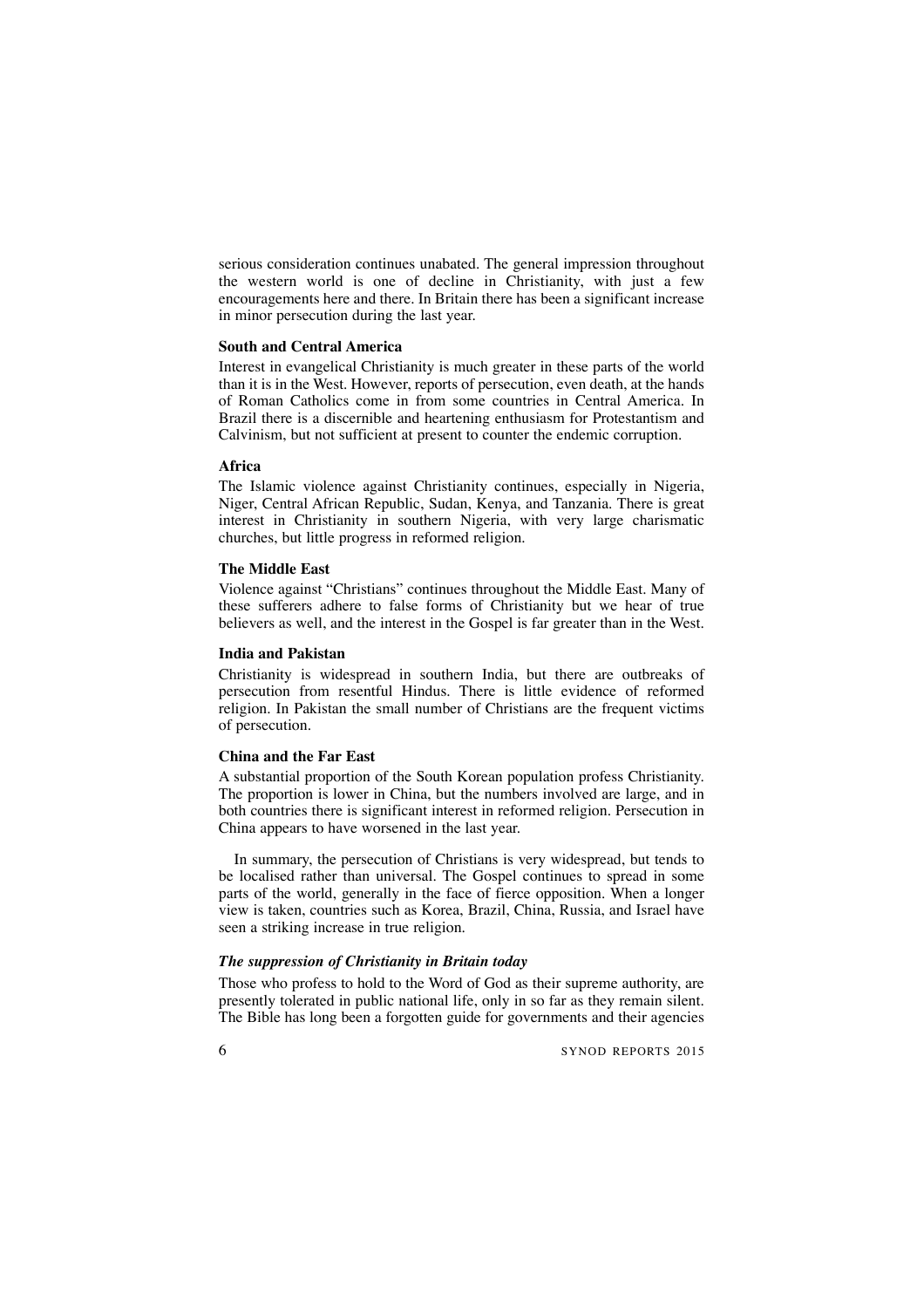of law and justice. In more recent times the public expression of any opinion that is consistent with a belief in the Bible is almost always condemned, to the extent that it has become a rarity. In January 2014 there was a well-publicised letter to the Press by the Henley Councillor, Mr. David Silvester, in which he accused the Prime Minister of acting "arrogantly against the Gospel", and implied that the floods of December 2013 were God's judgment on the nation for the Marriage (Same Sex Couples) Act. In addition to much mocking in the Press, his statement elicited a response by the local Conservative MP, John Howell: "I thought Mr. Silvester's letter was not the sort of thing that he should have written in today's age." This view is so pervasive, that the UK Independence Party felt that they had "no choice" but to expel Mr. Silvester. The implication of the view expressed by Mr. Howell is that biblical Christianity is not a reasonable belief for people to hold; and that there is an incompatibility with a view of God as the Governor of the nations, and a person's participation in the earthly government of a nation. This state of *de facto* censorship of Christians in the UK looks to be worsening. Employment opportunities, particularly with government agencies, are increasingly restricted for those who refuse to act contrary to the Word of God.

Whilst the chief responsibility for this shameful condition lies with the churches who have not contended for scriptural truth, it is the education system, particularly the universities, that has been powerfully instrumental in the suppression of a public Christian voice over the past few decades. The pervasive teaching of evolutionary theory and liberal moral philosophy has had a profoundly deleterious effect. Journalists and teachers have for generations graduated from universities believing in, and relentlessly promoting, an atheist-leaning agenda; to the extent that dissenting voices have now largely been removed from the schools and the mainstream media. Children are taught according to an anti-Christian agenda which includes a distorted view of history, including the use of historical fiction. The nation is daily bombarded by the publicly-funded BBC and other privately-owned, and equally-corrupting media, with a similar agenda.

Very few people in Britain will now acknowledge the truth of the Genesis creation narrative. Indeed, belief in Darwinism and other forms of evolution is considered to be so sacrosanct, that most will not even publicly acknowledge God as the Creator – considering the issue of creation irrelevant when "scientists have shown the universe to have evolved over billions of years". Unsurprisingly, therefore, a great many have now discounted the possibility of life after death, and the necessity of the salvation of their eternal souls. They thus refrain from reading the Word of God, attending a church, or otherwise preparing to meet their God.

In the universities, modern philosophers have espoused man-centric moral theories to fill the vacuum in the nation created by the forsaking of the law of God as a moral compass. Such theories exclude the possibility of the operation of a sovereign God and are therefore rooted in atheism. The late American philosopher, John Rawls of Harvard University, has been the most influential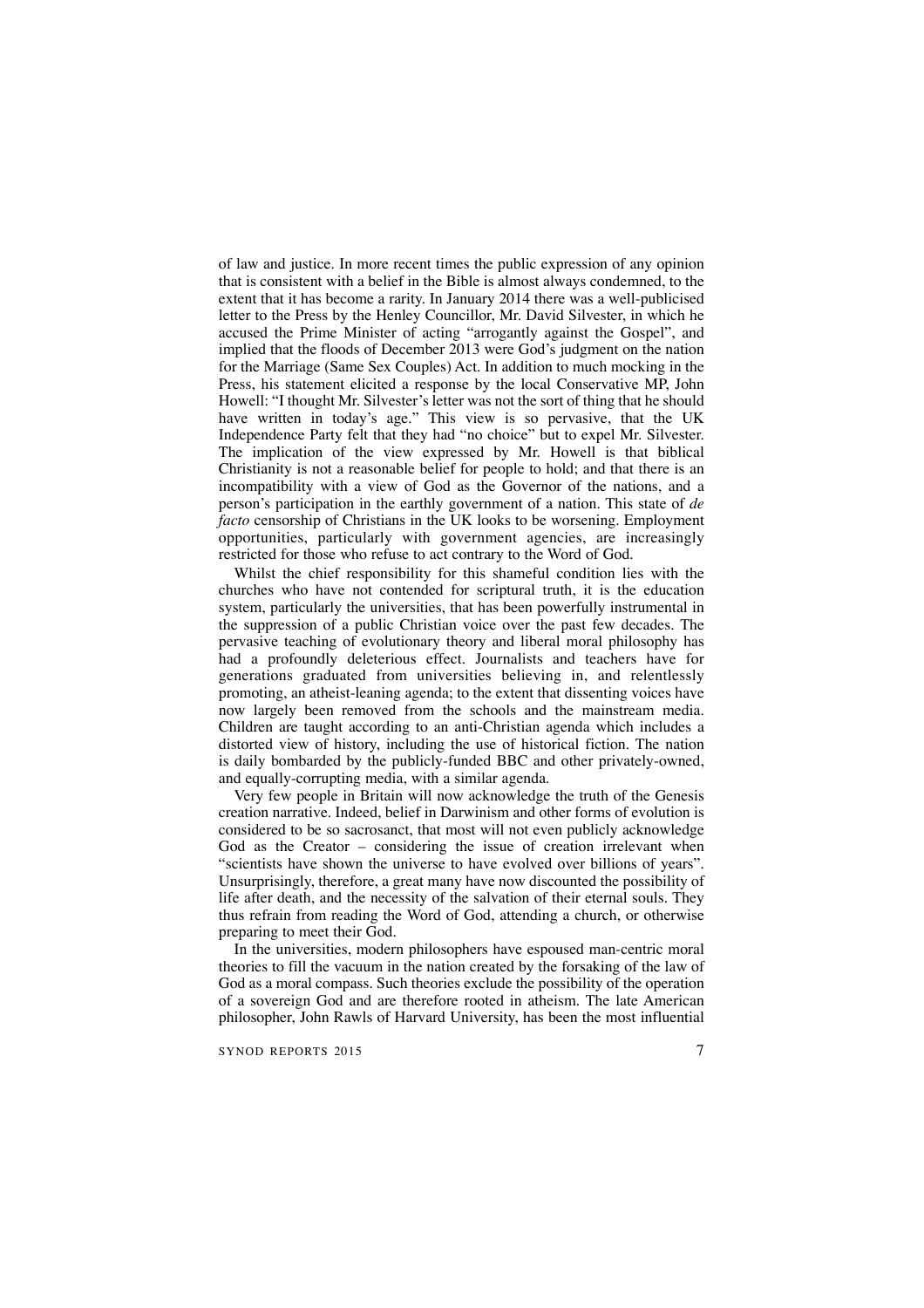in this regard. His *Theory of Justice,* first published in 1971, was founded on the principle that, "Each person is to have an equal right to the most extensive basic liberty compatible with a similar liberty for others". Equality legislation, which is firmly based on Rawlsianism, is now an iron hand on all the nations of the west for the suppression of Christianity. One of the basic liberties that Rawls espoused was liberty of conscience. In equality legislation, however, the right to liberty of conscience for Christians has been overridden time and again by the supposed rights of homosexuals and others. Every mainstream political party in Britain, whether on the right or the left, fully supports this equality legislation and its consequential suppression of Christian morality. However, the Democratic Unionist Party in Northern Ireland has recently proposed an amendment in the Province's legislation to "make reasonable accommodation for people with sincere and deeply-held religious beliefs". Were this proposal to be taken up in Edinburgh and Westminster it would be an encouraging development, but that seems highly unlikely at present.

Although there have been well-publicised cases of individual Christians losing rights as a consequence of recent legislation, these matters are relatively inconsequential compared to the much more pernicious suppression of Christianity in Britain through the purging of Christian teaching in the education system, in regard to both teaching the Gospel, the teaching of creation and of biblical morality. The vilification of biblical Christianity by all branches of the media, both in terms of news and entertainments, greatly compounds the anti-Christian message that young people are hearing from day to day.

Another way in which Christian moral teaching is suppressed in the UK is through "relationship and sex education" in schools. It is required for all statefunded schools in England to provide such lessons for children from the age of eleven. Parents currently have the right to remove children from these lessons, but this veto was restricted by the last Labour Government to children up to the age of fifteen. If elected the Labour Party propose to make sex education compulsory from the age of five, and will be required to be "LGBTinclusive". Although there is no such statutory obligation in Scotland, schools are expected to provide "relationships, sexual health and parenthood education", and guidelines are issued by the Scottish Government on its provision. Parents may withdraw their children but are discouraged from doing so. Amongst other troubling unbiblical aspects contained in the latest guidelines, issued in December 2014, it is recommended that secondary school pupils may make the decision independent of their parents as to whether they wish to attend such lessons. The purpose seems to be to make it as difficult as possible for parents to withdraw their children without enforcing a legal requirement.

So far suppression of Christianity in Britain is largely confined to public life. The state has not yet taken an active interest in what goes on in the church or in the home and, as long as there is no perceived difficulty for the state, this situation may well persist for some time. However, the history of persecution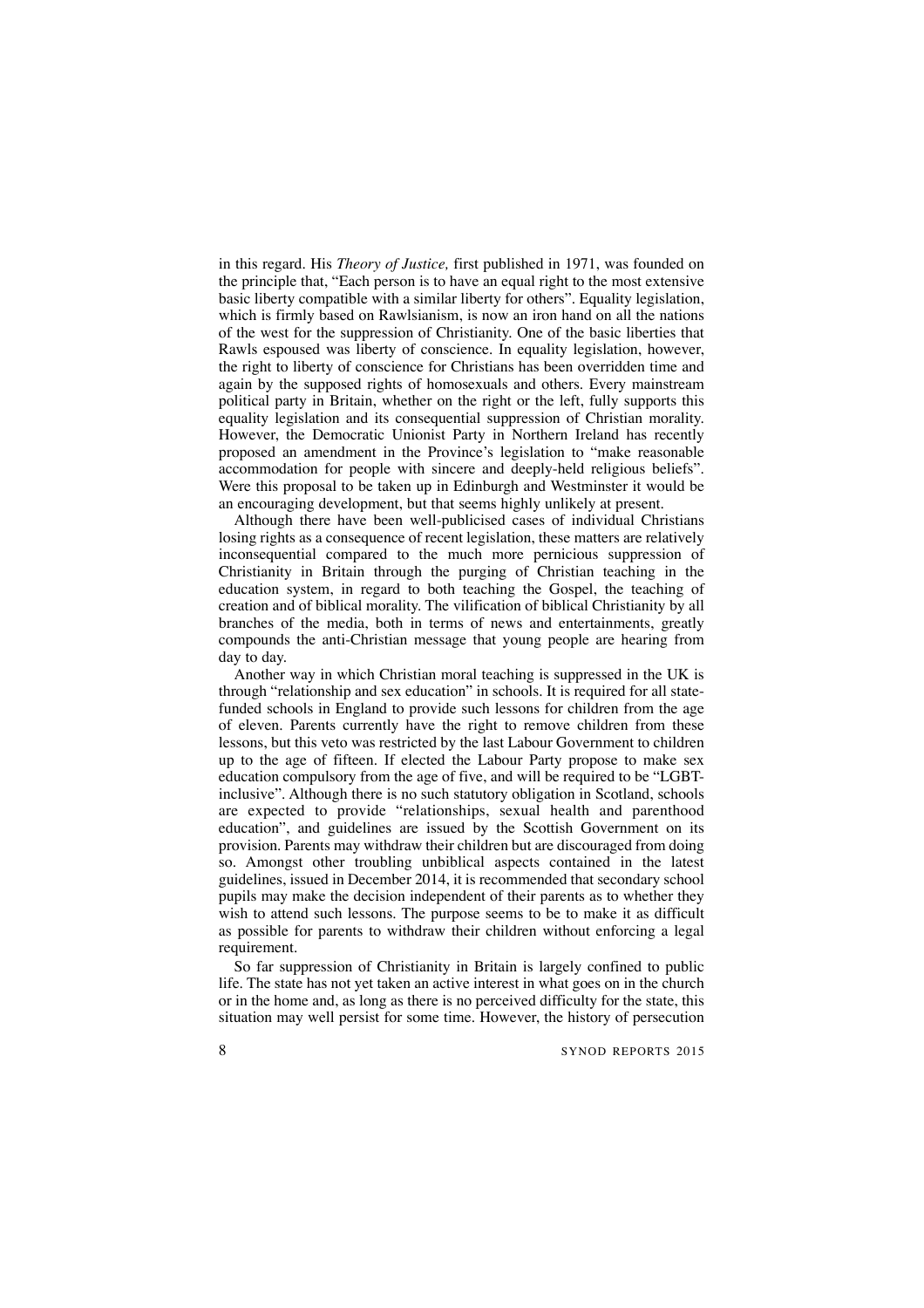of Christians suggests that neither the individual, the family nor the church, will be immune from oppression by the state if there is an effective witness against its own evil legislation and practise. One of the immediate dangers for families in Scotland is the "State Guardian" legislation. This law, which was passed by MSPs in 2014, and is due to come into effect in 2016, gives a government-appointed person access to every child in the land to check their wellbeing is not "compromised" in their family situation. The legality of the legislation is being challenged through Judicial Review by a group of petitioners led by Colin Hart of the Christian Institute. Biblical teaching has already been effectively barred from the public classroom as "not preparing children for life in modern Britain". It is no great stretch of the imagination to see this prohibition extended to private schools and, by means of the above legislation, even to the family itself.

Unless the Lord will restrain the evildoers in His mercy, troubled times lie ahead. If that is the case, we ought neither to be surprised nor fearful of such troubles, but rather to rejoice that we are thus privileged (1 Peter 4:12-19). The suppression of Christianity in the UK to the point of persecution has long been foreseen. For example, in a letter to a correspondent at the close of the 18th century, Bishop Samuel Horsley made a very prescient prediction of a time when the state would turn against Christianity. He wrote: "This desertion will begin in a professed indifference to any particular form of Christianity, under the pretence of universal toleration; which toleration will proceed from no true spirit of charity and forbearance, but from a design to undermine Christianity, by multiplying and encouraging sectaries [members of sects]. The pretended toleration will go far beyond a just toleration, even as it regards the different sects of Christians. For governments will pretend an indifference to all, and will give a protection in preference to none. All establishments will be set aside. From the toleration of the most pestilent heresies, they will proceed to the toleration of Mahometanism, atheism, and at last to a positive persecution of the truth of Christianity." More then two centuries later, his prediction has been fully realised.

### *Popery (Romanism)*

Popery is described in Holy Scripture as that " . . . MYSTERY, BABYLON THE GREAT, THE MOTHER OF HARLOTS AND ABOMINATIONS OF THE EARTH" (Revelation 17:5), a " . . . woman drunken with the blood of the saints, and with the blood of the martyrs of Jesus . . . " (Revelation 17:6), and a " . . . habitation of devils, and the hold of every foul spirit, and a cage of every unclean and hateful bird" (Revelation 18:2b). Its head, the Pope of Rome is declared to be " $\dots$  that man of sin  $\dots$  the son of perdition" (2 Thessalonians 2:3b), who blasphemously "opposeth and exalteth himself above all that is called God, or that is worshipped; so that he as God sitteth in the temple of God, showing himself that he is God" (2 Thessalonians 2:4). And as a satanic institution (2 Thessalonians 2:9) beclouded with strong delusion, and believing a lie (2 Thessalonians 2:11).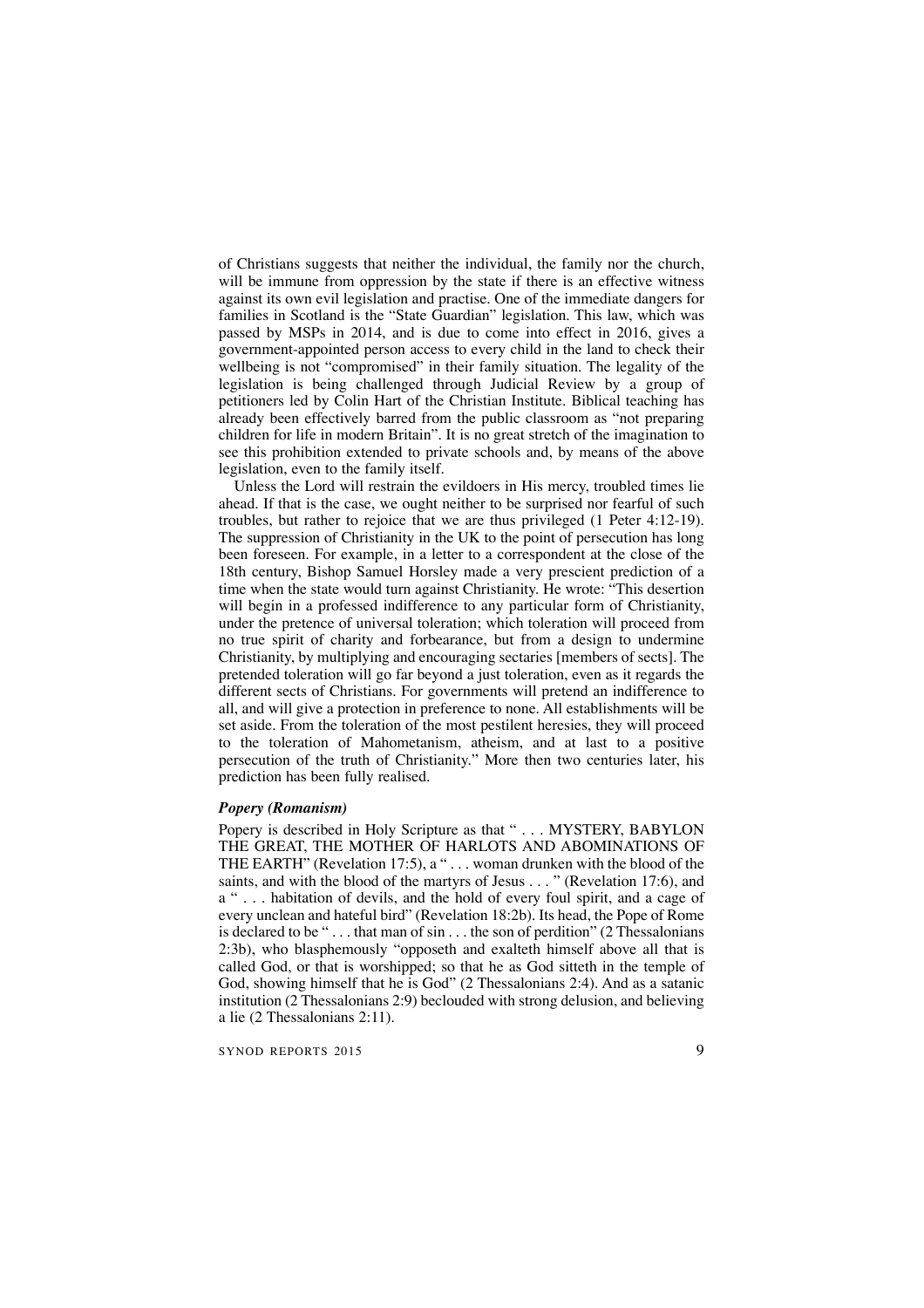In July 2014, the Pope, in a homily delivered before an audience which included some who had been abused by paedophile priests, addressed the scandal of wide-spread child sex abuse by Popish priests and, more strongly than previously, condemned the way in which the abuse crisis had been handled. Whilst so speaking, he said: "Before God and His people, I express my sorrow for the sins and grave crimes of clerical sexual abuse committed against you. And I humbly ask forgiveness." However, his words were greeted with much scepticism, and largely dismissed as a mere superficial gesture. One report stated: "They have found fault with the way the pope, 77, has approached the scandal since his election last March. While condemning the abuse, Francis has seemed reluctant to mount a full-frontal attack on the church and angered many by claiming that no other organisation has 'done more' to tackle child abuse." It appears to have been a reluctant, insincere, cynical damage-limitation exercise. Whilst Popery's blasphemous priests are forbidden to marry, and remain in the heart-hardening, devilish environment of that system, Romanism will continue to breed paedophiles and sodomites.

The Pope granted the Moderator of the General Assembly of the Church of Scotland, the Reverend John Chalmers, an audience, which took place on the 16th February 2015. He, in seemingly eager anticipation of the meeting, said, "I am honoured to be able to meet with his Holiness Pope Francis. I hope to be able to discuss a range of issues including how faith is regarded in the 21st century." He ought to flee from Popery's idolatry, recoil from acknowledging the Pope's blasphemous usurping of the designation "His Holiness", and condemn his heretical doctrine of justification by works. He by his declared intention, and grateful acknowledgement of the Pope, exposes himself as a blind leader of the blind, and yet another dupe of Rome, that, as Satan's masterpiece, excels at pretending a love to Christ, to truth and to holiness. Woe to him that embraces damnable heresy and idolatry, and woe to him that does not condemn it with all his power. "He that justifieth the wicked, and he that condemneth the just, even they both are abomination to the Lord" (Proverbs 17:15).

# *Islam (Mohammedanism)*

There are an estimated 1.3 billion Muslims world-wide, about a quarter of the world's population. These people are carried away with Islam in evidence of the righteous judgement of God. Islam is Britain's fastest growing religion, numbering around 3 million, having almost trebled in size since 2001; 1 in 10 children under the age of 4 are Muslim. It is predicted that Islam will be the largest religion in Britain by 2030. There are about 1,500 mosques, and approximately 90 Muslim schools in England. Some areas have become predominantly Muslim, and it is reported that Sharia law is practiced there. Media accounts of the Muslim Community in general give the impression that it is becoming more assertive, even aggressive, with a few declaring that Britain will eventually become an Islamic State.

The Koran is the principal book from which the Muslim derives his teaching and practice. James Durham, in his commentary on the Book of Revelation,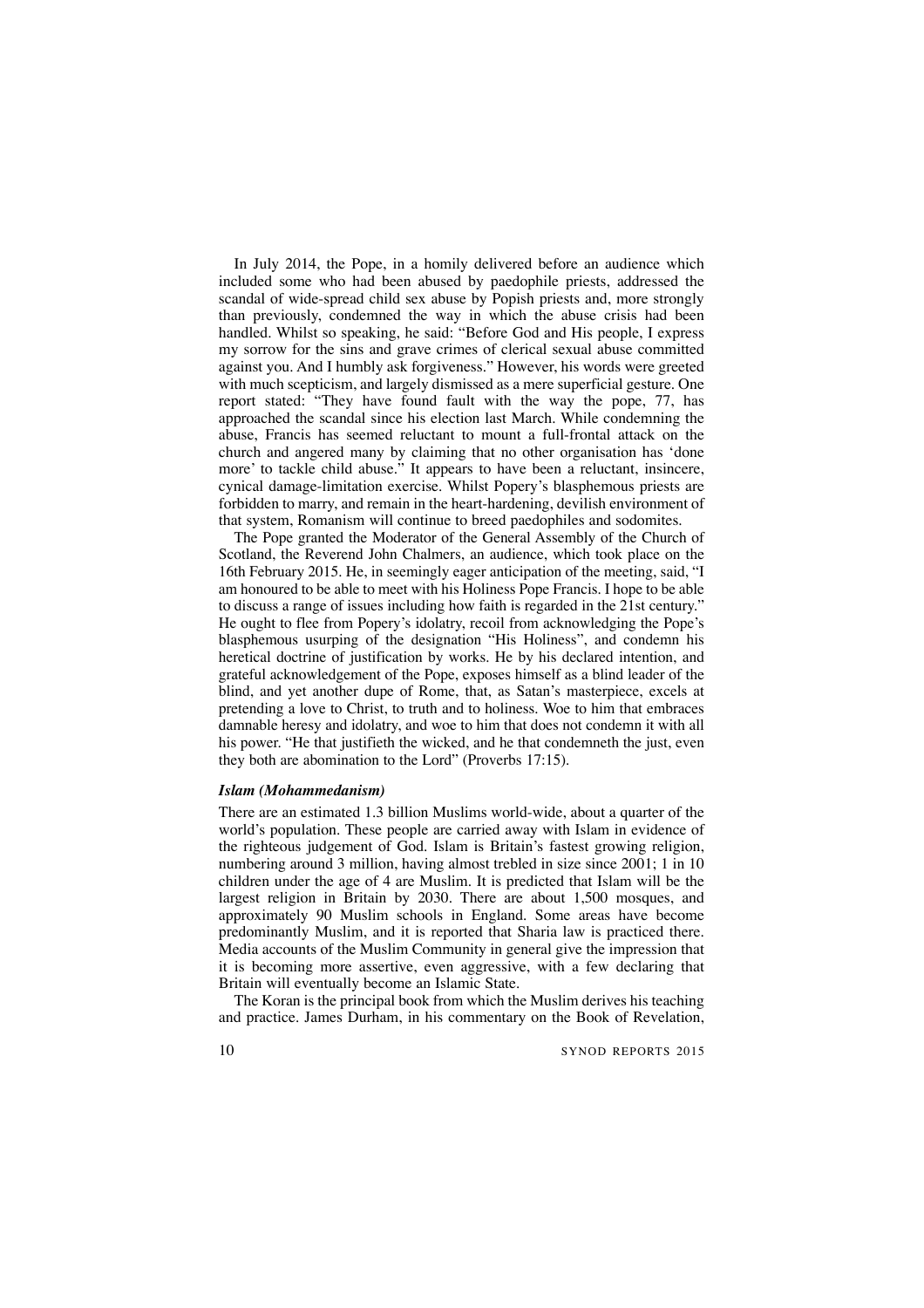chapter 9:13-21, states that the Koran was written by Mohammed, a non-Christian, together with Sergius, a Nestorian (who say Christ is two persons), Joannes Antiochenus, an Arian (who deny the Godhead of the Son and Holy Ghost), and some Jews. He also asserts that the Koran is a mere human composition (not given to Mohammed by the angel Gabriel as he claimed), but is instead a mixture of Paganism, Judaism and Christianity. The Koran includes many heresies, especially the denial of the Trinity of Persons in the Godhead. It is devoid of all the fundamental articles of truth, which without the knowledge and faith thereof, it is impossible to be saved: "Believe on the Lord Jesus Christ, and thou shalt be saved . . . " (Acts 16:31).

Islamic scholars disagree amongst themselves as to the meaning of the word Islam (*Salafi*); some consider that it means "peace", and others that it means "submission". It has been contended that Islam, in its traditional formulations and core text, mandates warfare against, and subjugation of, unbelievers (non-Muslims). Muslim jurists (experts in Islamic law) agree that the purpose of fighting against Christians and Jews is two-fold; either their conversion to Islam or their submission to it, and payment of the poll-tax (*jizya*). The Koran in 9:29 declares, "Fight those who do not believe in Allah and the Last Day, and who forbid not what Allah and His messenger have forbidden – who do not practice the religion of truth, being of those who have been given the Book – until they pay the poll-tax out of hand and are humbled". It makes a sharp distinction between the believer (Muslim) and the non-believer (non-Muslim), therefore, effectively teaching that the Muslim is superior to the non-Muslim, and also advocates a global agenda, the prospective establishment of a worlddominating Caliphate (Islamic Kingdom).

There are tensions in Britain between Muslims and non-Muslims. It is evident that many apparently moderate Muslims do not condemn extremist atrocities as strongly as may be desired, and they will not march en-masse publicly in condemnation of Islamic terrorist murder. Many non-Muslims are suspicious of Muslims, even when they condemn extremist violence. The 7/7 bombings, the murder of Lee Rigby, and the very frequent reports of thwarted terrorist attacks, have created an atmosphere of fear and wariness throughout the land. The Government is not unaffected by fear, and seems to be intimidated by the lurking bomber, shooter or be-header. It has publicly admitted that its security is insufficient to prevent all terrorist attacks, and that such are inevitable. The Government is in desperate need of wise biblical advice.

The truly godly are to take encouragement from the fact that better days are promised, indeed pre-fixed, in Holy Scripture (the Christian Bible), when the living and true God will bring about the propagation of the Gospel (a good report of Christ) and the spreading of the kingdom of Christ to all nations, This will involve the conversion of the Jews, the fullness of the Gentiles (which will include millions of Muslims) and the fall of Islam, and all other false religions. These better days of the glorious millennium will last for a very long time and during this blessed period the true Christian Church will thrive in fulfilment of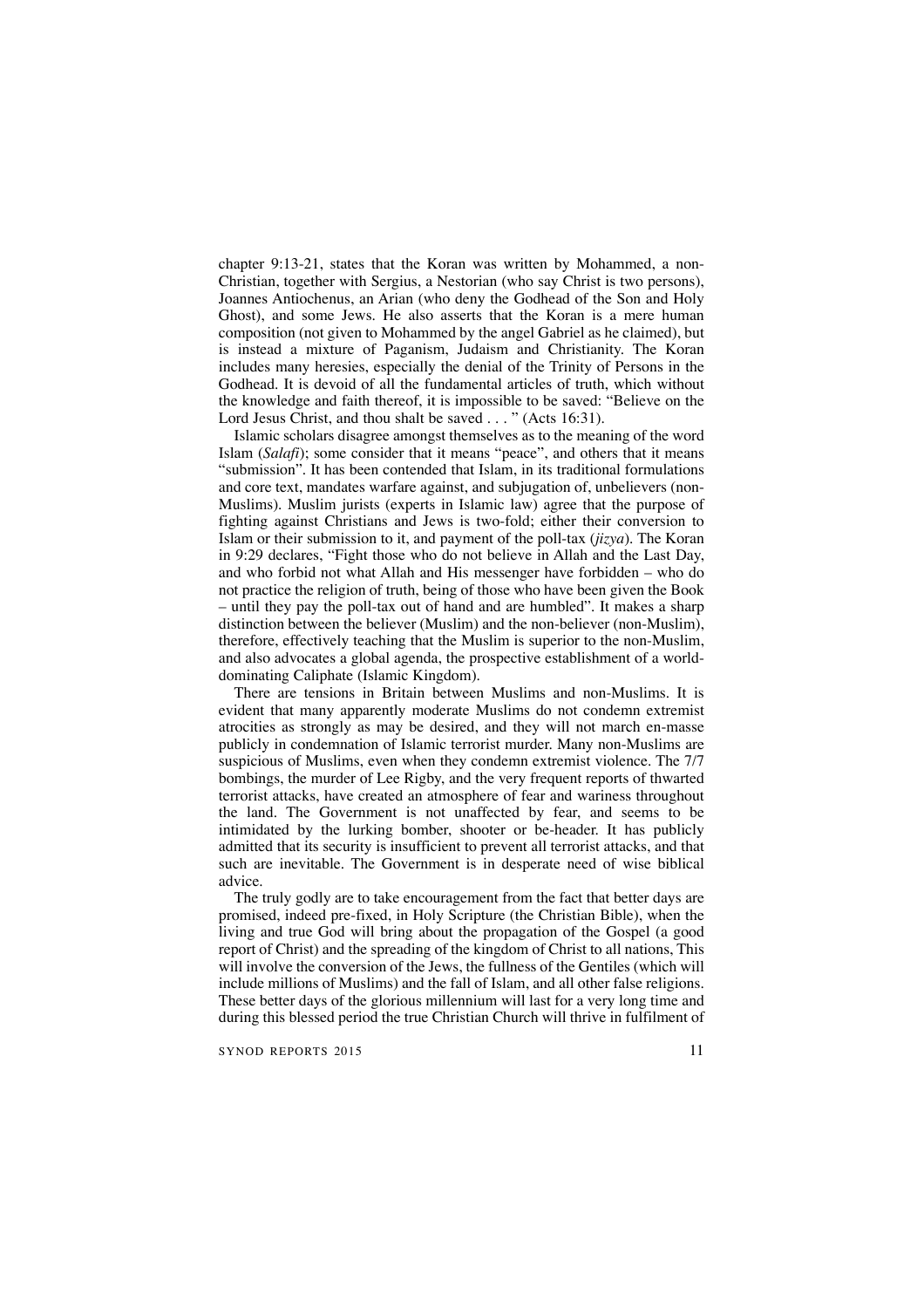the Scriptural promises; " . . . the earth shall be full of the knowledge of the Lord, as the waters cover the sea" (Isaiah 11:9b).

### *Islamic terrorism and persecution of Christians*

Following the death of Osama bin Laden it seemed, for a brief time, that the Islamist threat was in decline. However, what would appear to be a more sinister and random form of terrorism has emerged with the brutal activities of the so-called Islamic State of Iraq and al-Sham or Islamic State of Iraq and Syria (Isis). The members of Isis are determined to form a Caliphate, an Islamic state, which would be intolerant of any form of opposition or disagreement.

In June 2014, the group renamed itself Islamic State (IS). The group sprang up in Iraq and then entered into the Syrian conflict with its own purposes, supporting neither the Syrian government nor the rebels. As a Caliphate it claims religious, political and military authority over all Muslims worldwide. This has been widely denounced by Muslims and non-Muslims alike.

There have been many instances of what Isis regards as "reprisals" against those who criticise Islam or Mohammed. Their dreadful and wicked treatment of their captives and hostages is beyond description. The beheadings, burnings and stonings are not simply executions but an indulgence in gratuitous sadism.

Towards the end of 2014, Isis claimed that it would fly the "flag of Allah" over the White House. Recruits are encouraged to "set out in jihad" if they "desire what God has promised". In late September 2014 it was revealed that Isis planned to kill ten million Americans as retribution for their perceived role in killing ten million Muslims.

The members of Isis are Sunni Muslims and direct their violence against all who oppose them or refuse to pledge allegiance to the so-called Islamic State. Shia Muslims are also very much at risk. Amnesty International has said that Isis is responsible for "ethnic cleansing" in northern Iraq on a "historic scale". They systematically target non-Arab and non-Sunni Muslim communities, killing and abducting possibly thousands.

Christians living in areas under Isis control who wish to remain where they are face three options: converting to Islam, paying a religious levy, or death. The number of their atrocities in Iraq and in Syria is legion. We regularly read of the murders of Christians and the destruction of church buildings by Isis. In February this year Isis released a video showing the apparent beheadings of 21 Coptic Christians in Libya. They were Egyptians who had gone to Libya looking for work. They were abducted and murdered for no other reason than that they were Christians. This is occurring wherever Isis operates.

Many of the terrorist attacks in Europe and the United Kingdom are by al-Qaeda related fanatics, such as the two brothers responsible for the murders of the Charlie Hebdo cartoonists in Paris. Theresa May, the Home Secretary, has said that forty terror plots have been foiled by British security services since the 7/7 bombings in 2005. The foiled plots include a planned Mumbai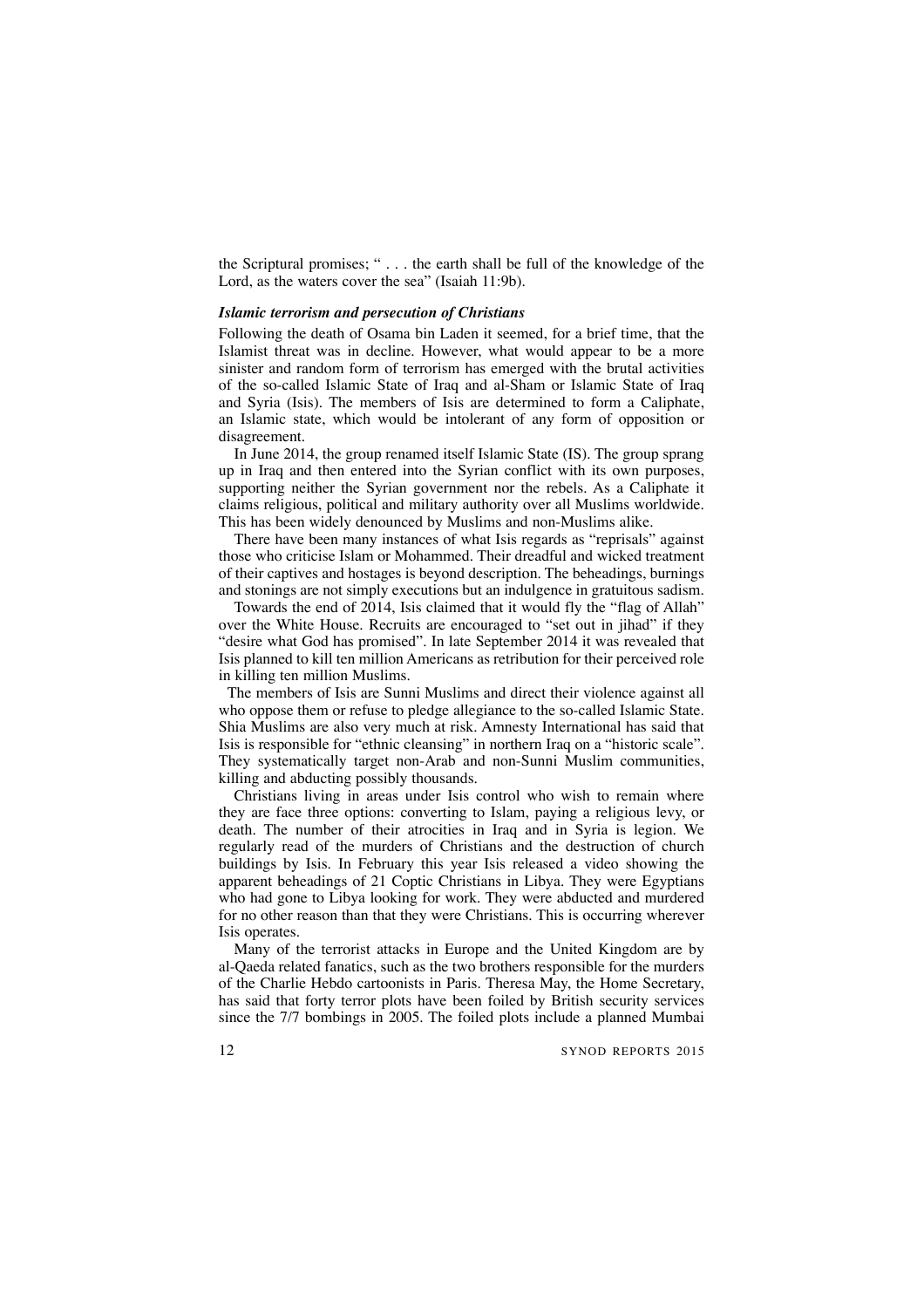style gun attack, the planned murder of members of the armed forces, an attempt to assassinate an ambassador, and an attempt to bring down a plane. She has said that since April 2010, 753 people have been charged and 148 have been successfully prosecuted. Arrests are being made every day. Boko Haram is a Muslim terrorist organisation in Nigeria which, as well as terrorising and abducting villagers in remote areas, has a policy of murdering Christians and burning churches. Those who refuse to convert are tortured and murdered. Sub-Saharan Africa has seen a dramatic increase in religious persecution in the past year with Islamic extremism being the major cause. Kenya, Niger and Nigeria, where once different faiths lived peacefully together, have now become areas of persecution.

Pakistan also sees the widespread persecution of Christians. The law in that country prohibits blasphemy against any recognised religion. However, the great majority of accusations of blasphemy have been levelled at non-Muslim religious minorities, mostly for perceived offences against Mohammed or the Koran. It is reported that in excess of 50 people accused of blasphemy have been murdered before their respective trials had been concluded. Once an accusation of blasphemy has been made it is common for not only the accused, but police, lawyers and judges to be subject to harassment and threats. The law is often used to persecute religious minorities and settle personal feuds. In August 2012, a young Christian girl in her early teens, illiterate and with mental disabilities, was accused of blasphemy for burning pages from a book containing verses from the Koran. Following a global outcry she was acquitted for lack of evidence. Subsequently, the imam who first gave the police the burned pages, was himself arrested for desecrating the Koran and tampering with evidence.

Scores of violent incidents have occurred in recent years against entire communities, places of worship and individuals, often perpetrated under the pretext of the country's blasphemy laws.

China, where there is a very large number of Christians, is another place where persecution is increasing. North Korea, which is said to be the worst country in the world for persecution, forces Christians into labour camps for refusing to join the cult of the state's founder, Kim Il-Sung.

According to the International Society for Human Rights, 80 per cent of all acts of religious discrimination in the world today are directed at Christians. "If they have persecuted me, they will also persecute you'' (John 15:20).

# **3. MORALS**

#### *Abortion*

Solomon exhorts in Proverbs 31:8, "Open thy mouth for the dumb in the cause of all such as are appointed to destruction".

When he came to consider the subject of his own formation in the womb, the Psalmist put his hand on his mouth in astonished wonder saying, "I will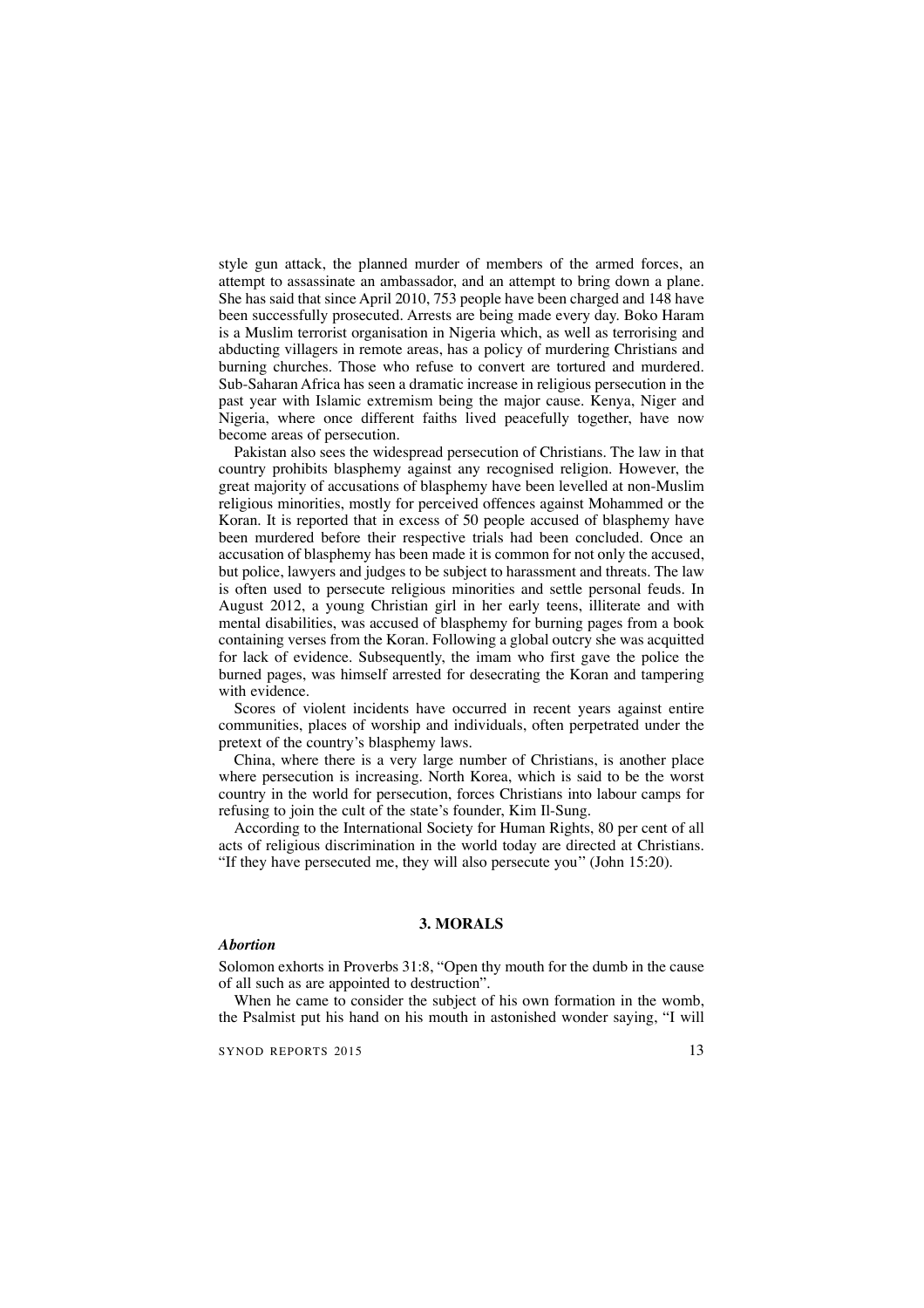praise thee; for I am fearfully and wonderfully made: marvellous are thy works; and that my soul knoweth right well". (There is a paraphrase which brings out the force of the Hebrew words used: "I have wonderfully come into being under fearful circumstances; i.e., circumstances exciting a shudder, viz., of astonishment".) Even Solomon was nonplussed by the formation of a human being in the womb: Ecclesiastes 11:5: "As thou knowest not what is the way of the spirit, nor how the bones do grow in the womb of her that is with child: even so thou knowest not the works of God who maketh all."

It will clear up some questions if we explain the most important terms. By *abortion* we understand the deliberate termination of the life of a prenatal child. If we often use the term *child* in preference to embryo or foetus, it is because the learned translators of the AV frequently translated the biblical text using the personal expression "with child" to speak of a pregnant woman. By the *image of God* in man we understand a human being with rational and volitional faculties.

Abortion was legalised in England, Wales and Scotland in 1967. There have been over 8 million abortions in Great Britain since the 1967 Act. A general guide is that, at present, just under 200,000 abortions are carried out per year for social reasons. "Social reasons", in this context, refers to one or more of the following: a mother or parents in poverty; a mother deemed unable to cope with a child, the mother being herself too young to cope with a child. A number amounting to 3,063 are performed because the child is likely to be born handicapped. In the case where the life of the mother is in danger – if competent authorities have to make the sad choice between the life of the mother and the life of the unborn babe – reason requires them to chose the life of the mother, upon whom so much and so many depend. This should not be regarded as a breach of the 6th Commandment.1

In recent months, after reports of UK doctors referring women for abortions for no reason other than the mother being disappointed with the gender of the child in her womb, MP Fiona Bruce sought to add an amendment to the Serious Crime Bill, which stated, "nothing in Section 1 of the Abortion Act

<sup>1</sup> Abortion under any other circumstance was universally regarded among the Jews as an aggravated breach of the 6th Commandment. The seriousness of the violation of the 6th Commandment is based on the fact of man's having been made in the image of God, as we learn from Genesis 9:6: "Whoso sheddeth man's blood, by man shall his blood be shed: for in the image of God made he man."

One writer who has studied rabbinical literature said that in all known Jewish literature to AD 500, there was no record of an abortion which was not carried out to preserve the mother's life (M. J. Gorman, quoted in *Love Your Unborn Neighbour,* page 2).

Josephus stated that, "The law forbids women either to cause abortion or to make away with the foetus; a woman convicted of this is regarded as an infanticide" (Against Apion, ii, 25, cited in G. J. Wenham, "A Biblical theologian looks at abortion", in *Abortion: The Biblical and Medical Challenges*).

If one consults the religious literature of the early New Testament Church, intended for the Gentile nations, the same prohibition is found. The *Didache*, a brief early Christian treatise dealing with Christian ethics, prohibits abortion.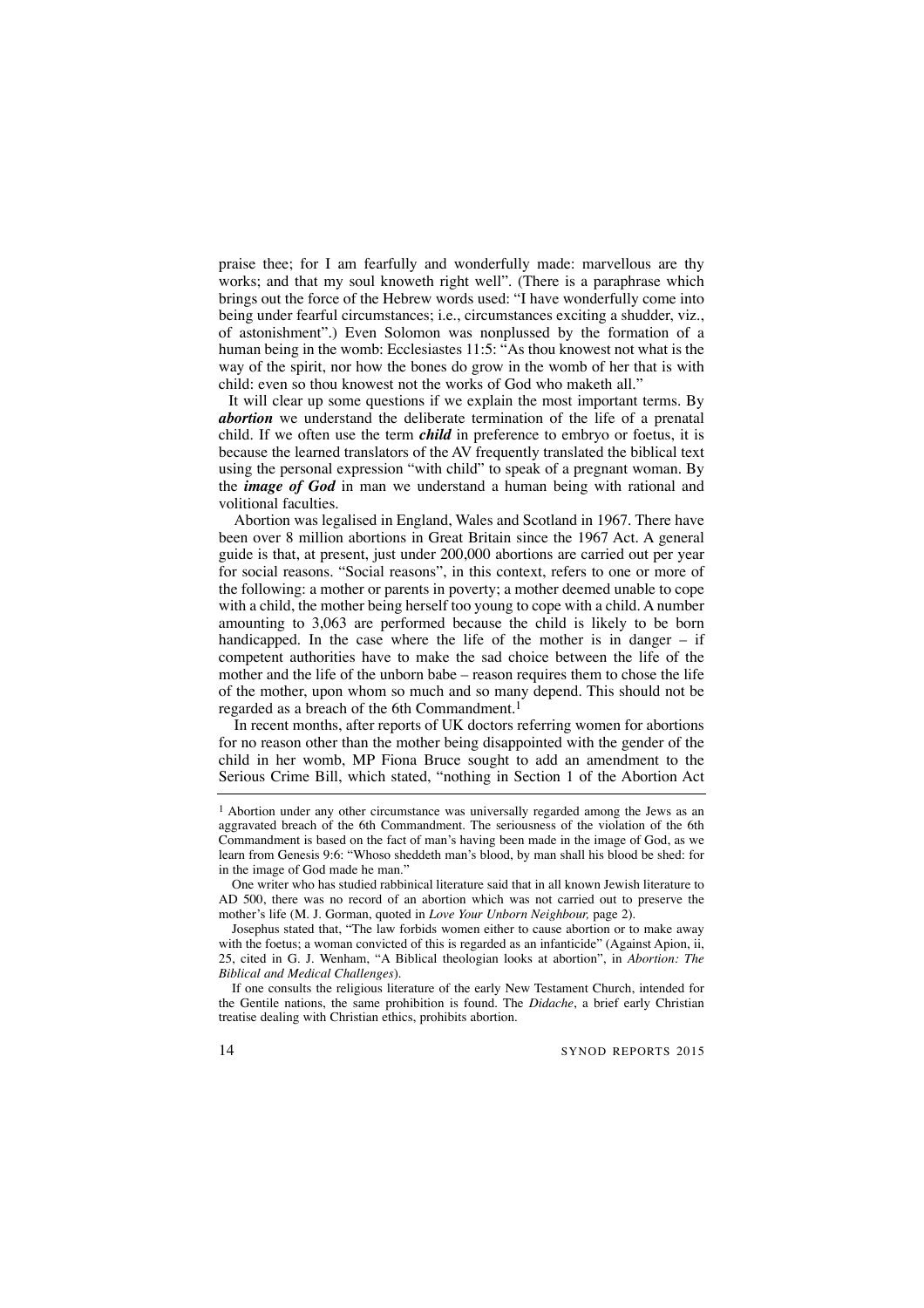1967 is to be interpreted as allowing a pregnancy to be terminated on the grounds of the sex of the unborn child". MPs rejected the Bill.

The situation in the European Court of Human Rights (as far as we can ascertain) was made clear in a case in 2004. Because of a failure in communication, a woman's pregnancy was wrongly terminated in a French hospital. According to BBC reports, French courts said the doctor could not be prosecuted for homicide as the foetus did not have the right to life. She appealed to the ECHR to accept a "foetus's right to life". She and her lawyers argued that an unborn child has the right to live. But the Court ruled against her.

To ordinary people this state of affairs is utterly confounding. When a child dies in the mother's womb, doctors says that the baby died. That means the baby was alive but it died.

There are laws protecting vulnerable children and adults from exploitation. There are laws protecting animals from cruelty. Why is there no law to protect the lives of prenatal children? Why do Judges not protest that the law leaves them with no option but to get the blood of innocents upon their garments?

What says the Bible? Some say that there is no categorical statement in the Bible regarding the standing of the unborn child: in the law; in respect of its independent life; its relation to the rest of humanity; in respect of its being or not being a person.

Is not the general impression made by reading the Holy Scriptures, that the babe in the womb is a living pre-natal human being, made in the image of God and protected with the right to live?

Besides, if there is insufficiently detailed biblical teaching to construct a systematic doctrine in respect of the rights in law of the unborn child, this may be explained by the distinct possibility that the deliberate termination of the life of a prenatal child is regarded by God as a breach of the 6th Commandment and that the detailed biblical teaching regarding other categories of human beings applies to this class of human beings as well. Infants and octogenarians, boys and girls, men and women, young and old, sick and well people, are all protected by law: only one category of human being – our most tender little ones – may be dashed against the stones almost at will.

# **Do we know if the prenatal child is a human being or not?**

John Calvin believed he had good ground for knowing it. Commenting on Exodus 21:22, he wrote: "the foetus, though enclosed in the womb of its mother, is already a human being, and it is almost a monstrous crime to rob it of the life which it has not yet begun to enjoy."

#### **Do we know if the prenatal child is a person or not?**

Recently, the Court of Appeal found that a child born with foetal alcohol syndrome was not legally entitled to compensation. Lawyers argued her mother had poisoned her foetus through the excessive consumption of strong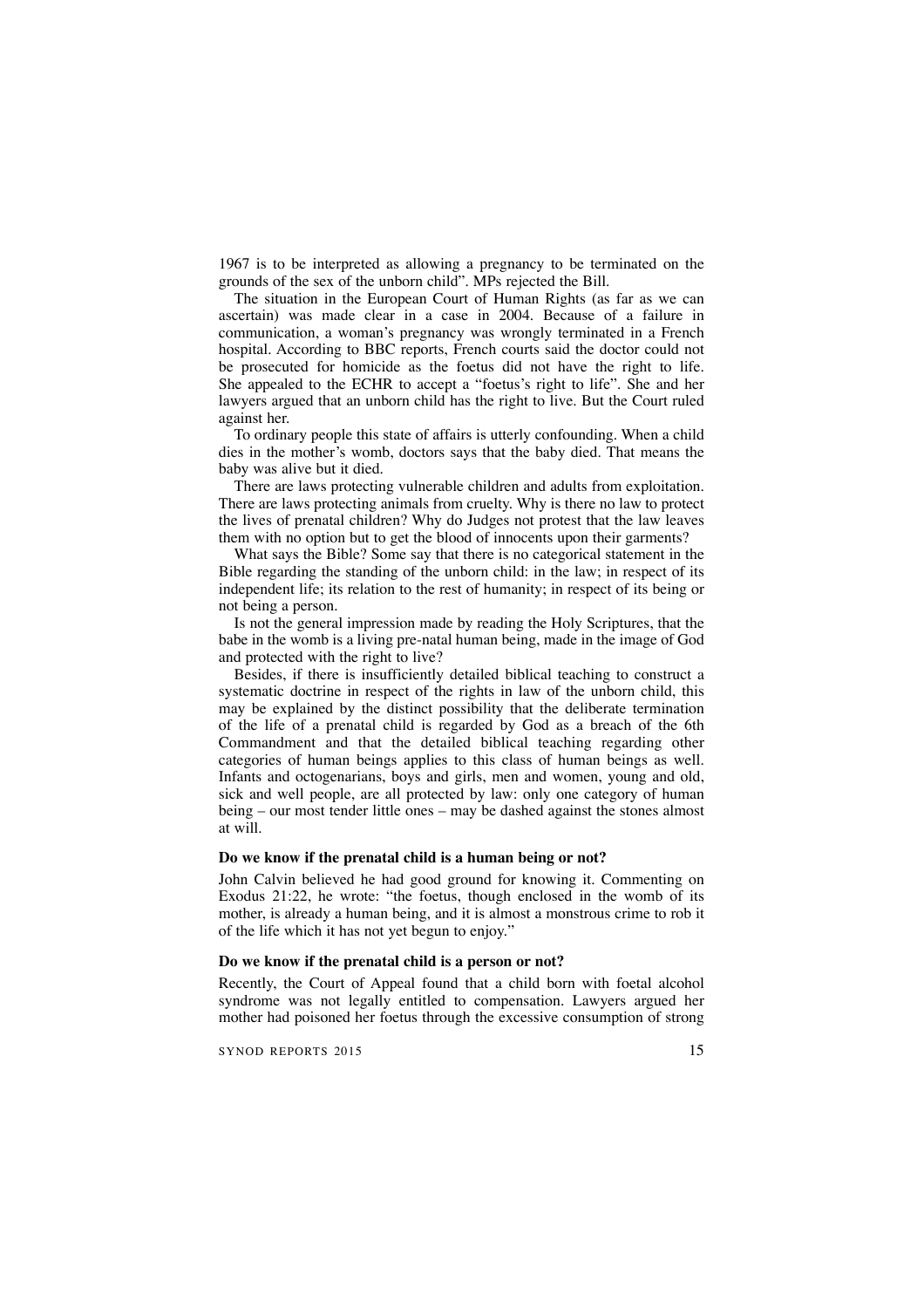drink. But appeal judges ruled she had not committed a criminal offence. At the same time, men have been found guilty of committing a crime for cruelly poisoning birds and other animals. Lord Justice Treacy said an "essential ingredient" for a crime to be committed "is the infliction of grievous bodily harm on a person – grievous bodily harm on a foetus will not suffice". The case is significant because it made a judgement on whether or not a foetus is considered a person, independent of its mother.

But many able and reliable students of Scripture argue that the Scriptures speak of a continuity, not only of life but of individual personality, from the womb. One example of the kind of argument that is used, is in connection with Job 10:18-19. Here Job says that had he died in the womb he would be as though [he] had not been. He does not say "I, Job, would not have been" but "I should have been *as though* I had not been". The argument is that this points to a continuity of not only his life but his person, from the womb. If he must live, Job wished that he had known nothing of life but the first stage of his life, in the warmth of his mother's womb. But the point is this  $-$  it was life and furthermore he refers to it as his life  $-$  the life of an individual person.

Similar arguments are based on statements found in Jeremiah's writings. Also, Psalm 139 is particularly interesting to any who wish to understand this subject. Students of this topic should note that the Hebrew word translated "unperfect substance" in Psalm 139 is the word which also translates "embryo". This is important because the Psalmist uses the personal pronoun with regard to the embryo. Psalm 139:16: "Thine eyes did see my substance, yet being unperfect; and in thy book all my members were written, which in continuance were fashioned, when as yet there was none of them."

# **Woven into the question about the continuum of prenatal and postnatal personality is the question of the time of ensoulment**

Some argue that ensoulment is at the time of birth. However, there are strong arguments, found by good and necessary inference in the Scriptures of Truth, for an early ensoulment. One such argument is based on Psalm 51:5: "Behold, I was shapen in iniquity; and in sin did my mother conceive me." David traces the presence of sin in his soul back to conception. But guilt is possible only where there is moral agency. Moral agency requires a rational and volitional nature, i.e. a soul. If the foetus is a body without a soul until the moment of birth then moral agency is not attributable to it until birth. If that is the case then how are we to understand David in Psalm 51:5?

There is an argument based on the prophecy regarding the spiritual unction of John the Baptist from the womb. An angel informed Zacharias that John would be filled with the Holy Ghost from his mother's womb. Luke 1:15: "For he shall be great in the sight of the Lord, and shall drink neither wine nor strong drink; and he shall be filled with the Holy Ghost, even from his mother's womb." Not the body but the soul can be the receptacle for this spiritual unction.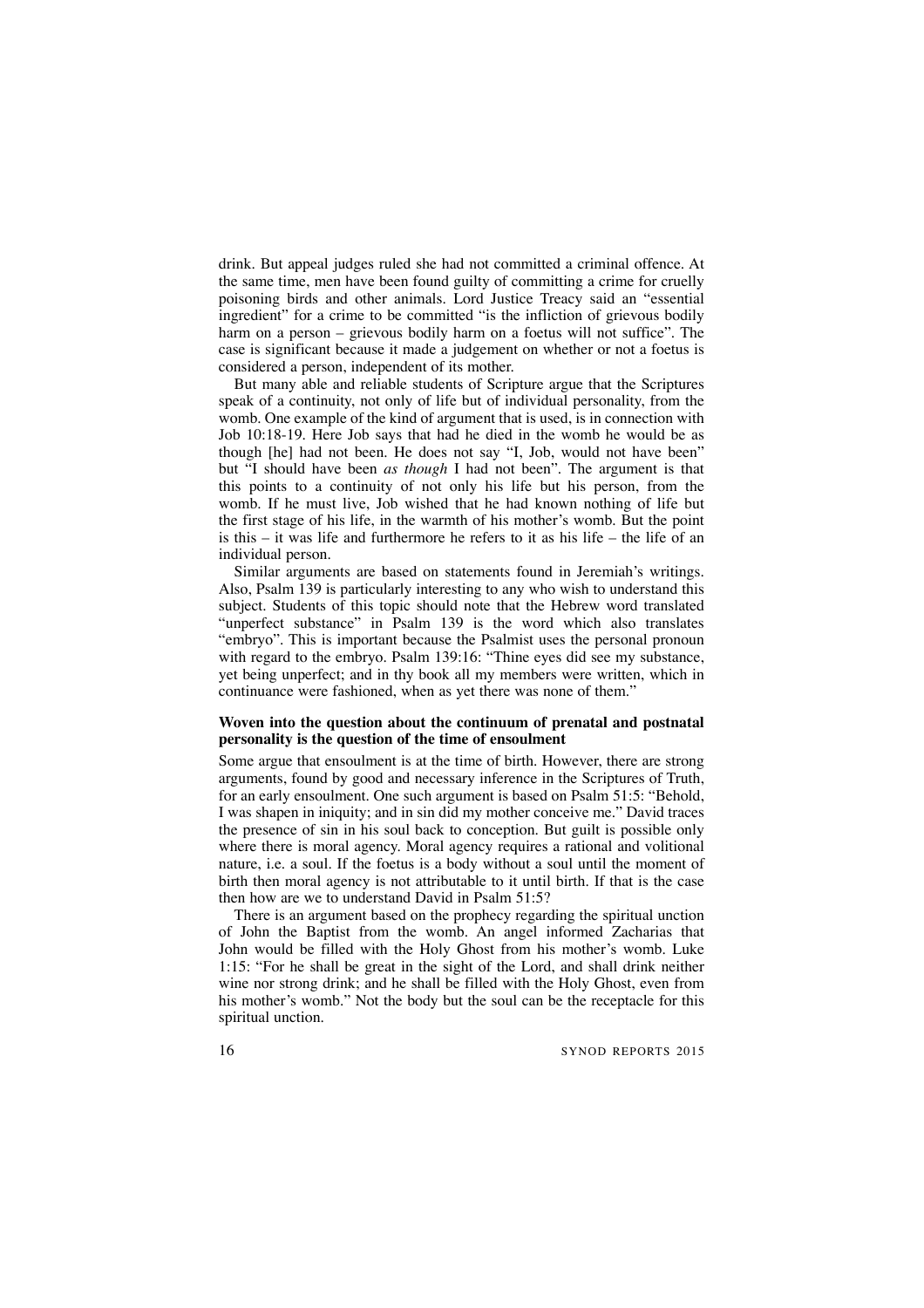Another argument is based on the prenatal joy of John the Baptist. When the virgin Mary visited John's mother Elizabeth, she said to Mary, "as soon as the voice of thy salutation sounded in mine ears, the babe leaped in my womb for joy" (Luke 1:44). It is argued by those who deny early ensoulment, that because there is a kind of physiological sympathy between the mother and the babe in the womb, that this is sufficient to explain this event in the Gospel narrative. But it is asked, first, Why would the Holy Spirit record a physical effect of Elizabeth's unctuous joy, which might be misleading? and secondly, Why would He attribute joy to the babe in the womb if not to show that indeed John manifested the effects of spiritual life from the womb? It is suggested that it is more honouring to the Spirit and to the Holy Scriptures to say that the joy spoken of is a mysterious and spiritual joy in the soul of the prenatal child, corresponding to what the angel had promised. It is very significant that the same Greek word translated "babe" in reference to John in the womb, is used to speak of postnatal infants in other places (see Luke 1:41; 44; 2:12, 16; Luke 18:15; Acts 7:19; 2 Timothy 3:15).

It has been claimed that in his 9th Topic, 12th Question, that Francis Turretin is speaking about the creation of the soul at birth but this is a misrepresentation of Turretin's teaching. He is speaking about the propagation of sin from our first parents, and not the creation (much less the propagation) of the soul thence. Not the soul but sin is the "tinder" he refers to.

It has been claimed that Thomas Boston expressed the view that ensoulment is at the time of birth. But in his lecture on the creation of man Boston says, "God infuseth the soul created by him of nothing, into the body formed in the womb when it is fitly organised to receive it".

It has been claimed that Boston wrote that ensoulment takes place when the body is "fully developed". As far as the writer can see, he did not use that term. It could be argued that he consistently and studiously avoided using that very expression, preferring to employ the more ambiguous term "fitly" or "fully organised". It has also been said that Boston taught "the full preparation of the body [was necessary] before the soul is infused". To be able to make this affirmation, one needs to replace the expressions "fitly" and "fully organised" which Boston uses, into "fully developed" and "fully prepared" which, as far as we know, he never used in this context. Besides, the term "full preparation" doesn't necessarily refer to the time of birth.

It has been argued from the creation of Adam, because the soul was united to the body of Adam only when his body was fully formed, that the soul of his seed is united to the body only when it is fully formed at birth. This argument ignores the fact that in Adam's case there was no other stage at which the soul could join his body because he was created in a state of perfect humanity. One might as easily argue, that, as Adam was ensouled as soon as his body came into being, so the unborn child is ensouled as soon as it comes into being.

There are various views as to the precise interpretation of Exodus 21:22: "If men strive, and hurt a woman with child, so that her fruit depart from her, and yet no mischief follow: he shall be surely punished, according as the woman's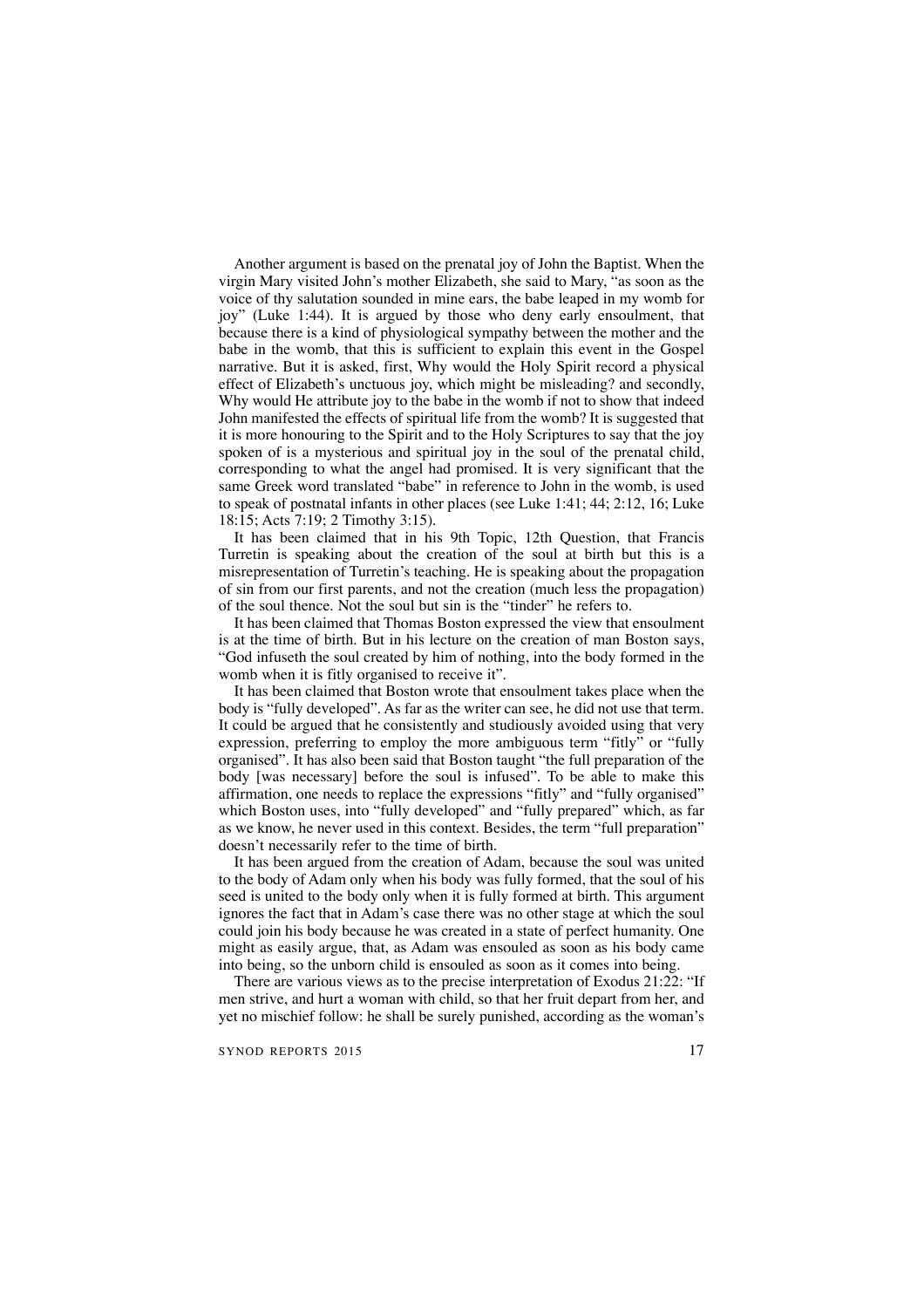husband will lay upon him; and he shall pay as the judges determine." Seeing that it is not a woman simply considered but a child-bearing woman that is referred to, it would be difficult to deny that the fruit of the womb had protection not only under Old Testament civil law but under the sixth commandment specifically.

Several other biblical texts show that the heinous crime of the murder of a woman is an aggravated breach of the 6th Commandment if she is pregnant and the life of the child is taken away: see Amos 1:13; 2 Kings 8:12; 15:16. To one who fears to offend God and believes that he must give an account to God, the implications of this cannot be dismissed lightly.

The clamorous demands of a secular and promiscuous society have run ahead of us. Our Church has been warning against the wickedness of nonessential abortions since 1967. But we have not convinced the nation of the implications of taking away the life of the unborn child unnecessarily. Yet the consequences seem most definitely to be most tragically sad. Doleful as are the ramifications for mothers, fathers, medical practitioners, judges and, especially, for our legislators, there is a strong tide of biblical interpretation, of Patristic and Reformed theology, of reasonable arguments, and of good and necessary inference, based on the facts of revelation and of science, which oblige us in the fear of God to accept that the prenatal child is a living human person made in the image of God, possessing body and soul and that we are looking at a slaughter of unprecedented proportions and of unimaginable wickedness. "Open thy mouth for the dumb in the cause of all such as are appointed to destruction" (Proverbs 31:8).

### *Euthanasia*

NHS guidelines on euthanasia are as follows:

Euthanasia is the act of deliberately ending a person's life to relieve suffering.

A doctor who gives a patient with terminal cancer an overdose of muscle relaxants to end their life would be considered to have carried out euthanasia. Assisted suicide is the act of deliberately assisting or encouraging another person to kill themselves. If a relative of a person with a terminal illness were to obtain powerful sedatives, knowing that the person intended to take an overdose of sedatives to kill themselves, they may be considered to be assisting suicide.

Both euthanasia and assisted suicide are illegal under English law. Depending on the circumstances, euthanasia is regarded as either manslaughter or murder and is punishable by law, with a maximum penalty of up to life imprisonment. Assisted suicide is illegal under the terms of the Suicide Act (1961) and is punishable by up to 14 years'imprisonment. Attempting to kill yourself is not a criminal act in itself.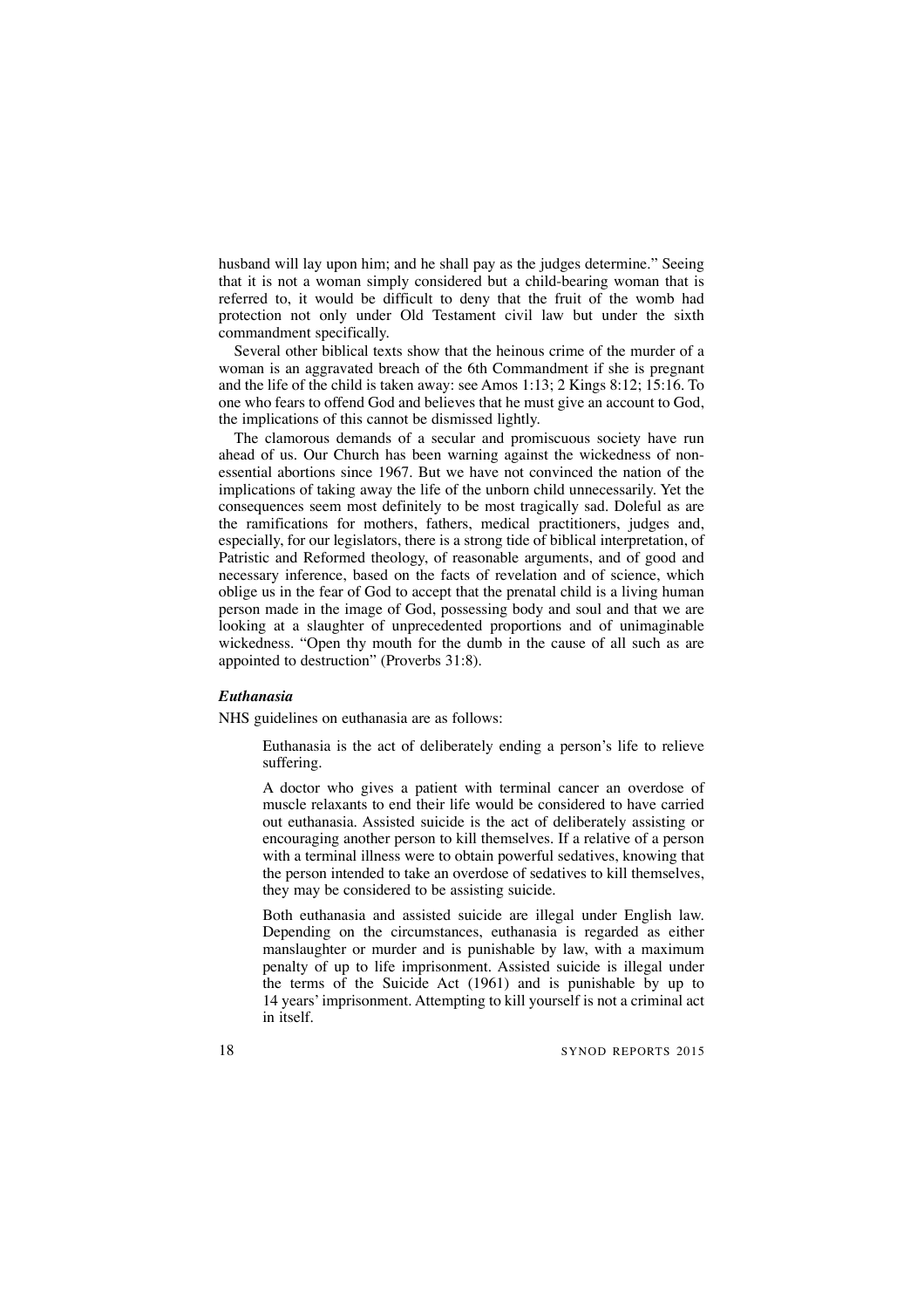Attempts to legalise euthanasia in Britain have so far failed. But "when abortion and infanticide have been accepted by society, euthanasia cannot be far behind. All the same arguments can be used, in particular those based on the cost to society of supporting the 'useless' lives of those who, viewed from a purely utilitarian perspective, are regarded as 'better off dead'. The notion of the life not worth living is a flexible one" (*Love Your Unborn Neighbour,* page 77).

# *The promotion of homosexuality in society*

The passing into law of the Same-Sex Marriage Act is one of the main contributory factors in promoting homosexuality in society. Alex Neil, Cabinet Secretary for Health and Wellbeing in the Scottish Government, said, "We are introducing same-sex marriage in Scotland because it is the right thing to do". Obviously he is a blind leader of the blind.

Another contributory factor is pressure groups such as "Stonewall", who claim on their website that they have trained OFSTED's lead Inspectors and advised the government on the Equality Act, and also claim that the group is perfectly placed to help schools to "celebrate different families" because Stonewall has worked with OFSTED and other government agencies to create these legal requirements.

> "Shall of iniquity the throne Have fellowship with thee, Which mischief, cunningly contriv'd Doth by a law decree? (Psalm 94:20, metrical version)

#### *The future of biblical marriage in Scotland*

The future of marriage in our land is a cause of great concern to those who seek to uphold the teaching of the Word of God in every area of life. In addition to the fearful immorality of our generation in general, we can clearly discern the hand of the great enemy of souls endeavouring to destroy the institution of marriage, the stability of society and the usefulness of the Church, in the introduction of same-sex "marriages" by the nation's legislature. At present, marriage in Scotland is regulated by the Marriage (Scotland) Act 1977 as amended by the Marriage and Civil Partnerships (Scotland) Act 2014, which has been operative since the end of 2014. This evil piece of legislation has redefined what marriage is so that it is no longer solely the union of one man and one woman according to the biblical law of marriage but now also includes sodomite couples – both male and female – as equally valid "marriages" in the eyes of the law of the land. This is the great difference between the current legislation and every previous unbiblical encroachment in the realm of marriage and divorce since the state began to regulate marriage in the mid-nineteenth century. Marriage, according to the new definition of Scots law, is not marriage according to the law of God. This is the only definition of marriage which the state recognises and under which it is prepared to allow our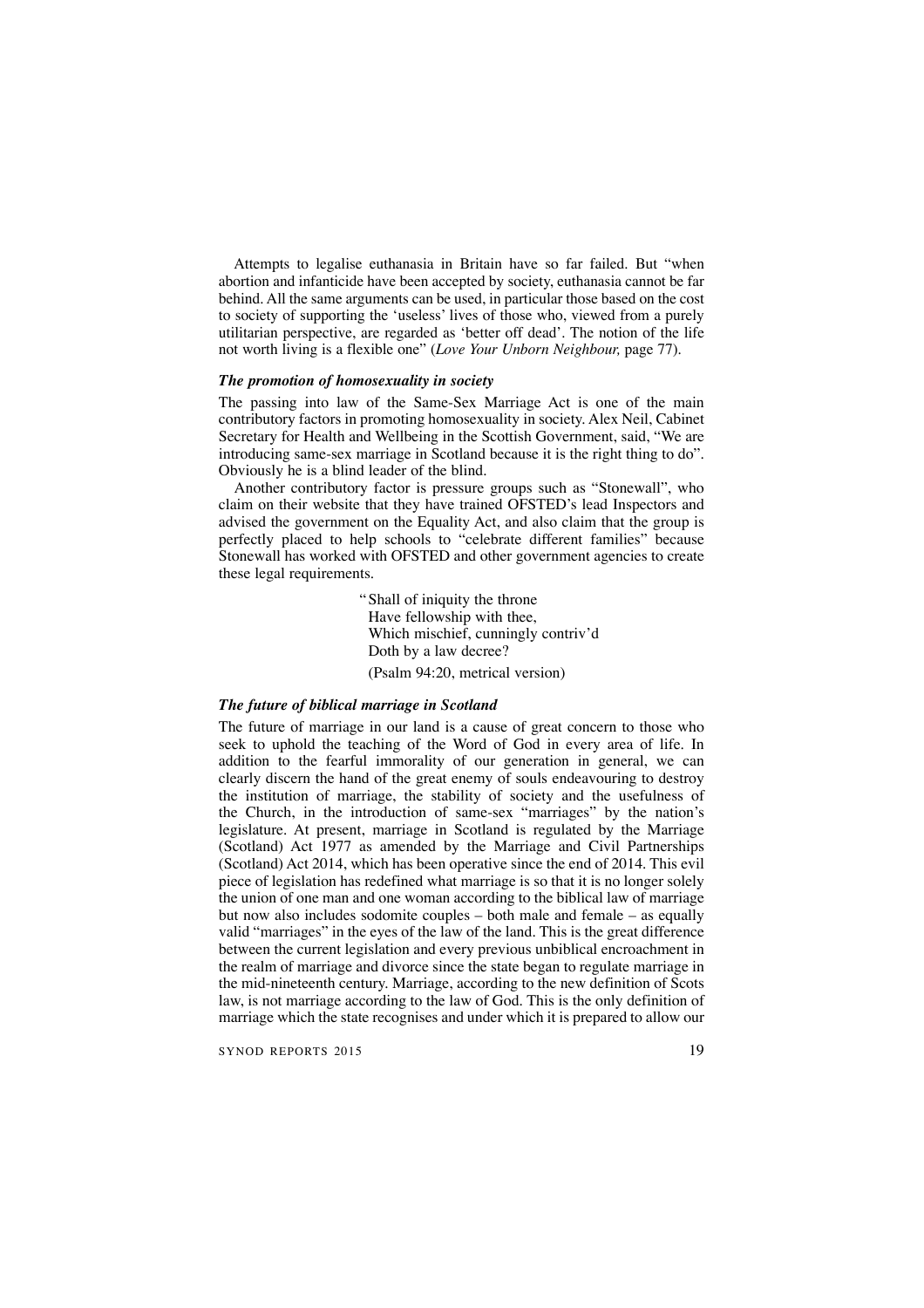ministers and people their civil rights. This is a fearful and deplorable state of affairs for us to find ourselves in as a nation. The marriage schedule itself has been altered in a way so as to incorporate same-sex couples. However, the form whereby marriages are conducted by Free Presbyterian ministers remains outwardly the same as before.

When we turn our eyes to the future of marriage in our nation we cannot help but observe the precarious nature of the current situation. Currently, the Free Presbyterian Church of Scotland is one of a limited number of "approved celebrants" of marriage under the 1977 legislation as recently amended. The Scottish Government is seeking to draw up a new list of "approved celebrants". Given the decision of Synod in 2014 to continue to perform marriages under the auspices of the new legislation, it is likely that the Church would initially seek to remain on any list of marriage celebrants authorised by the state. Since the amending of the Equalities Act by the Westminster Parliament last year, there are legal securities provided to stop any church or individual celebrant being forced to marry same-sex couples against their own convictions. The Committee wishes to draw attention to the fact that if the civil authorities can currently legislate to protect the rights of those who object to same-sex "marriage", a future legislature could conceivably move to undermine or even abolish those rights.

It has been suggested that the government may seek to hold a consultation regarding the nature of any legal tests and requirements with which approved celebrants must comply, ostensibly to clamp down on bodies and individuals performing "sham" marriages. Again, if the tests to be imposed on approved celebrants were to be changed in future in the direction of compromising the rights of those who object to same-sex "marriage", then this would be a matter of the utmost gravity for the Synod's consideration.

#### *Encroachments upon parental responsibility in the family*

One great danger in this area is the passing by the Scottish Government of the Young People (Scotland) Bill. This concerns the appointment of a state guardian for all children from birth to 18. The NHS will appoint a health worker to act as a "named person" for every child under 5. School teachers are likely to be appointed by the local authority. As a result of this change the state will have greater powers over the child's life and will be able to override parents' wishes. Christian families will have parental rights eroded by a secular state which will give greater opportunities for the insidious culture of "children's rights". Christian parents vow to bring up their children in the "nurture and admonition of the Lord", but the child may decide that it is too strict; for example he or she may demand rights to go to a football match on Sabbath, or a girl may wish to gain information on contraception. Many situations which should be under the parents' control could be manipulated so that the child would be able to complain to their guardian and in so doing the parents' wishes may be overridden.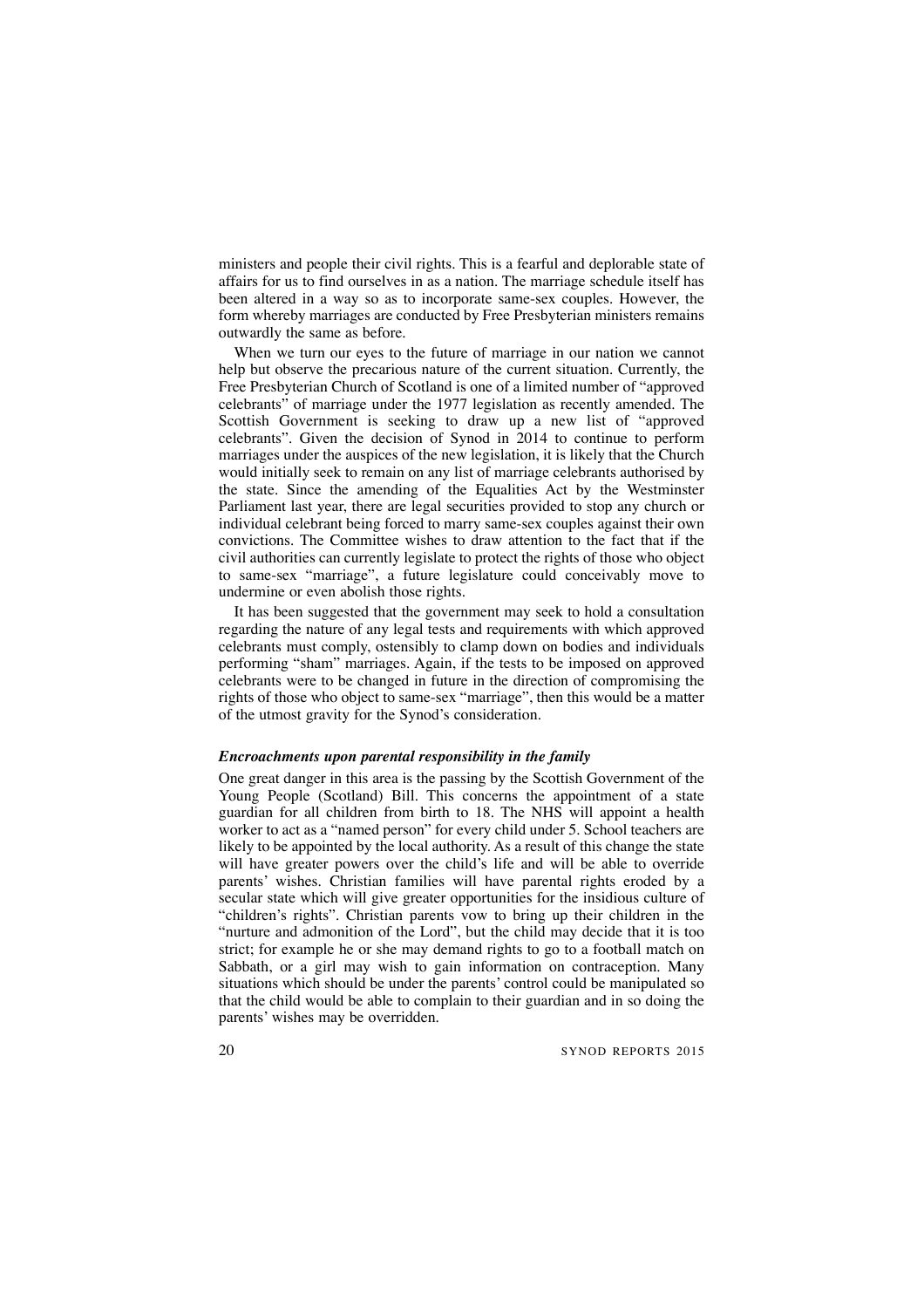A member of Big Brother Watch says: "This whole scheme is an unprecedented attack on the privacy of families and the civil liberties of lawabiding parents and children." In a day when family life is at a low ebb, should not the state be using all means to encourage the relationship between parents and children?

An article by the Christian Institute in the *English Churchman* quotes the *Daily Mail* on "The guidance behind schools regulator OFSTED's inappropriate questioning of 10-year-olds about lesbians. Inspectors are briefed to ask pupils as young as four about homosexuality, trans-sexualism and same-sex parents. They are instructed to ask pupils about different types of families including having 'two mums or two dads' but no reference to families with both a mum and a dad. Parents at Grindon Hall Christian School in Sunderland complained at intrusive questioning as did parents at the Durham Free School."

# *The UK Constitution in the light of the No vote*

With thankfulness we acknowledge the Lord's goodness in the outcome of the referendum of 19th September 2014, which sought to separate Scotland from the United Kingdom. Immediately prior to the referendum, the Unionist parties, fearing imminent defeat, collectively made a promise to give further devolved powers to the Scottish Parliament in the event of a No vote, without specifying exactly what these powers would be. Following the No vote the Smith Commission was set up by the UK Government to determine these powers. The powers that were subsequently agreed were significant, but involve only taxation, welfare and other economic matters. There is an ongoing debate between the main political parties as to the extent to which English legislation will be determined by English MPs, and to what extent devolution may be introduced into England. No consensus has yet been achieved, and these matters have now been effectively left in abeyance at the time of writing.

There has thus been a further loosening of the practical ties that bind the UK, and there is potential for further weakening in the next parliament, after the general election of May 2015. This is indeed a cause of regret to some, but the essential constitutional ties of the Act of Settlement (1701), and the Act of Union (1707), the foundational documents that bind the UK as one Protestant country, are still unbroken. For that we ought to give abundant thanks to the Most High for His goodness to us as a nation, undeserved as it is.

### **4. CONCLUSION**

In addition to the usual meetings, a sub-committee met by teleconference on three separate occasions to press on with the production of a "Statement of Differences" to be presented at the Synod and, following this, to be passed on to presbyteries for comment. A lot of work has been put into this document and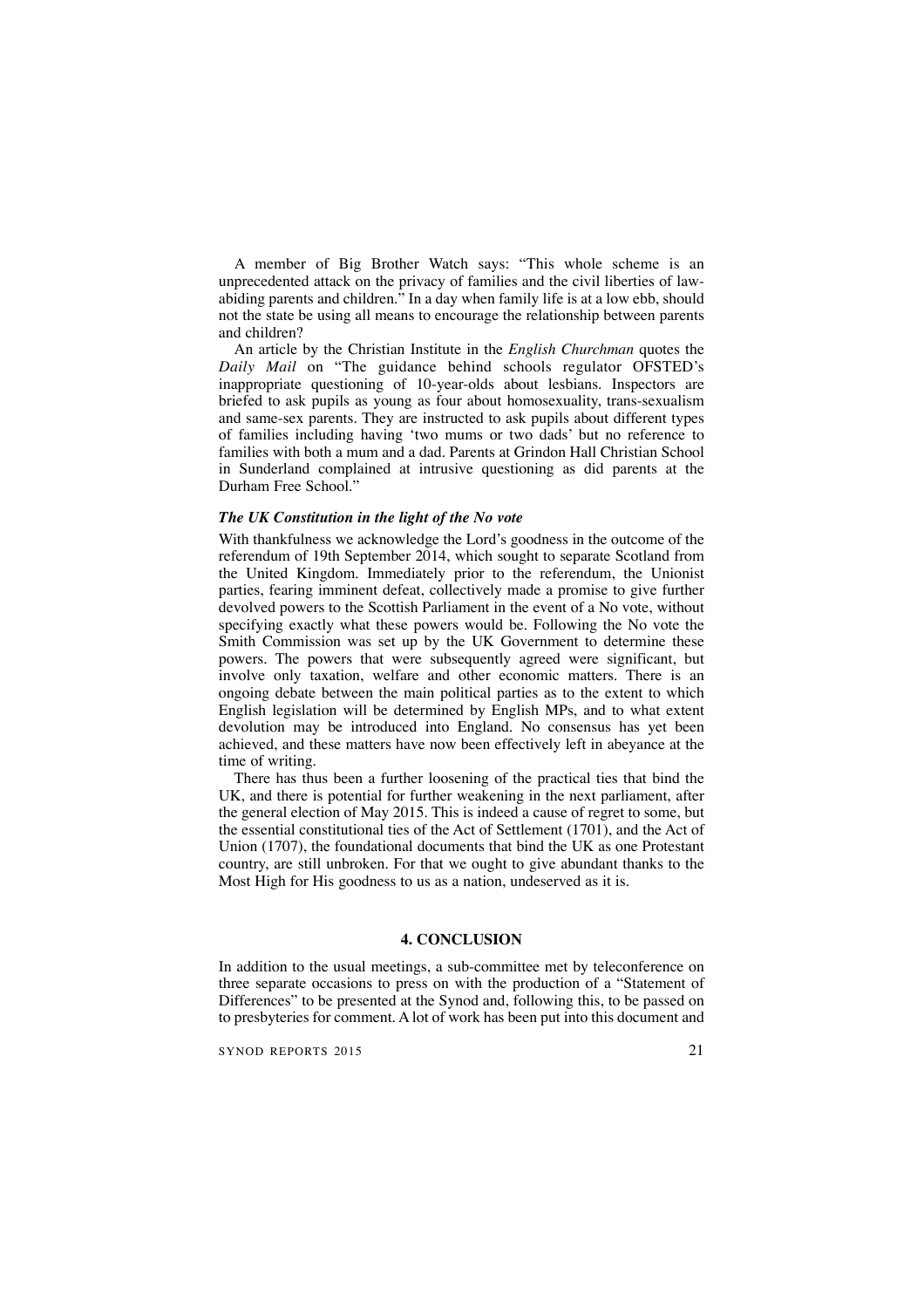our thanks are due to Mr. Matthew Vogan who, though not a member of the Committee, has put in a great deal of time and effort into its production.

A small sub-committee has been asked to look into the possibility of the provision of Christian schooling which could be made available to our families. The remit is wide and the group's thinking will be as lateral as possible. A single location for the "school" would not seem to be viable and, therefore, it may prove necessary for the facility to be internet based.

A lot more could have gone into this report but there is sufficient here to show that there is a continuing, fearful, downward slide with respect to the religion and morals of this nation. This is also true of those other nations where we have congregations. Both in Church and in State we have lost our way. We can all see it for ourselves. However, there are wonderful promises which shall be fulfilled. The Lord will not forget His people. "Can a woman forget her sucking child, that she should not have compassion on the son of her womb? yea they may forget, yet I will not forget thee" (Isaiah 49:15). "And there were great voices in heaven, saying, The kingdoms of this world are become the kingdoms of our Lord, and of his Christ; and he shall reign for ever and ever" (Revelation 11:15).

# **SABBATH OBSERVANCE COMMITTEE'S REPORT Convener: Rev. J. B. Jardine**

THE Sabbath Day is a divine and priceless institution. The Puritan Richard Baxter exhorted that "the Lord's Day should be spent in holy preparation for eternity". But this sentiment has been forgotten in our day when the Sabbath is a day for one's personal enjoyment and pleasure in recreational activities, or the day for shopping. Instead of spending the time in shopping, the Lord's Day should be a market for the soul. However, whether or not men keep the Sabbath, it remains a commandment of the law of God and a special gift to man. It is one of the main ways to prolong natural life and promote spiritual life. "Then shalt thou delight thyself in the Lord; and I will cause thee to ride upon the high places of the earth, and feed thee with the heritage of Jacob thy father: for the mouth of the Lord hath spoken it" (Isaiah 58:14).

When a nation keeps the Sabbath it does something which is not only pleasing to God but beneficial to the nation. "But now the Lord saith, Be it far from me; for them that honour me I will honour, and they that despise me shall be lightly esteemed" (1 Samuel 2:30). It calls down the blessing of the Lord.

The Day of the Lord will be a dreadful day to those that despise the Lord's Day. Those who want to prepare for heaven properly must keep the Sabbath here.

The work of the Committee continues as in previous years.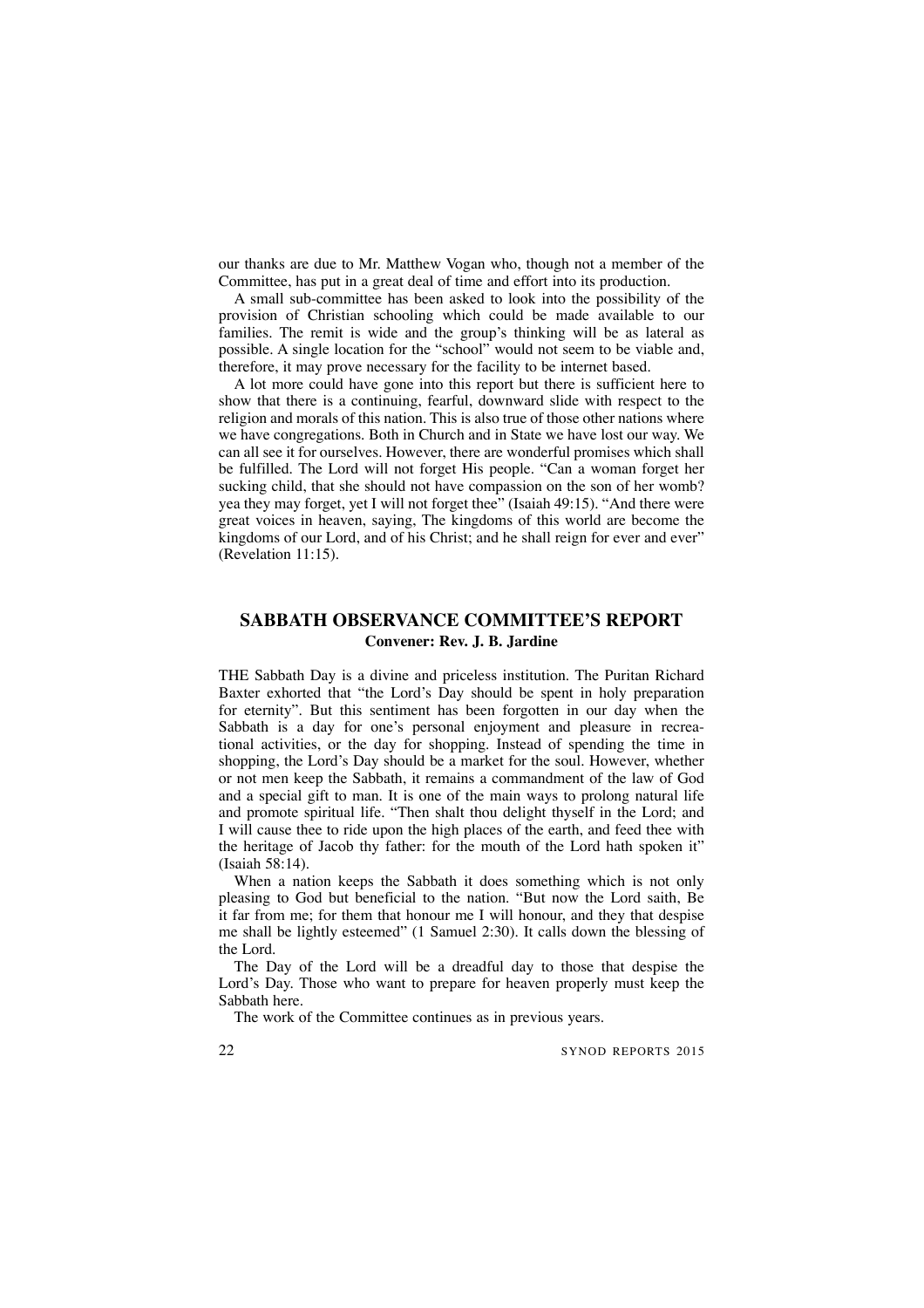# *Tracts*

The following tracts have been passed to the Outreach Committee, who are arranging for their publication in the coming months.

- 1. *I Love the Lord's Day.*
- 2. *The State must keep the Sabbath.*
- 3. *The duty of parents regarding the Sabbath.*
- 4. *The Sabbath and You.*

The Committee continues to work on the following tracts:

- 1. *What is a work of necessity and mercy?*
- 2. *The duty of children to keep the Sabbath.*
- 3. *The Sabbath and your legal rights.*

The Committee have also looked at republishing *A Treatise on the Sanctification of the Sabbath,* by Rev. John Willison.

# *Letters*

# *Agricultural Shows and Sales*

• New Deer Show

• Royal Highland Show

# *Festivals*

- Findhorn Bay Arts Festival
- Shetland Food
- Edinburgh International Festival
- Edinburgh Fringe Festival
- Edinburgh Arts Festival
- Colonsay Festival of Spring
- Knockengorroch World Ceilidh Festival
- Perth Arts Festival
- Orkney Folk Festival
- Ballater Royal Deeside Walking Festival
- Fyrefest
- European Festival of Brass

### *Museums*

• Cultybraggan Camp

# *Businesses*

• Fort William Post Office

# *Companies issuing emails on the Sabbath*

• Jellyfish Publishing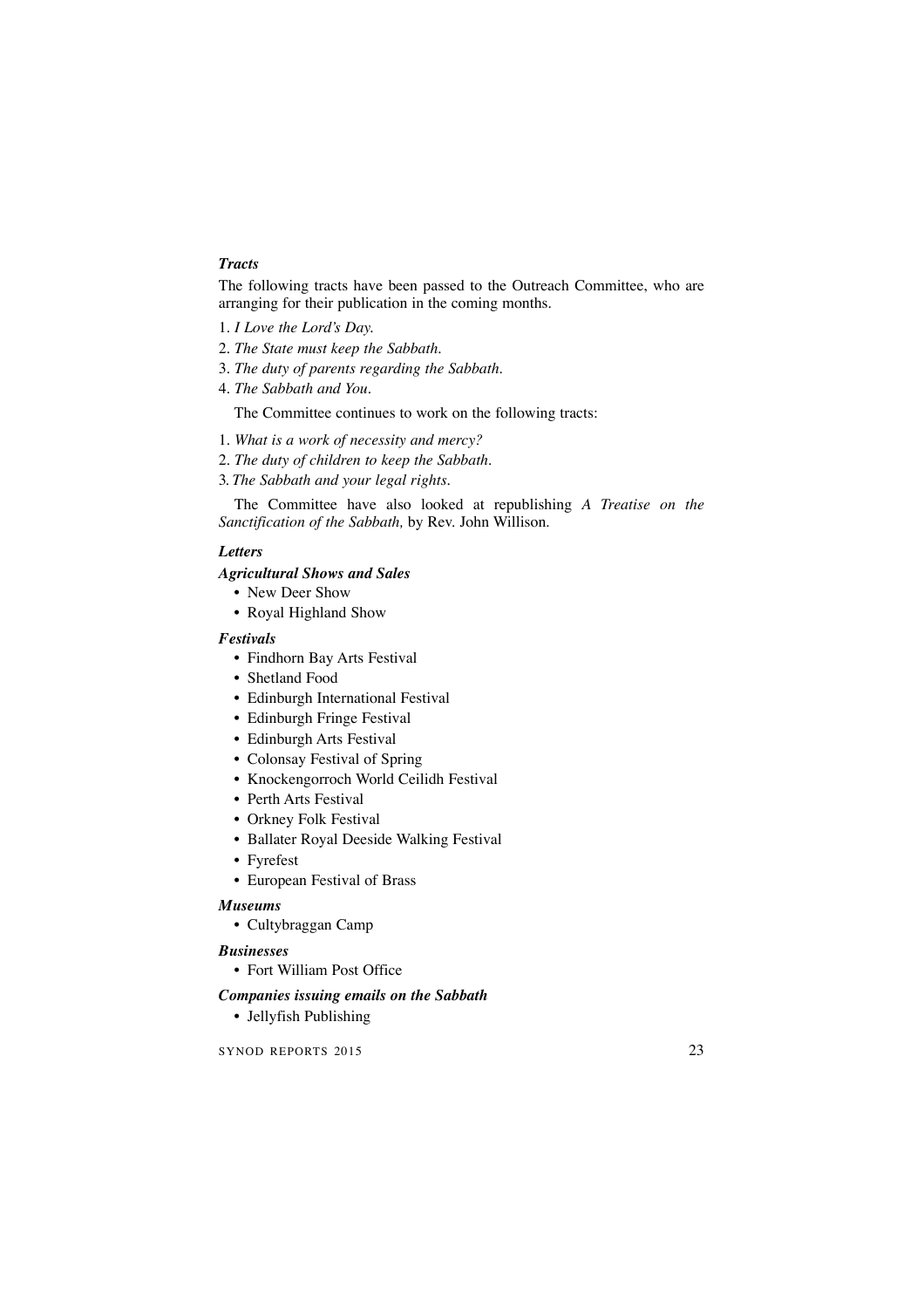- Holland and Barratt
- Currys
- Sports Direct
- Craft Superstore
- Travelodge
- *Sabbath transport*
	- Edinburgh Trams

The use of public transport run in systematic disregard of the Lord's Day is fearfully prevalent in Britain today. We consider this to be a grievous sin against the Fourth Commandment, even when an attempt is made to justify it on the grounds of allowing people to attend Christian worship. The example of modern Jerusalem shows that it is perfectly possible for a modern city to function with a complete cessation of public transport for one day in seven. We believe that the only consistent position for the Christian Church to take on this matter is to avoid the use of public transport on Sabbath run in such flagrant disregard of God's law.

It is sad to note that increasing numbers of Church members, elders and even ministers are reported as making use of Sabbath-desecrating ferries and air services in such places as the Western Isles and Skye. It is inconsistent to protest against ferries running to and from the Hebrides on the Lord's Day while at the same time tolerating the use of public transport in our towns and cities.

Our position on this issue is a distinctive part of our testimony and we believe it is the duty of the Free Presbyterian Church to maintain it at all costs.

# *Sport*

# *Cricket*

• The England and Wales Cricket Board

# *Cycling*

- The Tour of Britain
- Hebridean Cycle Club
- British Cycling

#### *Darts*

- Professional Darts Corporation Ltd.
- British Darts Organisation

# *Diving*

• Amateur Swimming Association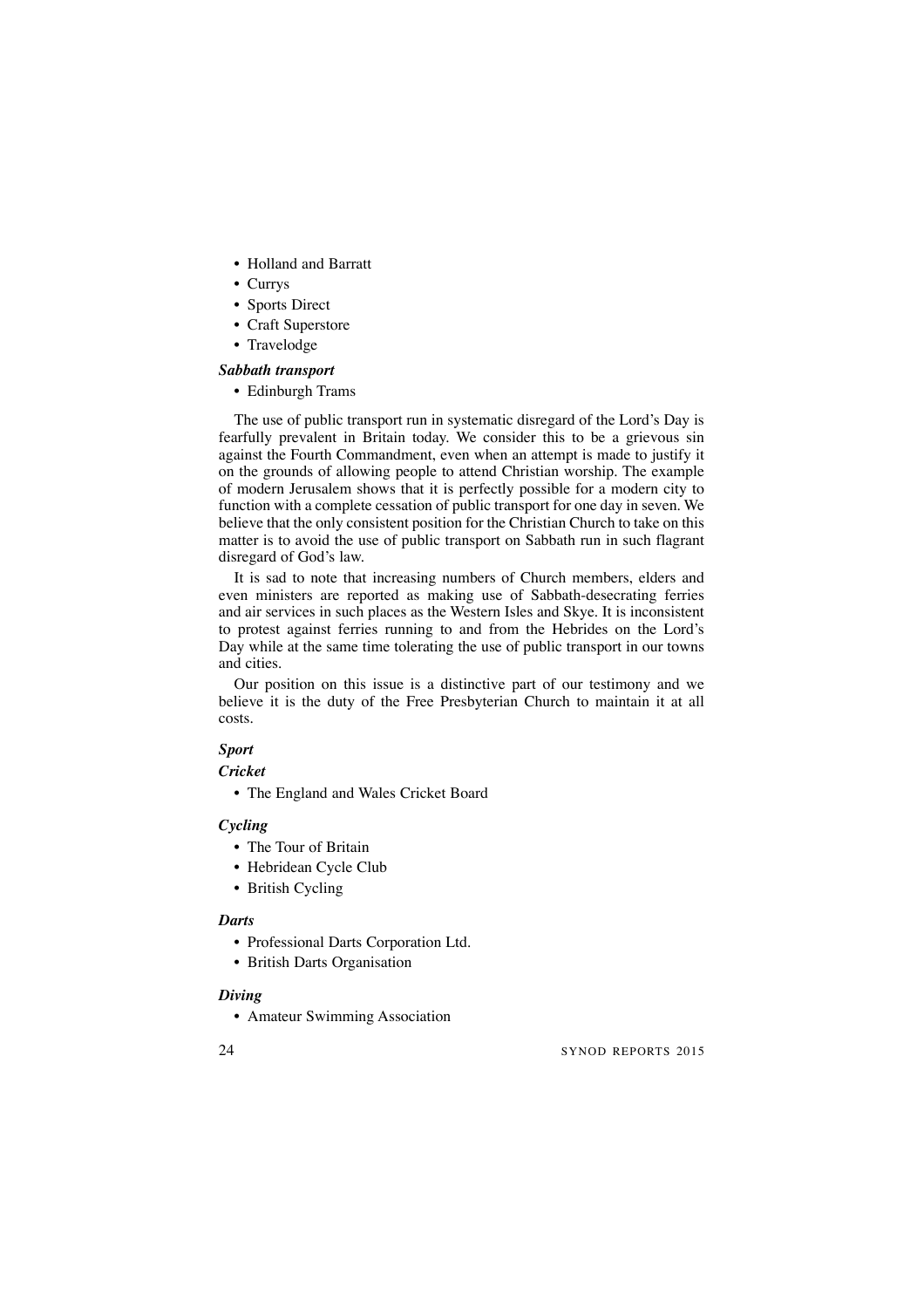# *Show Jumping*

- The British Show Jumping Association
- Horse of the Year Show

# *Football*

- Football Association
- Scottish Football Association
- Scottish Woman's Football

# *Gaelic Football*

• Gaelic Athletic Association

# *Golf*

- Ryder Cup
- PGA European Tour
- The Royal and Ancient

# *Hockey*

• England Hockey

# *Hurling*

• Gaelic Athletic Association

# *Motor Sport*

• MSVR

# *Pool*

• Matchroom Pool

# *Rugby*

• Rugby Football Union

# *Snooker*

• World Snooker

# *Swimming*

• British Swimming

Very few replies were received.

During the year Royal Mail, with the agreement of the Communications Workers' Union, began extending its operation to further encroach on the Sabbath. The Committee wrote to the following in connection with this:

# *Royal Mail Board*

- Donald Brydon, Chairman.
- Moya Green, Chief Executive.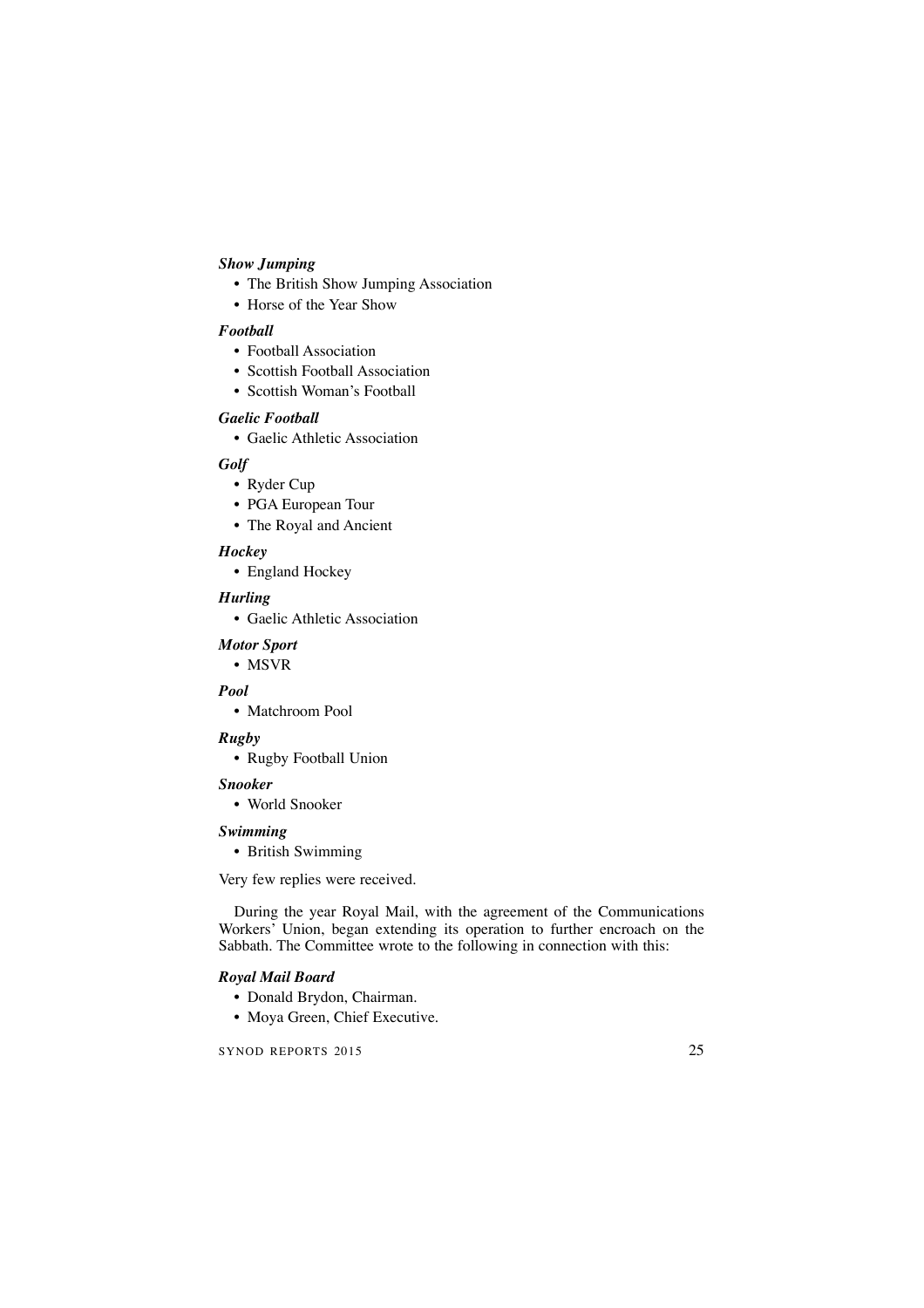- Orna Ni-Chionna, Senior Independent Non-Executive Director.
- Mark Higson, MD Operations and Modernisation.
- John Allan, Non-Executive Director.
- Nick Horler, Non-Executive Director.
- Cath Keers, Non-Executive Director.
- Paul Murray, Non-Executive Director.
- Les Owen, Non-Executive Director.
- Stephen Agur, MD Consumer and Network Access.
- Rico Back, GLS Chief Executive Officer.
- Catherine Doran, Chief Information Officer.
- Neil Harnby, General Counsel.
- Mike Newham, Chief Customer Officer.
- Shane O'Riordain, MD Communication, Strategy, Regulation and Pricing.
- Emily Pang, Company Secretary.
- Stuart Simpson, Deputy Chief Operations Officer.
- Sue Whalley, Chief Operations Officer.

# *Communication Workers' Union Officers*

- Billy Hayes, General Secretary.
- Tony Kearns, Senior Deputy General Secretary.
- Dave Ward, Deputy General Secretary (Postal).
- Andy Furey, Postal.
- Bob Gibson, Postal.
- Ray Ellis, Postal.
- Terry Pullinger, Postal.

Unsatisfactory replies were received from both Royal Mail and the CWU.

The Committee craves the prayers of the people of the Church for an outpouring of God's Spirit, and a return to national Sabbath keeping.

# **JEWISH AND FOREIGN MISSIONS COMMITTEE'S REPORT Convener: Rev. J. MacLeod**

# *Zimbabwe*

THE Committee has to report that, in the Lord's kindness, the mission work in Zimbabwe has continued unimpeded over another year. We are confident that "the Gospel of the grace of God" continues to be preached, and, as to practice,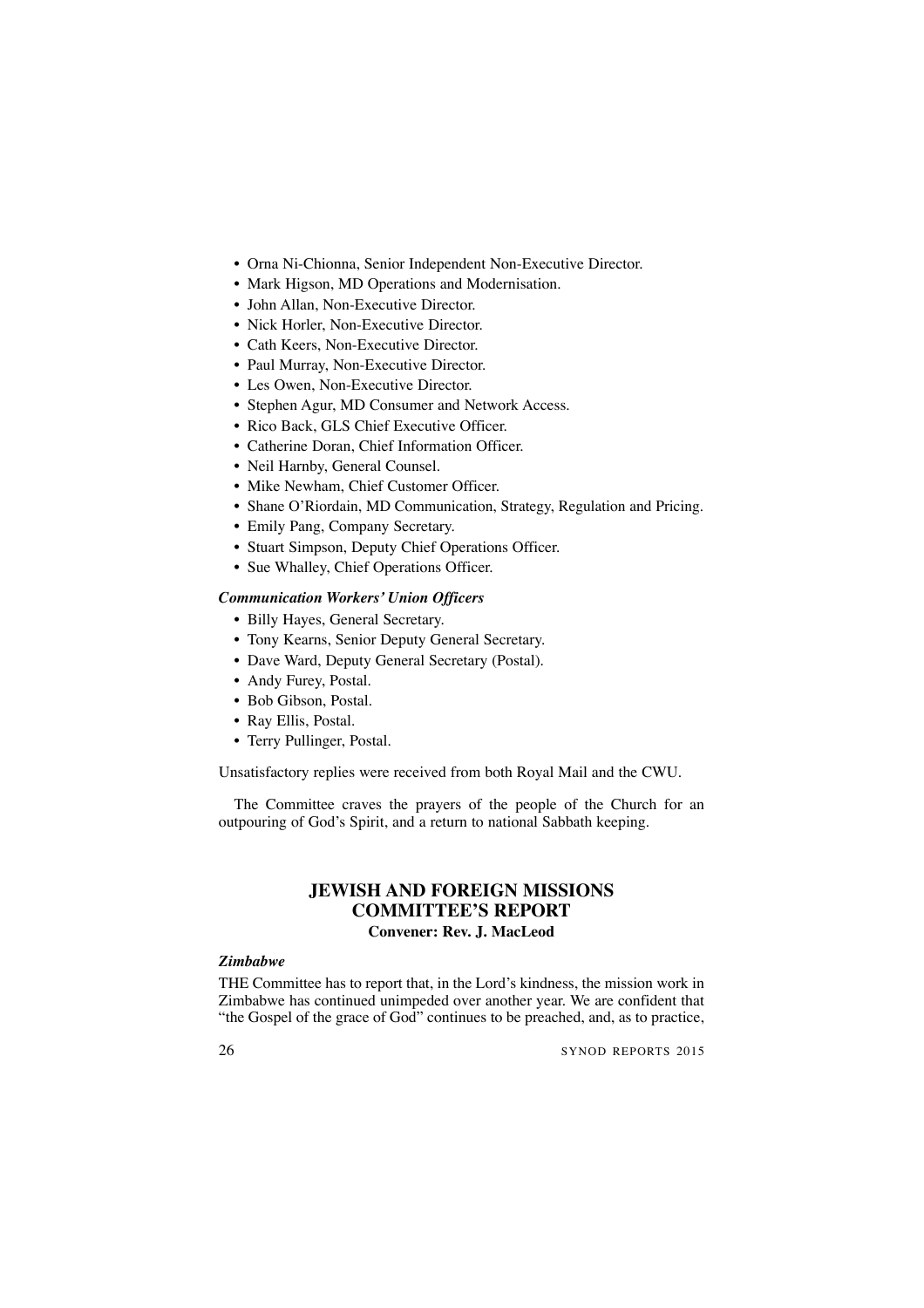the same pattern, established so many years ago, continues to be followed and no course of action is adopted that might be construed as inconsistent with practice of the Church in the United Kingdom, and elsewhere in the world wherever our witness is maintained. Making use of the opportunities and resources available to us, our primary aim is to enlighten the minds of sinners, young and old, in the knowledge of Christ as "the only Redeemer of God's elect", and that we continue to operate a High School, a Hospital, a Children's Home and several Primary Schools, is to be regarded as subservient to that object.

We are thankful to report that our four ministers, namely, the Rev. S. Khumalo, the Rev. A. B. MacLean, the Rev. M. Mloyi and the Rev. N. Sibanda, continue to enjoy good health and are faithfully attending to the many and multifarious duties which fall to them in their own particular charges. We hope and pray that they will be helped and sustained by the Head of the Church to continue to do so for many more years. These ministers are endeavouring to instruct the men – usually elders – who take services at outstations at times when they themselves are not able to be there. The basic, foundation doctrines of the Gospel are emphasized and every endeavour is made to ensure that, as these men attempt to expound the Scriptures, that they do so in a manner consistent with what is taught in the Shorter Catechism and the *Westminster Confession of Faith.*

The Constitutions as approved by the Synod in 2014 were implemented at Mbuma, Thembiso and Ingwenya, with effect from the first day of January 2015. In this connection, tribute has to be paid to Mr. Hugh Mackenzie, the Mission Co-ordinator, without whose diligence, perseverance, patience and hard work this would not have been achieved as seamlessly as it has. Monthly meetings of the respective Boards of Governors take place and the relevant minutes are duly forwarded to the Jewish and Foreign Missions Committee. While it is yet early days, the setting up of these Boards has been well received by all concerned. It may also be mentioned that the setting up of "The Head Office Overseeing Panel" has also been achieved.

We shall now offer a brief round-up of the situation at each station in turn. The reports submitted by ministers and others who are the vanguard labourers in the field will provide first hand information so that it is not necessary for the summaries in this report to be other than short.

At **Ingwenya,** the Rev. A. B. MacLean has the burden of caring for many souls within the compound there, but also such as attend the services held at the various outstations which are placed under that congregation's umbrella. This involves him in much travelling over rugged, pot-holed roads.

We have to report that the high reputation of the John Tallach High School remains intact, occupying, as it does, the Number 8 position nationally. This means that many parents residing in locations near to, and far removed from, Ingwenya, desire their children to be educated there. Each year the competition for the limited places available is very keen. The smooth, efficient running of a six-form boarding school with a roll of over six hundred pupils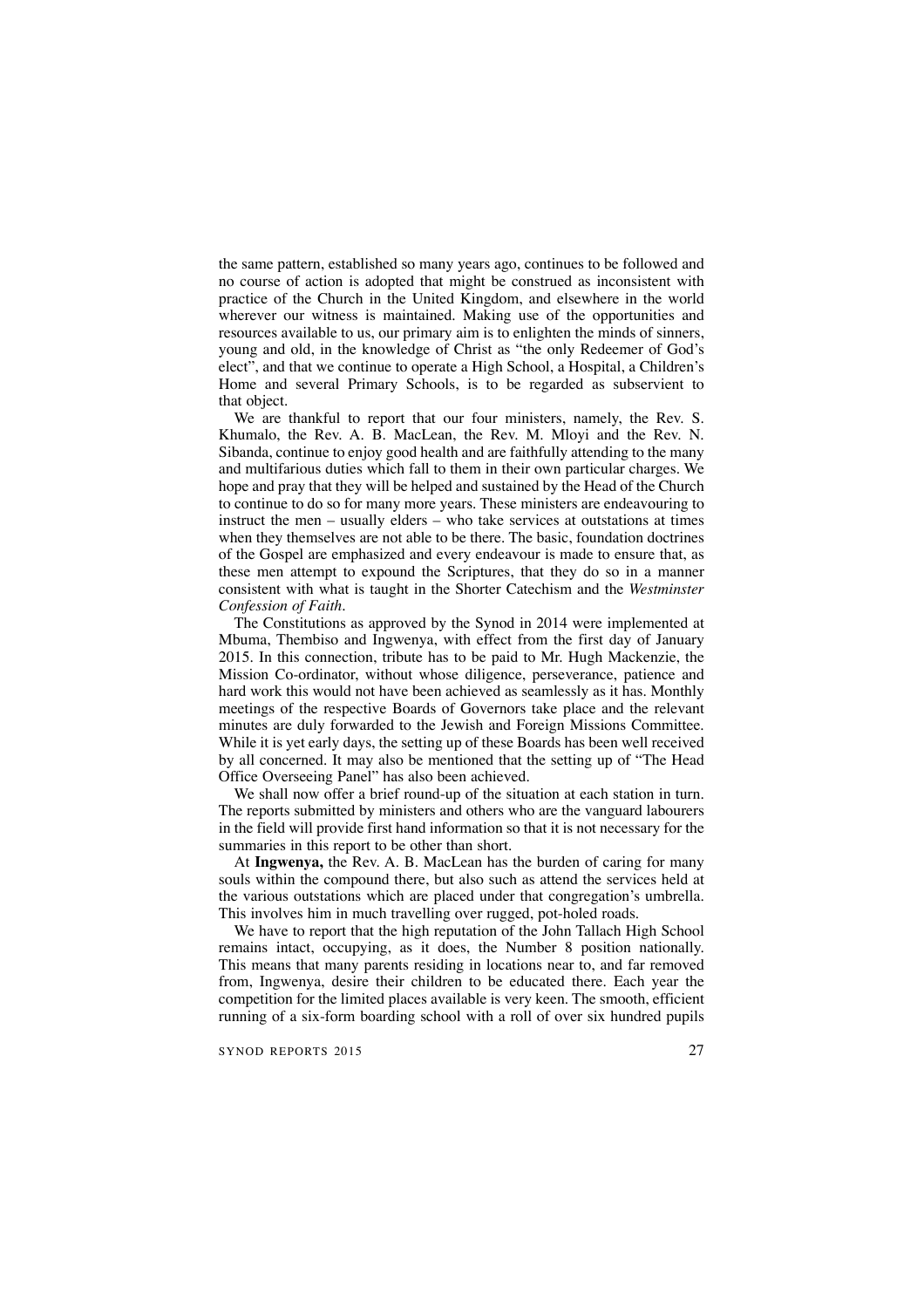must be very demanding and the fact that such excellent results are achieved annually bears testimony to the skill and diligence of the teachers. This – as we now note every year – is particularly true of Mr. B. Ncube, the Headmaster, and his Deputy, Miss N. B. MacLean. Instruction from the Word of God and the Shorter Catechism occupy an important place at all levels and that is what makes this school unique. The presence of Mr. Roy Bartle, who, the Lord willing, is to be at Ingwenya for a year will, we are sure, be of great help in this department.

Moving to **Bulawayo,** we have the Rev. S. Khumalo as the minister of that congregation. In addition, he, meantime, as interim Moderator of the Zvishavani congregation attends to the duties which belong to that office and also duties connected with the Thembiso Home and school as well as other outstations. It is expected that he will, personally, present his own report to the Synod.

As reported in past years, at **Thembiso,** the children continue to be very well cared for by the Superintendent, Mr. Busiso Maphala, and his staff. Much thought is being given to finding ways of helping children who reach the stage when they have to leave the Home and make their own way in the outside world. It is the hope and prayer of all who cared for them, and all well-wishers. that the Lord will provide gainful employment for them. It is good that they do not leave Thembiso without having been taught what they are to believe concerning God and what duty God requires of man. The division of the Home into family units has been a success and we are grateful to Miss Margaret MacAskill and Miss Petra Beukers for their visits to Zimbabwe and the valuable contribution they make to the on-going training of staff.

At **Zenka,** the Rev. M. Mloyi has a Primary School almost on his doorstep. It has a Roll of over 1,000 pupils. The church and congregation at Zenka itself requires constant attention, but so do the scattered, numerous outstations within his charge. With the settlement of a minister at Mbuma this burden may have been slightly reduced, but the pastoral work and the time spent travelling from one station to another still remains considerable. **Nkayi** is a separate charge and we are glad that James Mpofu and his brethren are there to keep the banner of truth unfurled at times when Mr. Mloyi is not present.

At **Mbuma,** The Rev. N. Sibanda is settling in as pastor. He, also, has, not only souls in his immediate congregation – assembling within the compound – to care for, but also those residing in other areas and attending at outstations. Both the Hospital at Mbuma and the new Rural Clinic at Lutsha are within his charge and the arranging of worship services at both of them and the maintaining of a Christian ethos falls to him. The services rendered by the catechists – G. Nkiwane, S. Ncube and J. Maduna, under the oversight of the Mbuma Kirk Session, are much appreciated.

The **Mbuma Hospital** continues to provide much-needed medical care under the supervision of Dr. A. Snoek and her assistant, the recently-appointed Dr. J. L. Bezemer. The Nursing Sisters – W. Geurtsen and G. Wijngaarden – complete the number of expatriate staff members. We know that all who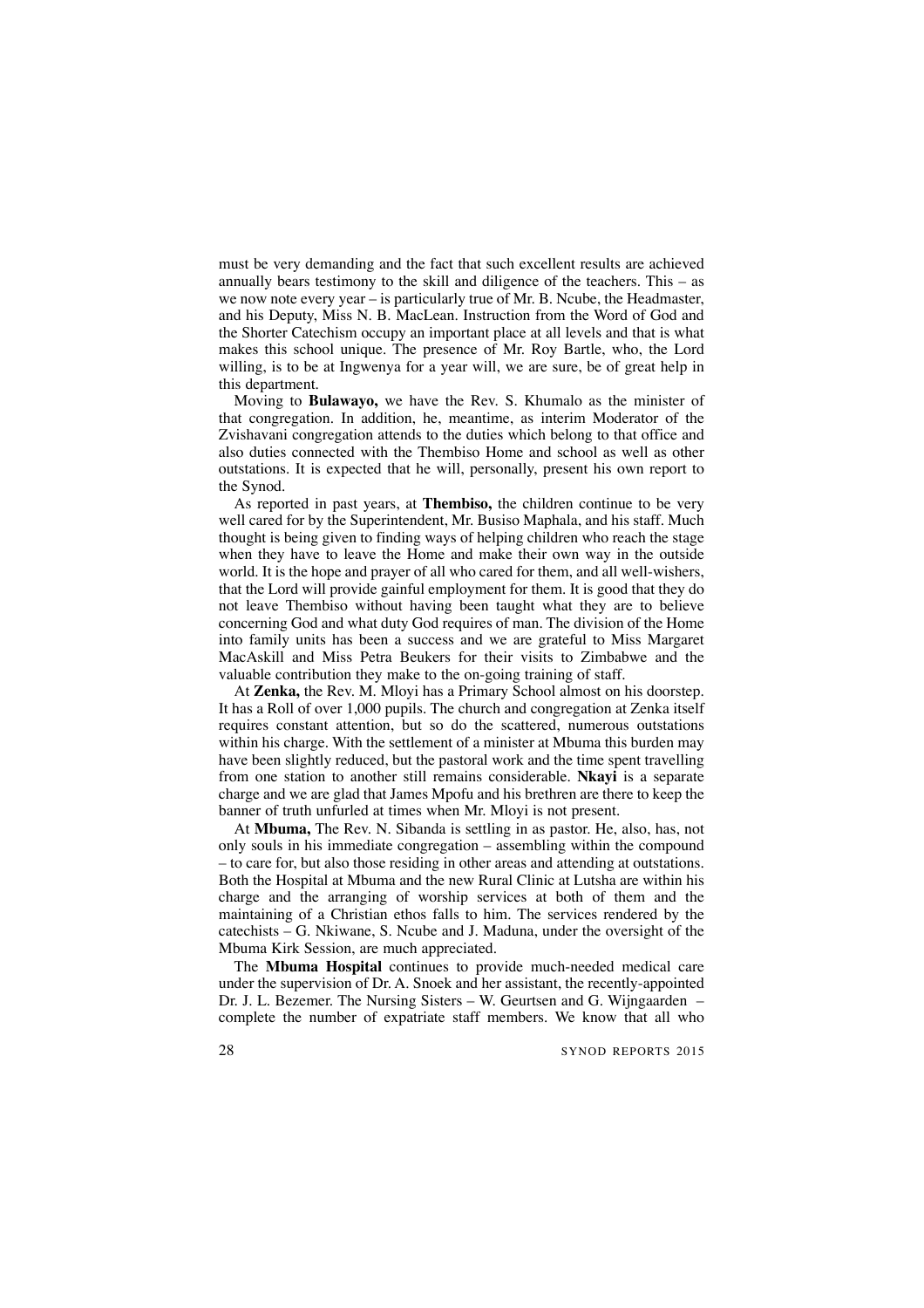minister to the sick at Mbuma, in whatever capacity, do so with Christian compassion and love, self-denyingly, and often far beyond the call of duty. We are thankful for that. Dr. Snoek will be giving in her usual report.

#### *Zvishavane*

As already mentioned, this charge – the only one in Mashonaland – is at present vacant, without a pastor. The two catechists – Mr. N. Siziba and Mr. J. Mashavakure, provided with motor cycles by the Mission, travel from outstation to outstation to keep the services. Their labours are much appreciated. In Zvishivane itself, the new church is well-attended and we hope and pray that a minister will soon be provided by the Lord of the harvest.

It is in the Manse here that the **Shona Bible Translation Team** meets, in regular contact with its leader – Teus Benschop – who occasionally visits Zimbabwe, but for the most part, works from Holland. Modern technology makes it possible to be in close contact although physically separated by thousands of miles. Much progress has been made and it is hoped that this important project will be completed in the not too distant future. The Translation Team recently reported as follows:

We were enabled by the grace of God through the prayers of the true Church of God which was manifested through a great support from the JFMC, Zimbabwe Presbytery and Mission administration, Mbuma Zending through the mother church in Scotland, the Gerefomeerde Bijbelstichting and the Trinitarian Bible Society, to complete the Greek translation of the Shona New Testament, translated from the Received New Testament text (Textus Receptus); thus it was great news for us to hear about the arrival of forty five thousand copies in Bulawayo freely offered by the Trinitarian Bible Society in partnership with the Gerefomeerde Bijbelstichting. The Publications Committee of the Zimbabwe Presbytery agreed that eighteen thousand copies should be distributed from Zvishavane which is a Shona speaking area.

Work on the Old Testament is proceeding well and at the time of the last report the team had reached 1 Samuel. As in the case of the Ndebele Bible, the Trinitarian Bible Society will supervise the printing and distribution of the completed Shona Bible in due course.

#### *Jewish Work*

The Rev. John Goldby, although now a retired minister, has maintained the link to the work begun in Israel when he was settled there. This mainly consists of helping (1) to complete the revision of the Hebrew Delitzsch New Testament, bringing it into line with the Textus Receptus and to be printed by the Trinitarian Bible Society, and (2) to oversee the proof-reading, printing and distribution of the *Westminster Confession of Faith* translated into Hebrew. The Committee met the expenses involved in visiting Israel on four occasions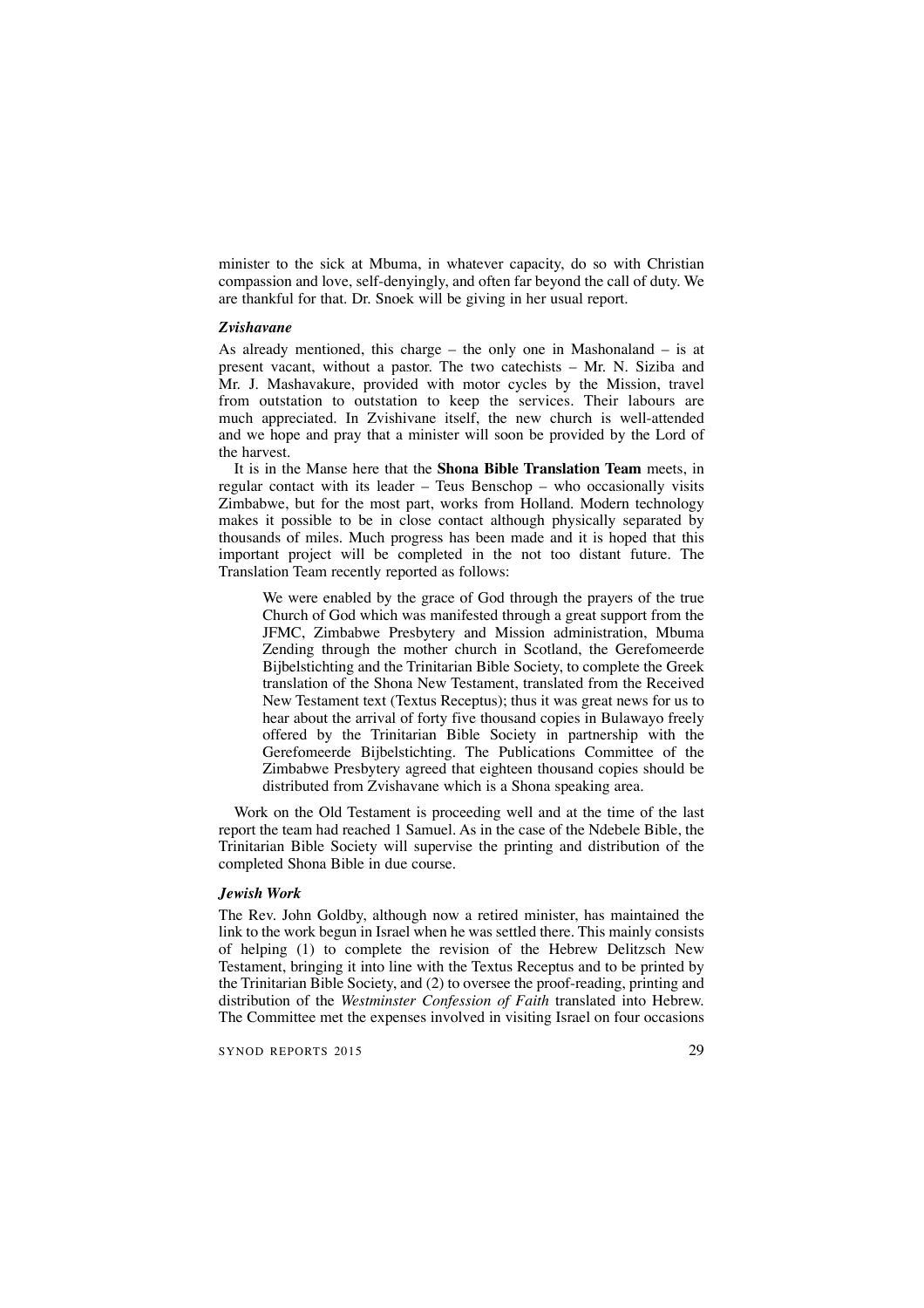in the year, each visit not to exceed four weeks. We are sorry that Mr. Goldby has had health problems in recent times, but we are grateful to him for the work that he does and the dedication with which he attends to it.

### *Conclusion*

The Committee has carried out the duties laid upon it by the Synod to the best of its ability. We hope and pray that the predicted stretching forth of Ethiopia's hands unto God will soon be a reality and likewise the ingathering of the Jews, which is to be such a momentously important event in the history of the church and of the world. Lastly, but certainly not least in importance, we thankfully acknowledge the continued and increasing help of the Mbuma Zending in Holland. In January the Convener, accompanied by the General Treasurer and the Mission Co-ordinator, met with the Mbuma Zending Board in Holland, when a very cordial reception was extended. The presence of a very efficient interpreter smoothed the proceedings and we now look forward to welcoming Mbuma Zending representatives, Ds. A. C. Rijken, Mr. A. B. den Breejen and Mr. D. van de Sluis, when the Synod meets (DV). We deeply appreciate their help and we trust that Scripture will be fulfilled and that the experience of our friends in Holland, and our own people throughout the church, in giving so generously, will be that which is on record: "He which soweth bountifully shall reap also bountifully."

"Thy kingdom come, Thy will be done in earth even as it is in heaven."

# **INGWENYA MISSION REPORT Rev. A. B. MacLean**

"HE that rejecteth me, and receiveth not my words, hath one that judgeth him: the word that I have spoken, the same shall judge him in the last day" (John 12:48). The day we live in is a day of rejecting Christ and His Word. Although there are a few that say with Peter, "Lord, to whom shall we go? thou hast the words of eternal life" (John 6:68), most do not.

I tried to supply not just Ingwenya but also the stations throughout the year. The stations are Cameron, Gadade, Inyathi and Insisa. The Matapa station was closed and we no longer go there. The people left the village due to problems of water, lack of grazing and poor facilities. They have gone to different places, although it is pleasing that two families moved near to Ingwenya and now attend at Ingwenya. A class called Timothy's is taken on Monday afternoons during term time with the John Tallach High School senior pupils. It is a voluntary class and the normal numbers would be 50-70. The young mind seeks to demonstrate knowledge to others but the seed is being sown. They are very much saturated with the Word of God both in church and school. This demonstrates the need of Divine power to bless the Word. If any persons had, as it were, enough of the Word of God for a blessing, then it is truly the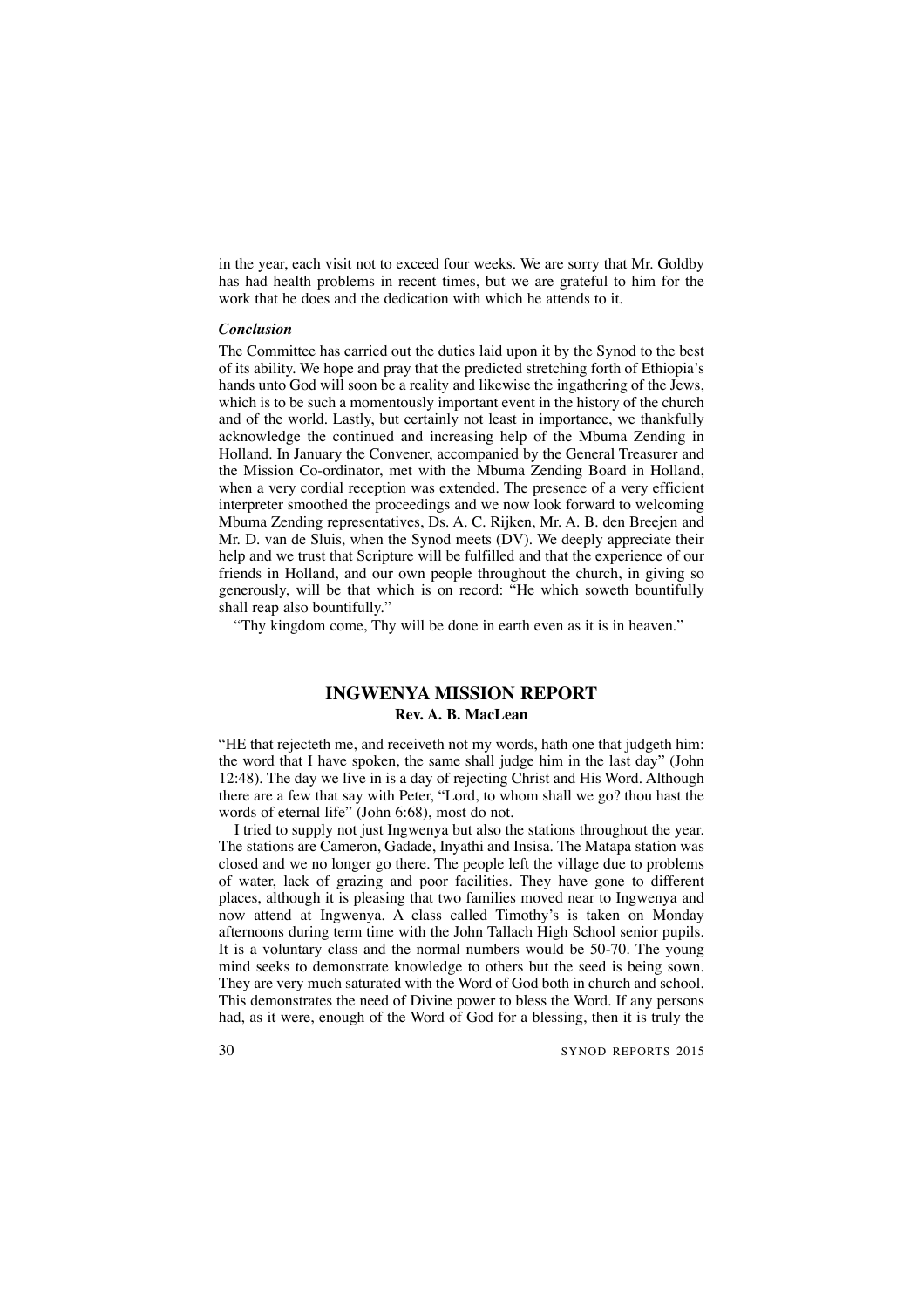children, but more is needed and man cannot do it. I go to the Primary School about once a month to ask questions on books of the Bible they are covering in the school. The children are enthusiastic in their answers and the seed is being sown there also. The community is full of churches, sects and doctrines of devils. Strong drink has a grip of many men with all the attendant evil consequences. Although the call to repentance is given, the words of Isaiah apply (53:1).

The usual communions were held throughout the year. The last Sabbath of March and the last Sabbath of September are the dates of the Ingwenya communions. My thanks are due to Rev. N. Sibanda and Rev. S. Khumalo for their assistance on these occasions. The Cameron communion takes place on the last Sabbath of July and the services are conducted by myself. The Nyati communion took place on the second Sabbath of November. Again the services are taken by the resident minister. At this communion a man from the congregation applied for and was received for Baptism. The sacrament of Baptism was administered a few weeks after the communion.

The Kirk Session decided to appoint new office bearers. After the usual procedures were followed one man was elected as deacon at Cameron, one deacon was elected elder at Insisa and one man was elected elder at Gadade.

Since the 2014 Synod decision to give funding to the Zimbabwe Presbytery to supply Kenya I have gone there five times. The first visit was in June, followed by visits in August, September, November and January. A further visit is expected in April. The Presbytery, at its meeting in March 2015, has applied to the Synod for similar funding for the year ahead. All God willing.

The year 2015 was the first of the new structure operating in the mission. Board meetings are held at the beginning of each month. There are no problems with the structure and it runs very smoothly.

In this area the rains were particularly poor this year. I would say that the rains were the least that I have seen here. They began late and finished early and were never very substantial. A little harvest or no harvest will be reaped by many.

In conclusion, l would thank the elders and deacon for all their help throughout the year. As l have been many times away in Kenya and also at communions their burden is not light but they engage in it cheerfully. But the Word of God in conclusion is, "hitherto hath the Lord helped us" (1 Samuel 7:12).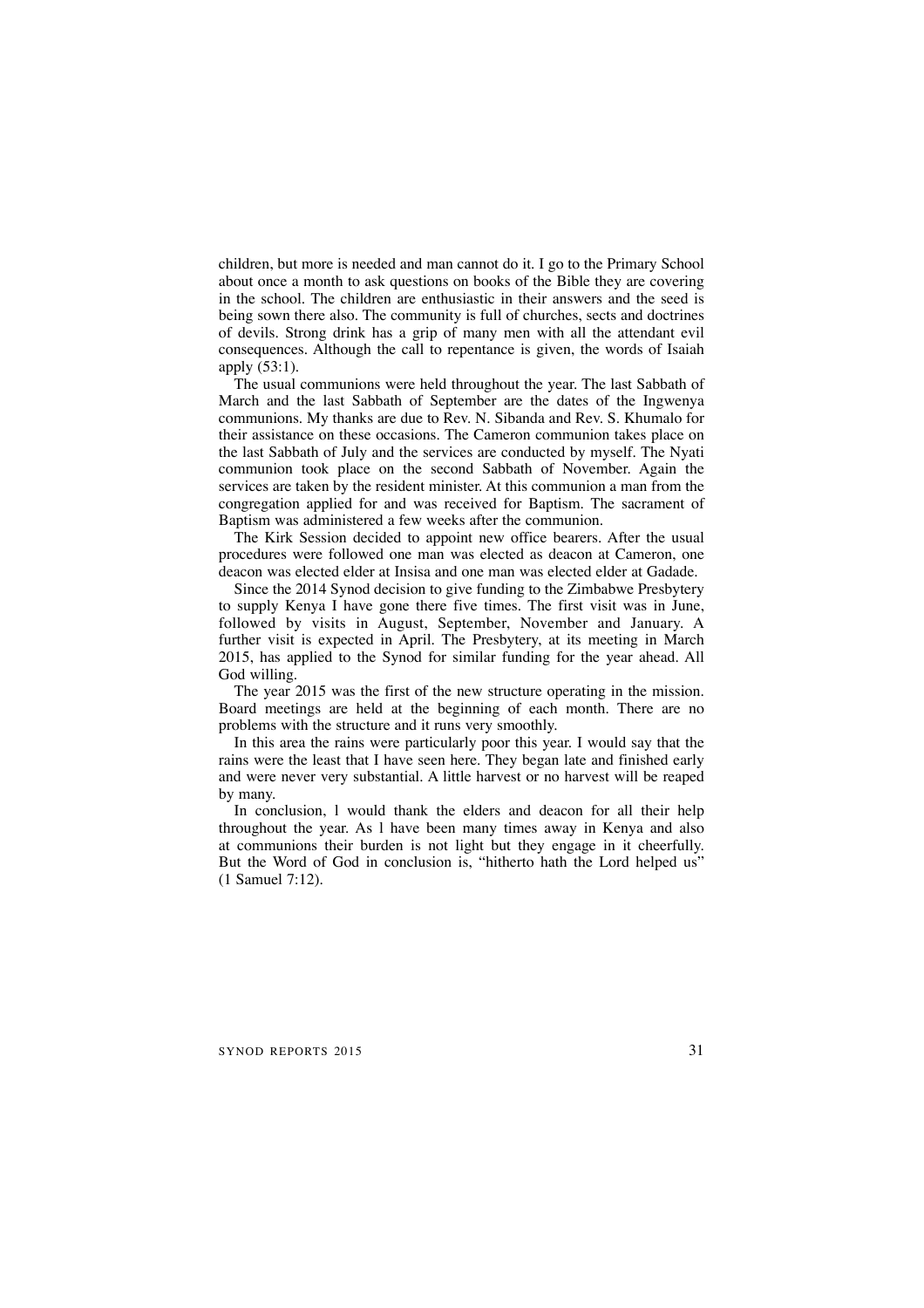# **JOHN TALLACH HIGH SCHOOL REPORT Miss Norma B. MacLean**

IT is 57 years now since Miss I. MacCuish presided over the opening of John Tallach Secondary School and each year since then the School has continued to fulfil its function of drawing many young people near to the net of the Gospel: as the Form 4 and Form 6 pupils leave to pursue their studies elsewhere, they are replaced with new entrants to the school. The bait which draws them in is the high standard of education and the examination success for which the school is nationally famous.

At the end of 2014, 159 pupils left the school after completing Form 4 and Form 6 and, at the beginning of 2015, 181 pupils were enrolled into Form 1 and Form 5. For the vast majority of the Form 1s and for a few of the Form 5s it will be the first time that they have been exposed to the teaching of the Reformed Faith. They come from a variety of religious backgrounds; e.g. Roman Catholics, Seventh Day Adventists, Jehovah's Witnesses, Pentecostals and various sects which still hold on to ancestor worship. The first books which each child is given after entering the school are the Bible and the Westminster Shorter Catechism, so emphasising the supremacy of Scripture in the life of the school.

The pupils attend all of the church services at Ingwenya Mission and religious instruction begins immediately in class on week days. The first lessons for Form 1s are on the creation and the fall of man. For most of the children this is their first exposure to the doctrine of original sin and, for some others, it is during church services and Bible lessons at Ingwenya that they hear for the first time that Jesus is the Eternal Son of God, the Divine Redeemer. And so the work continues every year, hoping and waiting for the Holy Spirit to bless the Word to the children bringing them to faith in Jesus Christ, the Son of God.

The religious instruction programme is well established and varies little from year to year. Pupils and teachers all attend the weekly prayer meeting which is incorporated into the school timetable. The pupils and any resident teachers all attend the 2 main church services with the Ingwenya congregation on Sabbath Days and there is a Sabbath evening service especially for the boarding pupils and those resident on the Mission. Sabbath School for all the pupils is held on Sabbath mornings when the emphasis is on memory work mostly from the Psalms and the Shorter Catechism. The Bible teaching programme remains unchanged with all pupils in the school receiving Bible instruction on 4 days out of 5 during the school week. Worship is held in the dining hall twice daily at the first and last meals of the day with reading and singing in course and all the children do the Scripture and Catechism exercises.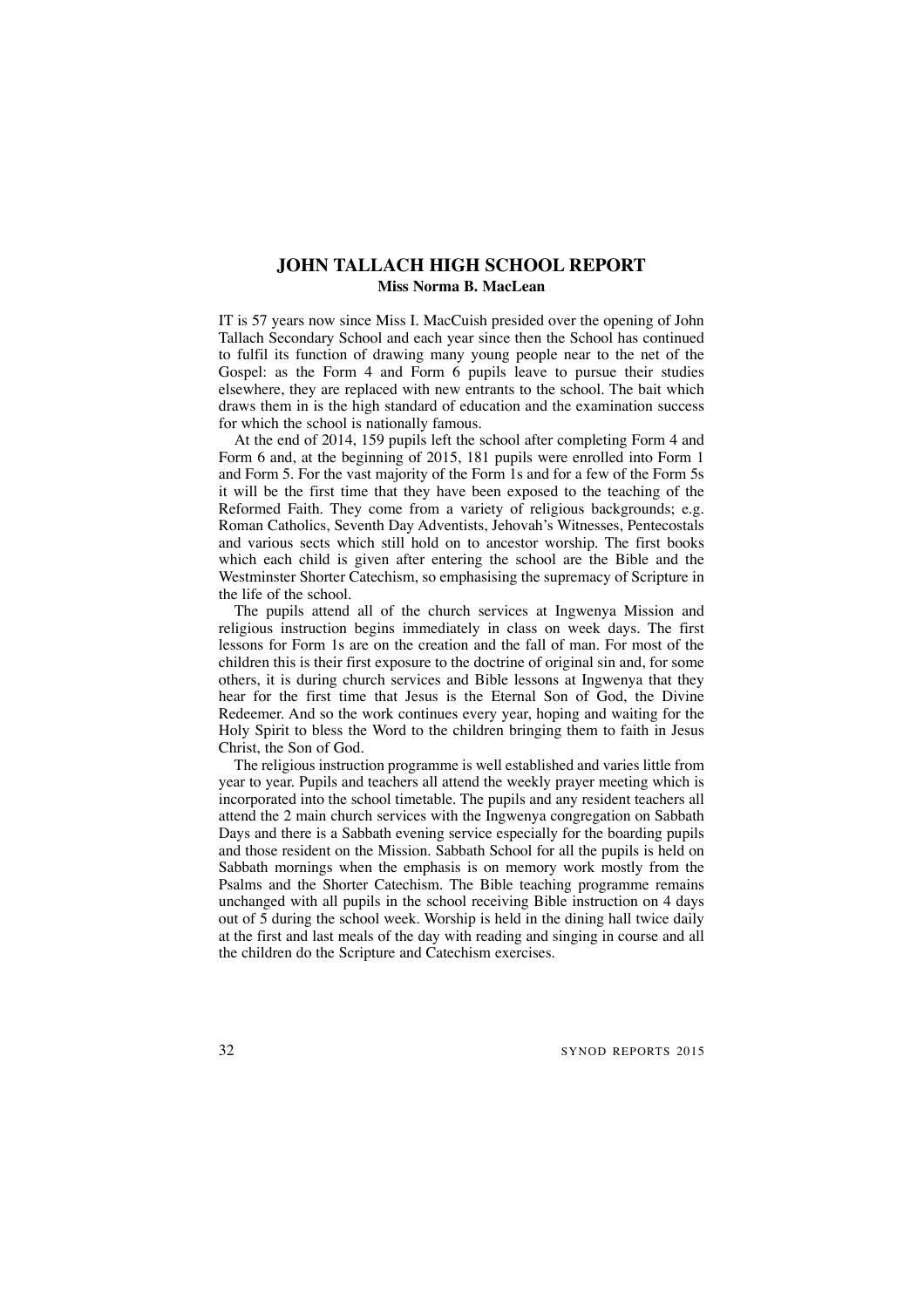# *Staffing*

Staffing remained stable throughout 2014 and into 2015 but it is with sadness that it has to be reported that one of the teachers passed away in 2014. Mr. I. Imbayago, who was a Biology teacher, had been in poor health for some time before he passed away.

Mr. B. Ncube continues as Headmaster: he is now a nationally recognised Headmaster and this places extra burdens on him as he is required to attend workshops and seminars all over the country. Messrs. B. Chokuda, N. Khumalo and O. Moyo continue as the backbone of the Bible Knowledge Department. Mr. Chokoda and Mr. Moyo remain behind at school every weekend to help with the Sabbath School and this dedication is very much appreciated. The Bible Knowledge Department was boosted by the arrival of Mr. Roy Bartle early in 2015. This has made it possible to reallocate the Bible Knowledge classes so that the aforementioned gentlemen are no longer overloaded as before. It also means that there are again five teachers for Sabbath School: one for each Form group so each teacher only has a one-hour session and there is no longer a need for anyone to have a two-hour session.

Due to Ministry of Education national directives, parents' committees are no longer permitted to enhance teachers' salaries. At John Tallach School, the parents' committee has been topping up teachers'salaries since 2009. Teachers are not well paid, so losing these top-ups has been a serious blow and has had an adverse effect on morale.

As a result of the reorganisation of the management of the Zimbabwe Mission, the Mission workers at Ingwenya were retrenched at the end of 2014 and this meant that a driver had to be added to the ancillary staff of the school: this post is paid from parents' funds.

Several volunteers came during 2014: of particular note is Miss A. Fidder from Barneveld in the Netherlands. Miss Fidder has been a regular volunteer for some years now and was at Ingwenya for 3 months at the end of the year: her main project on that occasion was the digitalisation of the school library. As the Library has over 3,000 books this was a huge job and Miss Fidder is to be commended for bringing this project to completion.

#### *Pupils*

The 2015 school roll stands at 613 pupils: 34 of whom are day pupils and 579 are boarders. There are 302 boys and 311 girls ranging in age from 12 to 18 years. The Resource Unit with the specialist teacher for the visually impaired now only caters for one boy.

#### *O Level Results*

In the Lord's continuing kind Providence, the pupils in Forms 4 and 6 were again very successful in the public examinations. The school remained in the top 10 schools nationally with a pass rate of 93.66% for ZIMSEC "O" Level results.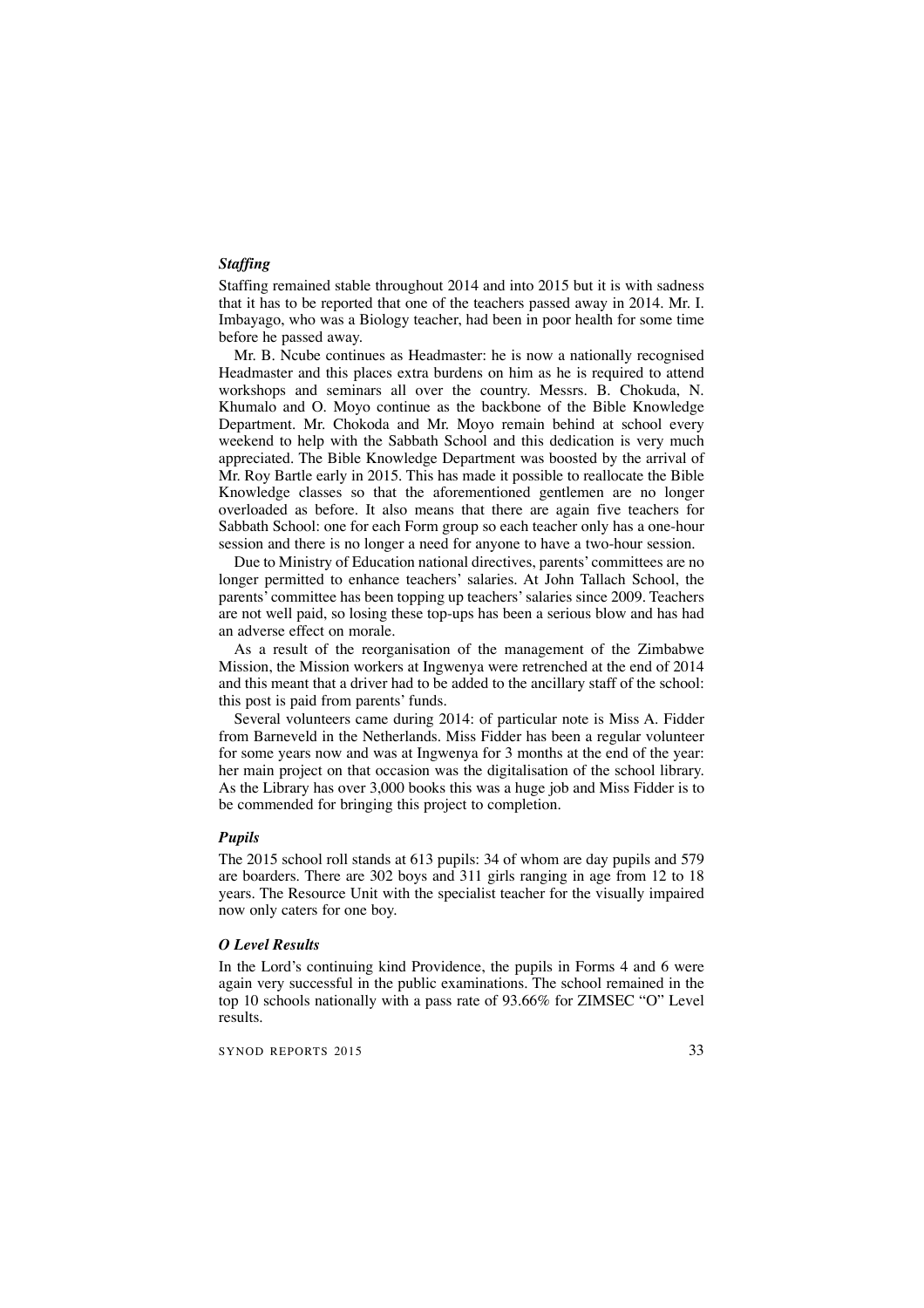# *ZIMSEC (Zimbabwe Examinations Council)*

The year 2014's pass rate was 93.66%, taking the school to the number 8 position nationally: to be listed in the top 10 schools, given our wide selection policy, is extremely gratifying. The school was again number 1 in the Matabeleland "O" Level league table.

Individual subject results were as follows:

| Accounts 92.85%           |                              |  |
|---------------------------|------------------------------|--|
|                           | Integrated Science 80.98%    |  |
| Bible Knowledge  94.36%   | Literature in English100.00% |  |
|                           |                              |  |
| English Language  97.18%  |                              |  |
| Fashion & Fabrics 100.00% | Physical Science97.05%       |  |
| Geography95.07%           | Woodwork 33.33%              |  |
|                           |                              |  |

Particularly pleasing this year was the improvement in the quality of the passes. Out of 142 candidates:

| $10 \times$ "A" passes                    | $-4$ pupils  |
|-------------------------------------------|--------------|
| $9x''A''$ passes                          | $-11$ pupils |
| 8 x "A" passes                            | $-5$ pupils  |
| $\%$ with 5 or more "A" passes $-36.00\%$ |              |

Notably there were 91 "A" passes in Bible Knowledge.

### *CIE (Cambridge International Examinations)*

Cambridge Examinations, although expensive at \$80 per subject, remain popular with the candidates because of the international recognition. There was another increase in enrolment in 2014 with 42 pupils registering. Pass rates were as follows:

The quality of passes was very satisfactory: across the group there were 15 A\*, 54 As, 118 Bs.

# *A Level Results*

# *ZIMSEC*

The A Level results were very encouraging with a 100% pass rate in each subject and quality passes.

Of the 17 candidates, 13 passed with 10 or more points.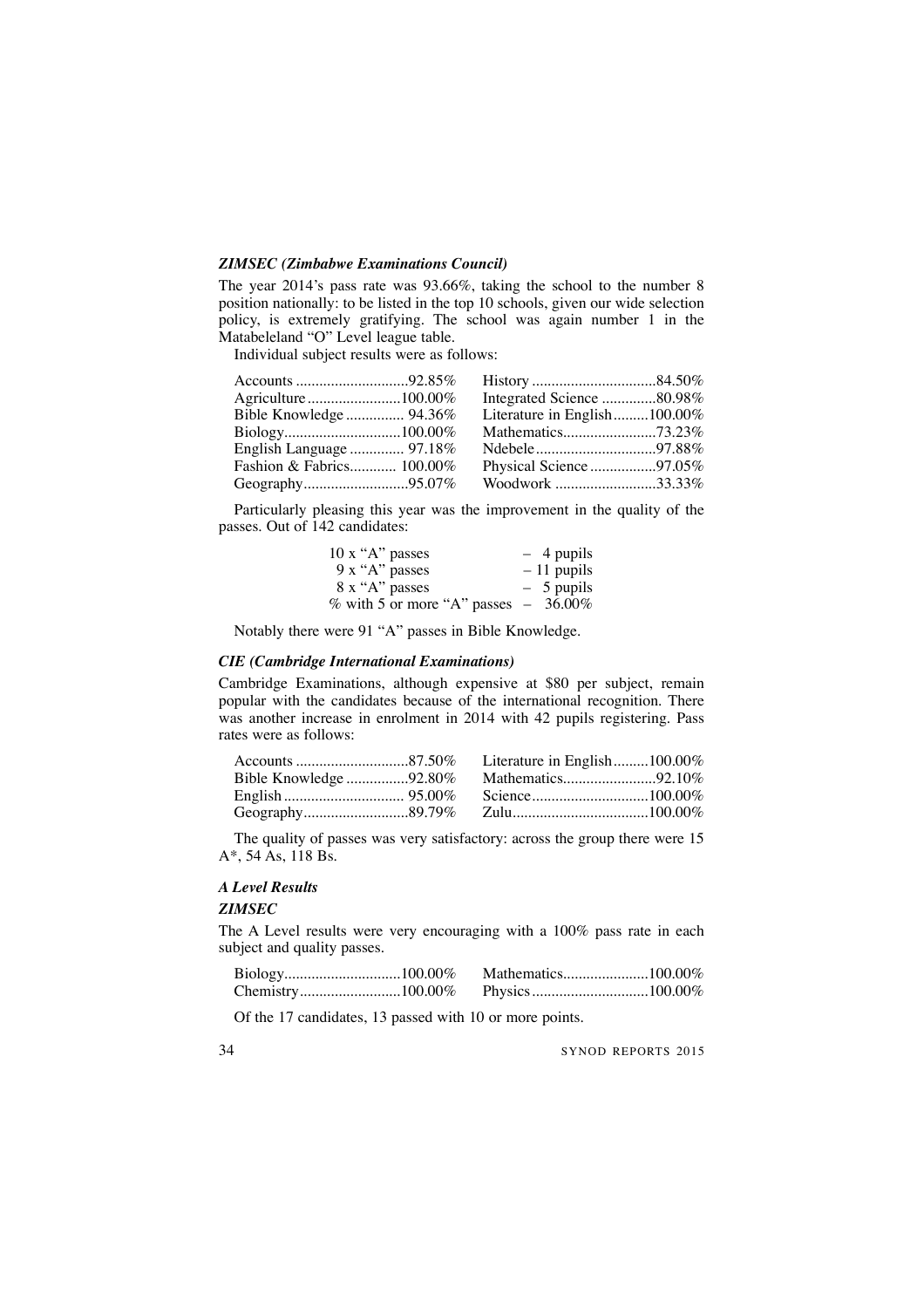# *CIE*

In the Cambridge examinations, the overall pass rate was again 100% with each of the 4 subjects scoring a 100% pass. Of the 11 candidates who presented for Cambridge "A" Levels, 9 achieved 10 or more points. One candidate passed with 3 As.

#### *Finance*

The school continues to operate a very tight budget. The parents' Finance Committee supervises the expenditure of the school at monthly meetings: the budget for last year was over \$700,000 US which was entirely raised from school fees. Expenses covered from this budget include: tuition and boarding expenses, examination expenses, sports expenses, vehicle expenses, electricity, wages of all ancillary staff, all repairs and maintenance to school buildings and teachers' cottages. As usual, monthly contributions were made to the Mission for use of the Mission security staff, for the use of the driver on a daily basis and for the use of the generator. The total amount remitted to the Mission by John Tallach School from school funds in 2014 was just over \$16,000.

The boarding school budget came under difficulty during the year due to rising costs making it necessary to have an increase in the boarding fee of \$50 per pupil per term. This was the first boarding fee increase since 2011 and it means that most pupils are now paying \$465 per term, which is still significantly cheaper than other similar boarding schools.

The parents' Finance Committee also has a budget for small scale development projects.

# *Developments*

#### **1. Establishment of Ingwenya Mission Board**

The reorganisation of the management of the Zimbabwe Mission has resulted in the establishment of a Board of Governors to run each Mission station. As already mentioned, at Ingwenya, the previous Mission workers were retrenched at the end of 2014 and, from then on, all works on the Mission will be organised and managed by the administration staff at John Tallach School with a budget from central Mission funds. Only the security staff remain paid directly from central Mission funds. The new system of management is progressing very smoothly with noticeable improvements already being experienced in efficiency and cost saving.

#### **2. Introduction of Form 6 Commercial Class**

The second phase of the Form 6 development began in February 2015 with the introduction of an "A" Level Commercial Class, so there is now a total enrolment of 53 pupils in Form 6.

In order to accommodate the Commercial class a new block of 2 classrooms is under construction, this is expected to be ready for use by the beginning of Term 2 in May 2015. This building project is a joint venture between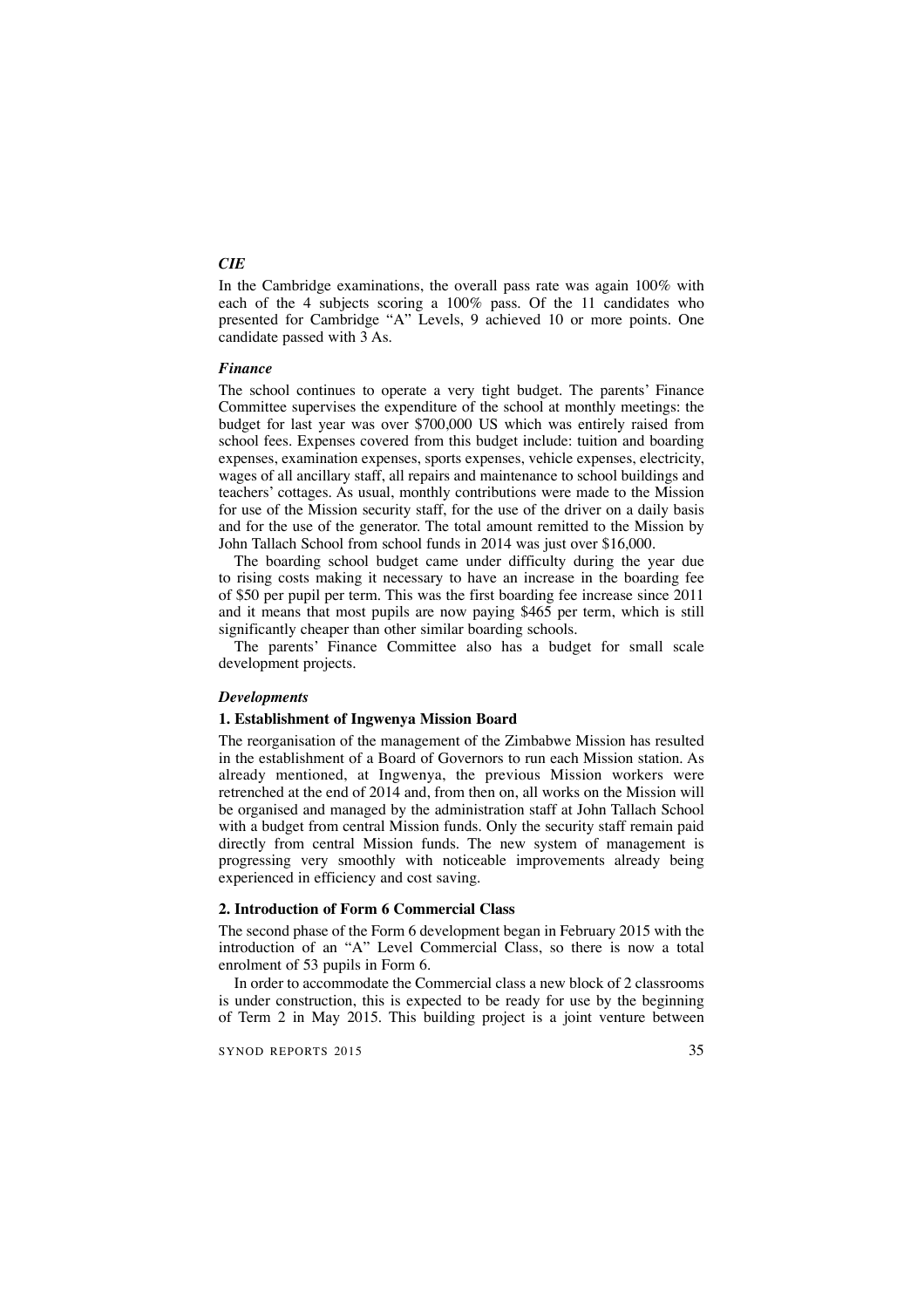the parents' committee and the Mission with the parents providing \$25,000 towards the construction and the balance of \$40,000 coming from the Mission.

# **3. Water Supply from Ingwenya Dam**

This project, which began early in 2014, delayed due to various problems the Zimbabwe National Water Authority (ZINWA) experienced in setting up the direct pipeline connection from the nearby Ingwenya Dam to the Mission. As this was raw water it was only used previously for non-domestic purposes. Once connected, however, the direct pipeline proved to be very efficient so, after professional advice, it was decided to try to use this as the main source of water as much as possible. A filtration system has therefore been installed so that the dam water can be used for domestic purposes. After passing through the filtration system the water then passes through the existing chlorination unit.

The system is still being monitored but early observations seem to indicate that it may result in an improvement of the water supply at Ingwenya. The total cost so far has been approximately \$8,000 which has been paid entirely from John Tallach funds.

# **4. Construction of Pupils' Toilet Block**

The day-time toilet facilities of only 2 blair (long drop) cubicles for school pupils were no longer adequate nor desirable as no hand washing facilities could be provided. Therefore, a new 8-cubicle block of flushing toilets was designed by the Head of the Geography Department using recycled waste water from the school kitchen. This very successful new toilet block was completed in 2014 and it has attracted the attention of the Environmental Management Agency which is very impressed by the inventive use of the recycled water. The school is to receive an award for this development. The whole project was entirely paid for from school funds at a total cost of around \$12,000.

#### **5. Installation of Weather Station**

A new weather station, which has both manual and digital facilities, was installed in November 2014. Again this was paid for entirely from school funds at a cost of around \$4,000.

# **6. Former Pupil Project**

A welcome development in 2014 was the initiative of a group of former pupils who decided to organise and fund the painting of the school kitchen and dining hall premises.

# **7. Solar Developments**

The costs of solarising the administration block and the computer classroom are prohibitive for the time being but work is continuing on solar security lighting.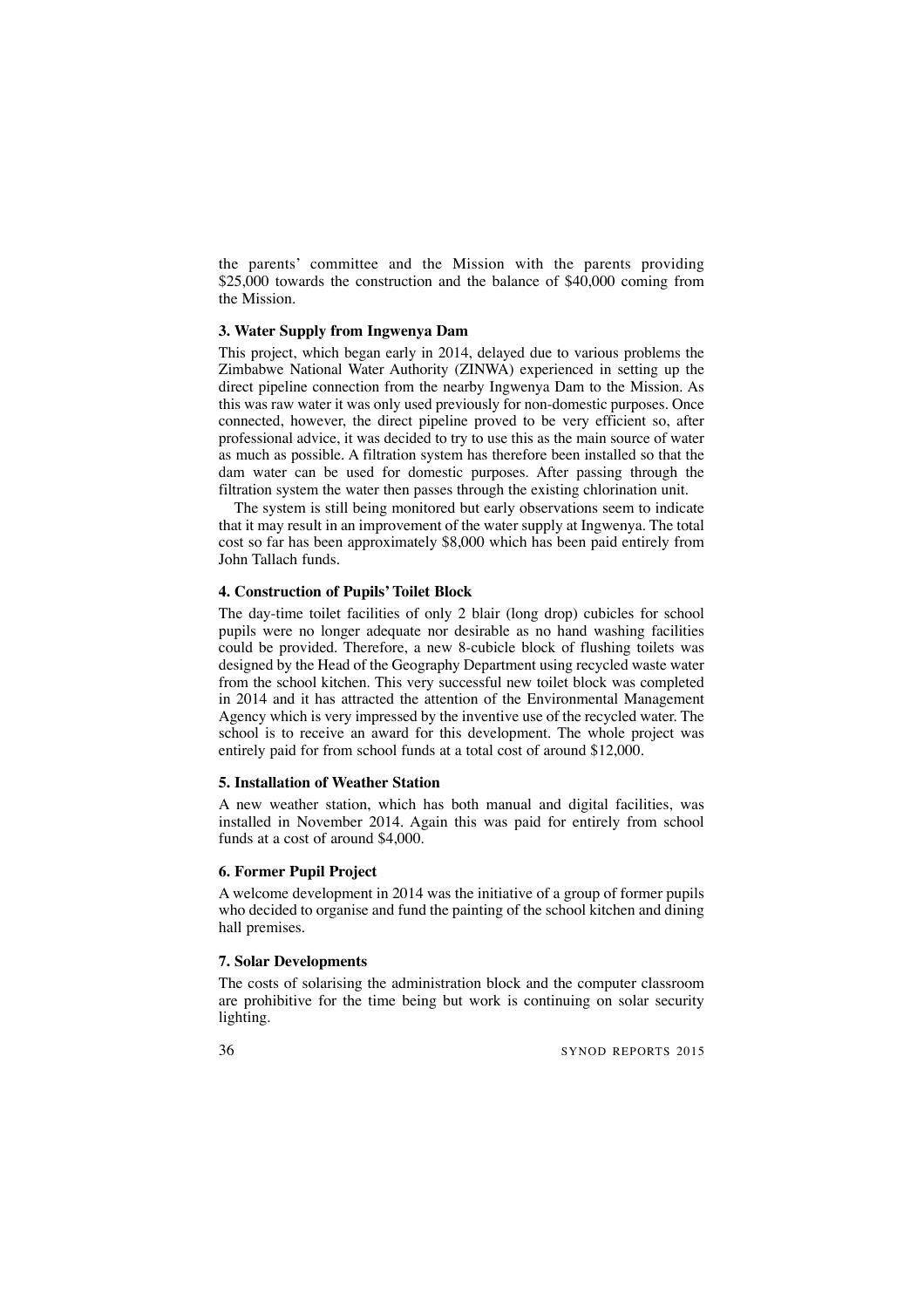### *Conclusion*

A review of the activities of the year brings to mind the generosity of the donors who make so much of the work possible. Thanks are extended to all who contribute to the work at the school whether in an individual capacity or as members of a larger group.

The children have their favourite Psalms and there are few experiences more pleasant at Ingwenya than to hear them singing these Psalms: the hundreds of voices drifting in and out in melody. One of the favourites is the second version of Psalm 143 from verse 6:

> "Lo I do stretch my hands To Thee, my help alone; For Thou well understands All my complaint and moan: My thirsting soul desires, And longeth after Thee, As thirsty ground requires With rain refreshed to be."

All those who have an interest in the success of the Gospel among the children at John Tallach School are encouraged to pray that they would indeed have that thirsting and longing soul which the Lord will satisfy with His salvation.

## **ZENKA MISSION REPORT Rev. M. Mloyi**

ANOTHER year has risen according to the Almighty God governing the universe. The past year had its achievements and failures. We are looking forward to yet another year with a desire of spiritual growth and enlightenment of the Word from above. Our desire and prayer is that our people are saved and delivered from the blanket of darkest superstition and have the true saving knowledge of our Lord and Saviour Jesus Christ.

The year has begun with great sadness at Zenka as we lost a ruling elder, Mr. Douglas Maqeda Ngwenya. He passed on to eternity on the 4th of January 2015 at the age of 76. He had been ill for the past two years. We extend our sympathy to his widow and seven children. The loud voice of death is heard in every part of the country each day as young and old pass on. On the 12th of February we lost yet another member, MaJuba, from the same congregation. She was the widow of John Ndebele, and was aged 84. "Precious in the sight of the Lord is the death of his saints" (Psalm 116:15). The sermon of death is appealing to us all to prepare to meet the Lord, who is the most righteous and faithful judge. The apostle Paul says: "For we must all appear before the judgement seat of Christ; that every one may receive the things done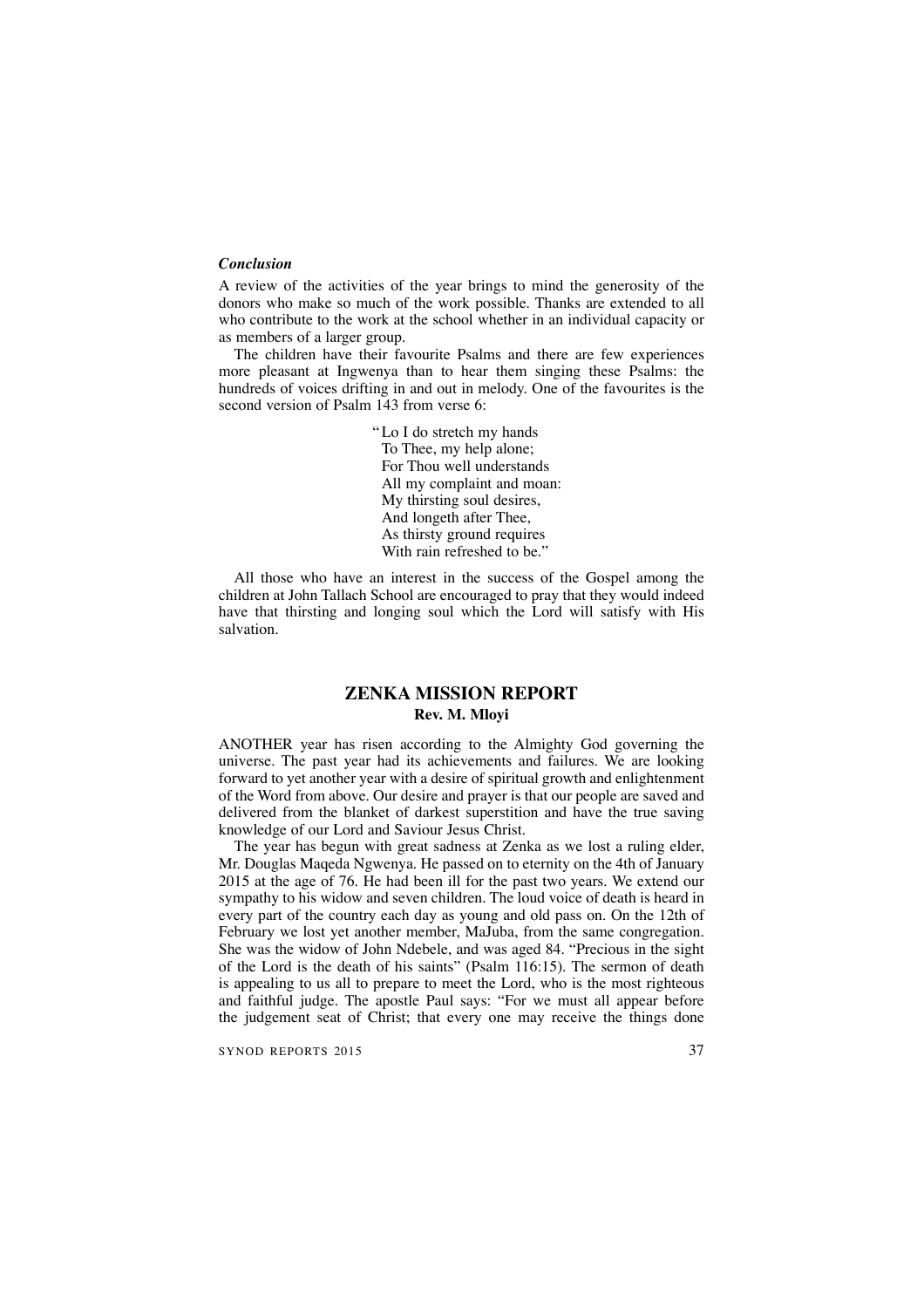in his body, according to that he hath done, whether it be good or bad" (2 Corinthians 5:10).

All doors were kept open for weekday Prayer Meetings and Sabbath at the stations. The construction of the church at Mabayi is almost complete, and we are most thankful to the Lord for enabling us thus far. Floors, doors and windows are still outstanding. The congregation is able to gather for worship. The structure at Fudu is at roof level. It is expected to be complete before the end of the year, DV.

The Lord's Supper was dispensed twice at Zenka during the year. This was in February and August as has been the practice. The sacrament of baptism was dispensed at Zenka. A young man who professed Christ was baptised.

We now have an outreach station in the farms south of Zenka. The people are visited on the first and third Sabbaths of the month. I alternate supply to these farms with Mr. M. A. Mpofu, who is an elder. About thirty souls gather at each visit for worship. We meet in a small hut at one of the homes. This is a promising gathering and we are hopeful that in future a church building will be necessary. These people originally come from Zenka, Gwampa and Katasa areas.

Within the mission itself, several activities are taking place. On Wednesdays there is a Bible class for school children in the morning. The children study the Bible, learn the Catechism and practise singing of Psalms. Mr. W. Nkomo, who is a teacher and an elder, assists when I am away. On Tuesdays there is a Bible study class in the afternoon for upper grades teachers (Grades 4-7). The Bible class for lower grades teachers is held on Wednesdays in the afternoon. On Thursdays there is a Bible class for the congregation immediately after the Prayer Meeting. We pray that the Almighty will bless our labours, when we sow the good seed, which is His Word.

A dry spell has hit the country hard. Very little harvest is expected from the fields this year. May His will be done on earth as it is in heaven. This should bring us all on our knees to beseech the Lord for mercy.

## **NKAYI MISSION REPORT Rev. M. Mloyi**

BY the grace of the Lord we have seen the beginning of yet another year. The Lord has been gracious to us, in that He has spared us in the land of the living. This according to His mercy which we do not deserve.

The country is experiencing peace. We are thankful that we are able to move from one preaching station to another without fear. The Nkayi elders now have a motorcycle which has made movement between preaching stations easier. The Deacons' Court takes care of the maintenance of the motorcycle.

The Nkuba congregation lost a member during the year. She suffered a stroke that left her bedridden until she passed away. We sympathise with her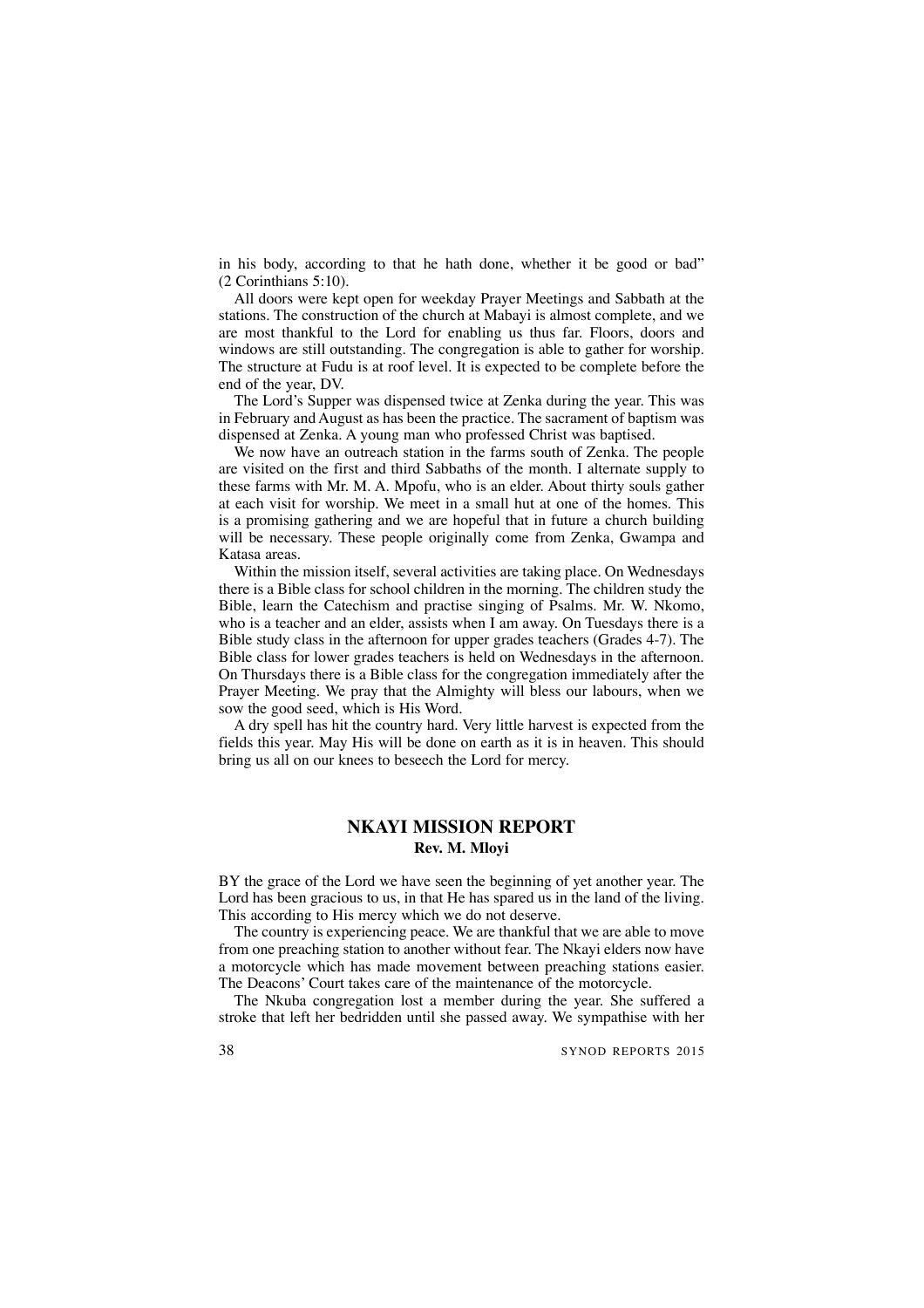husband and children. The Donsa Dam congregation lost a member and an adherent. They both were old women.

The congregation is putting up some rooms within the church premises. These rooms are meant to accommodate people during the communion seasons. These structures are nearing completion. Nkayi Primary School has been giving their classrooms for our use. The school has of late been requiring stringent conditions from us. Our desire is that JFMC would consider taking back Nkayi, Donsa Dam and Somankantana Primary Schools. These schools were once under the Church, but are now under the local authority. All the schools accommodate us at communions.

The Manomano congregation is lagging behind in the construction of a church building. The congregation is supposed to mould bricks and cart some river sand to the site. There has been very little progress. We pray as Moses did, "And let the beauty of the Lord our God be upon us: and establish thou the work of our hands upon us; yea, the work of our hands establish thou it" (Psalm 90:17).

The sacrament of the Lord's Supper was dispensed twice in the year, in January and June. The sacrament of Baptism was dispensed at Mathetshaneni, which is one of the Nkayi preaching stations. Two infants were baptised.

# **ZVISHAVANE REPORT**

## **Rev. S. Khumalo**

"Behold, now is the accepted time; behold, now is the day of salvation . . . " (2 Corinthians 6:2).

Another year having come and gone and another one begun, we have every reason to be thankful to the Most High that no effort has been spared to proclaim the gracious words of God to poor sinners.

It is all for His mercies that continue to abound in us, in keeping us under His voice, inviting us to come to Christ by faith and warning us continuously of the judgement to come. We were enabled by His Grace to have the preaching of His Word going on in all our 9 preaching stations. The doors are mainly kept open by the elders and deacons. I, as the Interim Moderator, visit at least once every month. Six communions are held every year, namely at New Canaan in January, Zvishavane Church in August, at Maware in April, at Chiedza in May and November, and at Mnaka in September.

False prophets continue to roam around like lions seeking whom they may devour. Despite all that, the truth of the Word of God is preached and the distribution of the Shona New Testament done. One of the members of the sect which calls itself "Madzibaba", who do not use the Bible as the Word of God, was given the Shona New Testament. After having read it, he met the elder who gave it to him and told him that they are blind-sighted by their leaders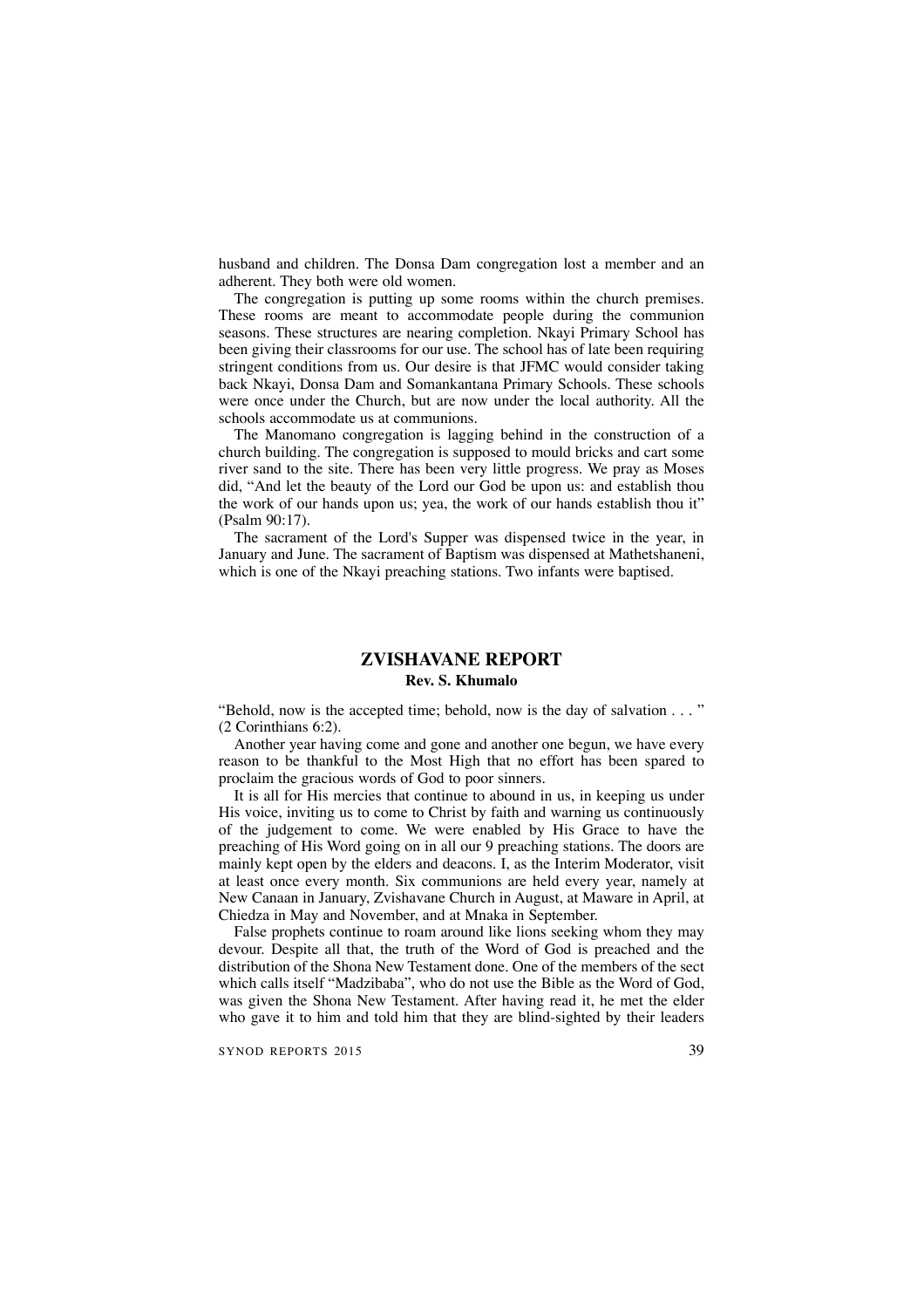who do not allow them to have the Bible or use the Bible in their worship. He was very thankful for the gift for he had seen the light. We pray that the Lord would bless His Word among those who receive it and that He by His Word would command, "Let there be light".

We are very thankful to have received the Shona New Testament Bibles, generously printed and sent from overseas. These have been distributed to our members, other churches and government departments. The translation, which has remained literal, used simple language and the print is of a very good size that even those with poor eyesight can read it. A total of 53 sermons recorded by the late Rev. Mazvabo have been transformed from digital to print form and are expected by the grace of the Lord to be used by those who keep the doors to our preaching stations open and also to be read at home.

Death has not spared us as a congregation, as one of our deacons, Mr. Josiah Shumba of Chiwara, was called to eternity through death. Some of our members are now very old so that they are unable to go to church, but the elders visit them occasionally to read the Word to them and pray with them, encouraging them that: "He that endureth to the end shall be saved" (Matthew 10:22).

A severe drought is looming as I write this report and the hope for any harvest is fading away. The crops have totally failed as the dry spell continues. It is of great concern to most of our people as they depend mostly on agriculture. We acknowledge that the Lord has visited our iniquities with this severe drought. We pray that the Lord, the Great Provider, will provide His people with spiritual and temporary blessings.

In conclusion, on behalf of our congregations, I would like to thank the Jewish and Foreign Missions Committee, the Mbuma Zending Committee and all friends abroad for their support financially, materially and, above all, their prayers, for the prosperity of the cause of the Gospel of Jesus Christ for the salvation of sinners.

Last but not least, I would like to express our gratitude to the Trinitarian Bible Society for the printing and sending of the Shona New Testament Bibles for free distribution.

"All scripture is given by inspiration of God, and is profitable for reproof, for correction, for instruction in righteousness: that the man of God may be perfect, throughly furnished unto all good works" (2 Timothy 3:16-17).

## **MBUMA MISSION REPORT Rev. N. Sibanda**

THERE are fifteen preaching stations that fall under the Mbuma charge. Eight elders assist with supply. The communion roll stands at 135. Two communions were held at Mbuma with people coming from all the stations. One communion was held at Somakantana for the stations on the other side of the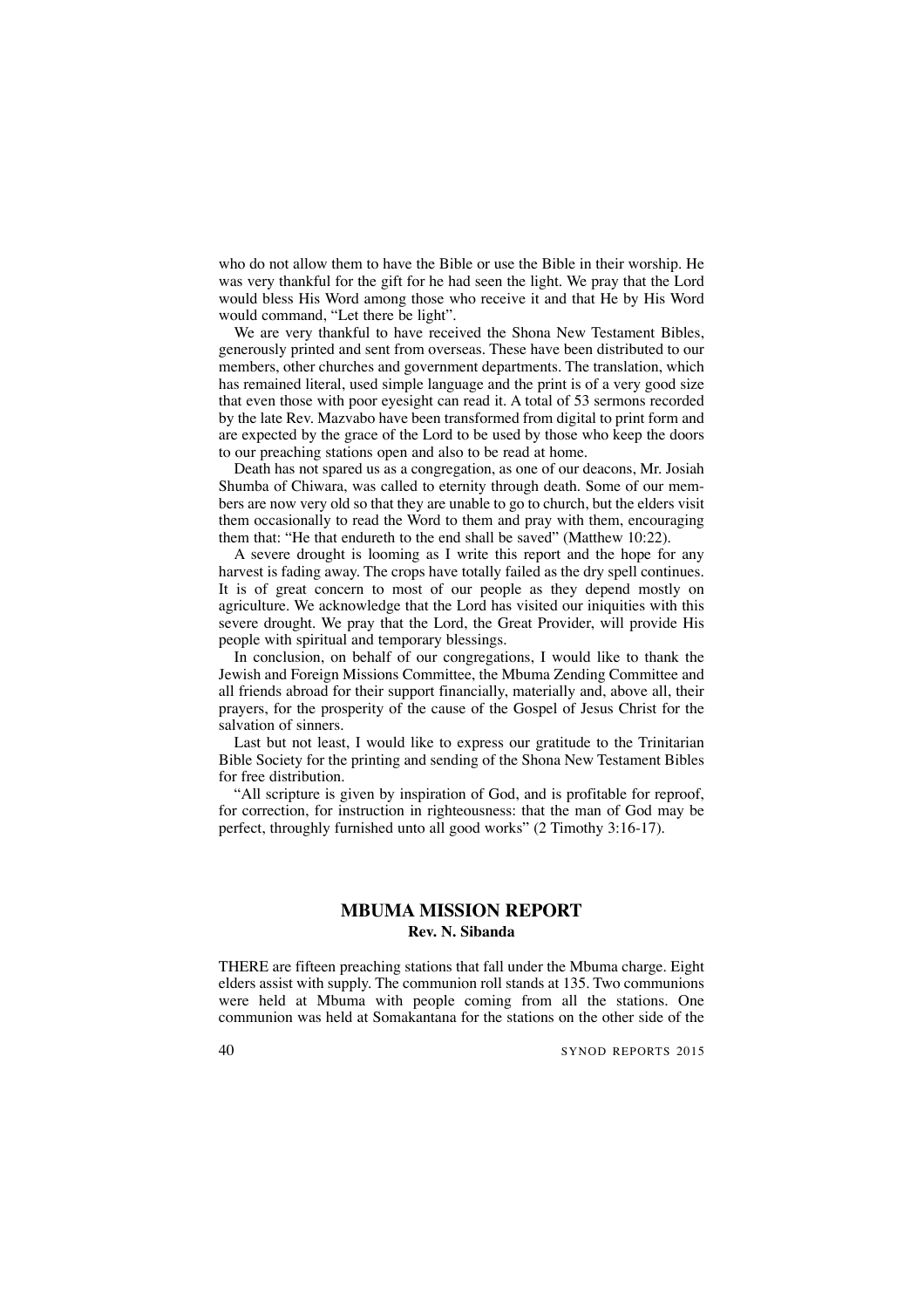Shangani River. Some members of the church are now too old and frail to attend the means of grace.

There would be some people who once worked at the mission who remember MaDube. She has been a member since Reverend James Fraser's time. She is now over a hundred years old, and is one of those not able to come out to the means of grace. Although she hardly recognises people these days, her face brightens up every time we visit and pray with her. One baptism was administered.

Death continues to remove mortal creatures and create gaps in the congregation. We are daily reminded of the reality of death when we meet the bereaved in the hospital corridors. Oh that people would seek the Physician!

The whole country is ablaze at the moment. "Prophets" have arisen. They are attracting huge crowds of up to 7,000. People are going to these men and women, not for the Gospel but to see miracles and buy "anointing oil". They flock there to be "blessed" so that they get can rich and healthy. Cities and towns are the most affected, owing to intense advertising and publicity in the media. In the rural areas, we are seeing some smaller versions of these "prophets". "Prove all things; hold fast that which is good. Abstain from all appearance of evil," we are reminded in the Word of God.

This year the rains have been erratic. For a community that relies on rain for subsistence farming, this spells disaster. These thirsty souls need that gift from God but are unwilling to ask of Him who would have given them the living water. Some come to the mission to work, others to seek treatment for their ailments or to visit sick relatives. They come into contact with the gospel, yet they remain unmoved, and show no concern for the salvation of their souls. We continue to plant and water and leave everything to Him "that giveth the increase".

## **MBUMA MISSION HOSPITAL REPORT Dr. A. Snoek**

THE year 2014 started with the 50 years' celebration of Mbuma Mission Hospital. Representatives from the JFMC and Mbuma Zending, exmissionaries and other visitors from Holland and Zimbabwe, joined the large crowd of people from the Mbuma community.

Many ex-missionaries who had been invited, but who were not able to attend, sent their best wishes and were in thought with us, when we expressed our thanksgiving to the Lord and commemorated His goodness in providing medical and spiritual care during more than 50 years.

In the course of 2014 the wish of the Lutsha community to have their own clinic became a reality. Under the excellent guidance of Mr. M. A. Mpofu and with remarkable commitment from the community, Lutsha Rural Health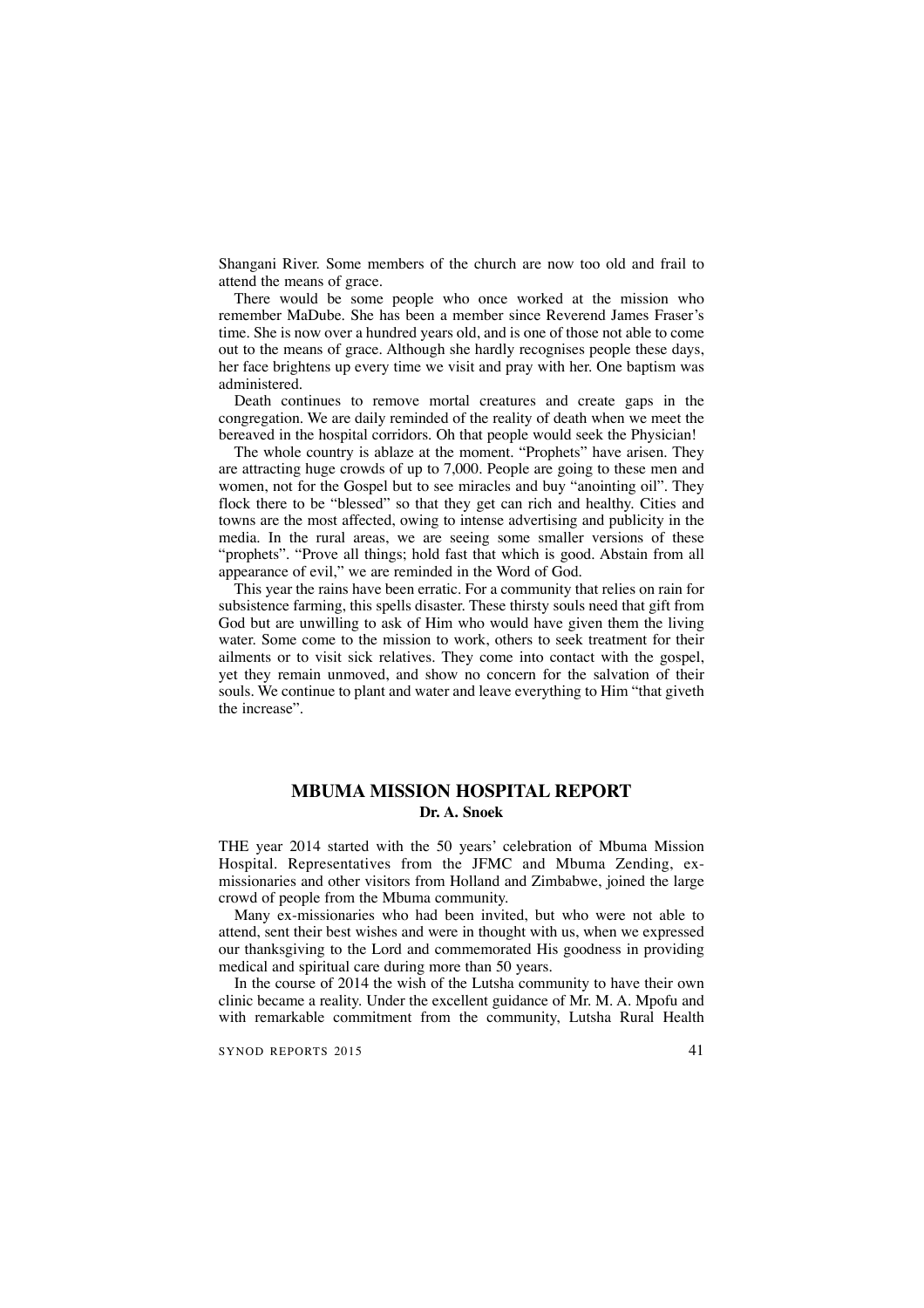Centre was erected. A couple of nice, well-designed buildings are ready for occupancy. We hope and pray that they will greatly contribute to the spiritual and physical well-being of its community.

### *Administration and finance*

In line with the recommendations of the Option Appraisal, the hospital continued to reduce its dependence on overseas donations, mainly by increased local sources of funds; e.g. patients'fees and relocation of staff from Mission to Government payroll.

We followed the example of other Rural Health Centres in Nkayi District, where the community has taken the responsibility for the security of the property. One of the two gatemen during a night shift was replaced by a Community volunteer.

Subsequently vacant General Hand posts in the hospital, caused by retirement, were filled by moving members of the male workforce from maintenance to hospital. Maintenance continued to be carried out by the remaining staff and contractors.



Other donations were received in the course of the year from:

| Norwegian Embassy                                          | 4x4 Ford Ranger                                 |
|------------------------------------------------------------|-------------------------------------------------|
| United Nations (FPA)                                       | Upgrade of Antenatal Dorm                       |
| Global Fund                                                | Computers (EPMS & ERRS programme)               |
| Rural Electrification Agency (REA)                         | Biogas installation                             |
| World Vision                                               | Filing cupboards and fridge                     |
| Zimbabwe Association of Church<br>Related Hospitals (ZACH) | Upgrade of OI-Clinic and staff<br>accommodation |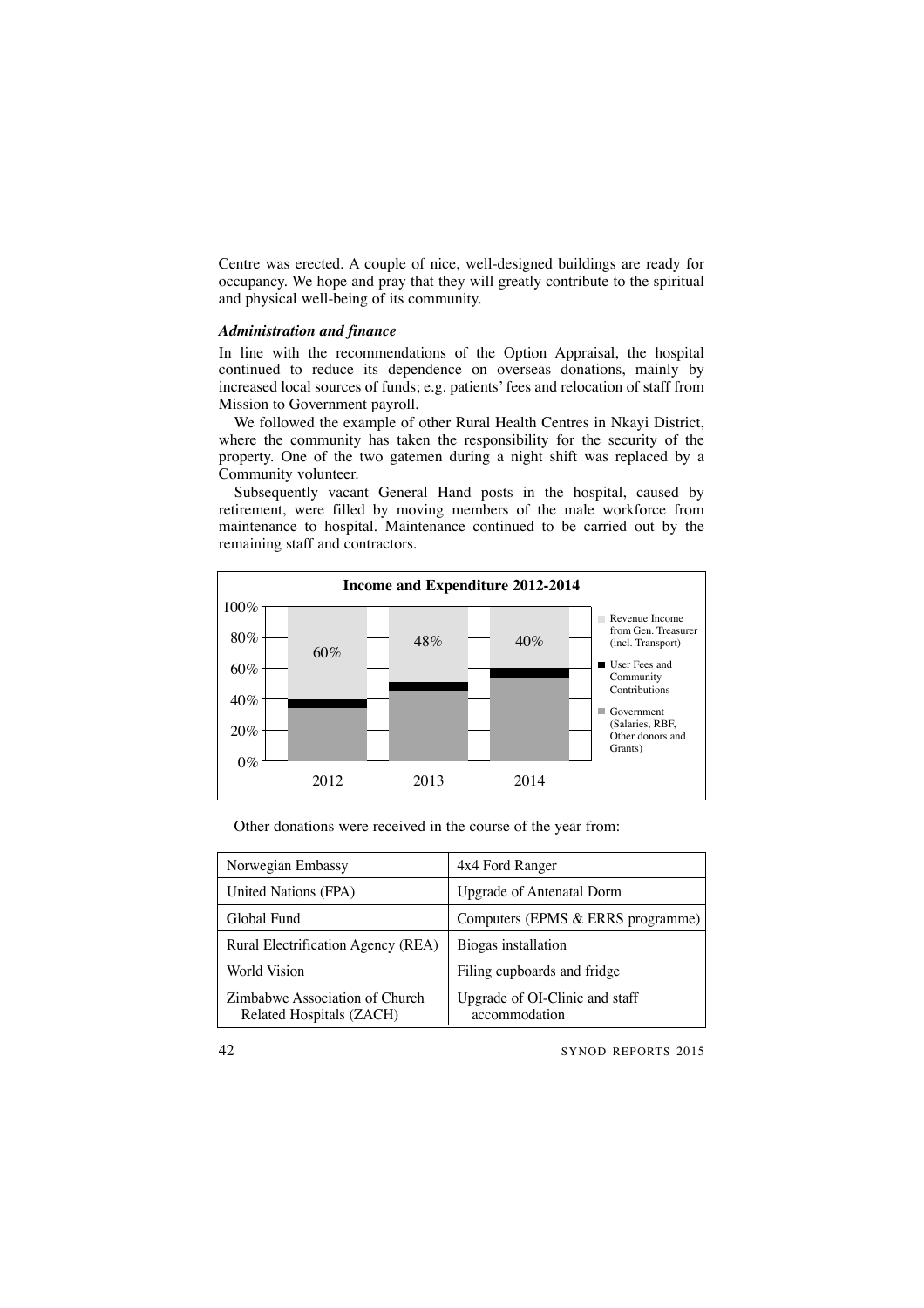#### *Maintenance and capital projects*

Water and electricity problems dominated 2014. Mains electricity has never worked, due to kilometres of stolen copper wire, which seemingly is very difficult to replace. The new generator which we received in December 2013 has not given much satisfaction either. After being in use for six months some parts needed replacement. The contracted engineering company failed to replace them, resulting in a partly seized engine. We had to continue using our old back-up generator, which produced an unstable voltage, resulting in damage to fridges and computers.

As our two submersible water pumps are connected to the electricity as well, the water supply was affected. To avoid further serious interruption of water supply, small generators were connected to the water pumps and, although we experienced almost weekly breakdowns of these generators, this improved the situation.

Adding to the improvement was the mounting of a hand pump.

The general condition of our vehicle fleet has been good throughout the year. The staff car was replaced by a 4x4 Ford Ranger, which we unexpectedly received as a donation from the Norwegian embassy. A new motorbike was purchased with RBF funds.

Service of the X-ray machine and a number of IT and other problems were attended to by Johan Verhaar, who visited Mbuma in June 2014.

Upgrading and furnishing of the AnteNatal Dorm was done by UNFPA. They supplied beds and mattresses for the waiting mothers, which was very kind, but caused a serious shortage of space in our dorm. As a temporary measure the dining room was transformed to an extension of the AnteNatal Dorm.

Repainting of the OI-Clinic was done with the aid of ZACH, besides upgrading of two rooms for staff accommodation.

To comply with the current standards and requirements, modifications were made in the laboratory and theatre, besides the instalment of airconditioning in the laboratory. The so-called "old dressing room" was changed to Rehabilitation Department and equipment purchased with the aid of a donation.

An increasing number of health programmes are being computerised. To that effect we received a number of computers and IT accessories. To secure all these items, the majority of the rooms in the hospital were burglar proofed.

Another interesting development has been the building of a Biogas installation by REA. Organic waste from hospital and staff houses is collected and put in a large underground tank. The digesting of these materials produces biogas, which is used in the hospital kitchen for cooking, making firewood redundant.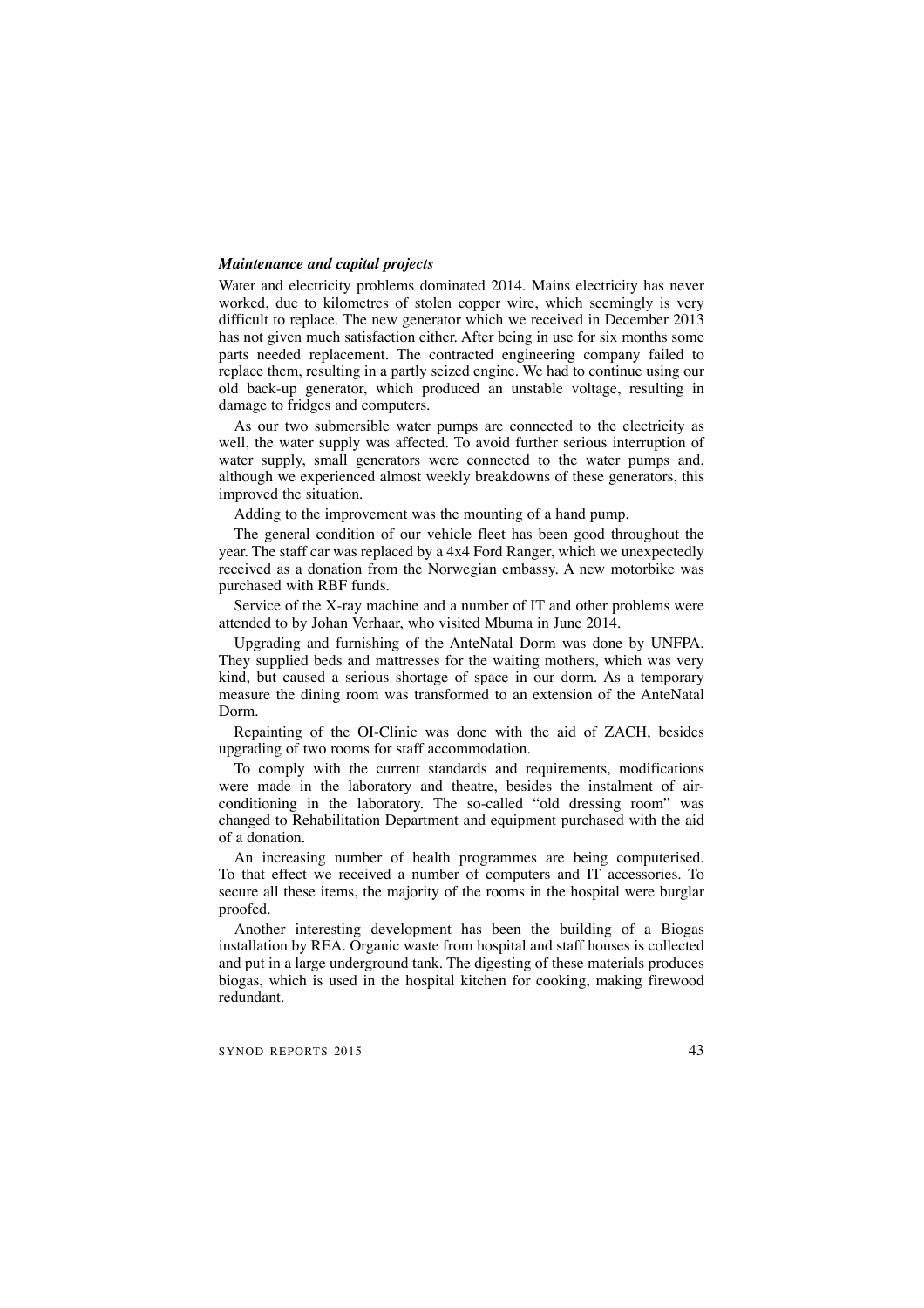## *Staffing*

Our staff complement has been greatly enhanced by Mr. M. Ndlovu, former Head of Mbuma Primary School, in the post of Administration and Technical Manager. He started working in June 2014.

In February, after a long time of lobbying, we received a Rehabilitation Technician, deployed from Nkayi District. Since the needs for disabled children and adults had not been addressed for many years, we were grateful for this.

One General Hand, Mrs. M. Moyo, retired. She had been working for 20 years with us, of which for many years she worked as cook in the hospital kitchen.

In November interviews were held for Lutsha clinic. 2 PCNs, 1 Nurse Aide, 1 Field Orderly and 1 Counsellor were selected from among our own staff to move to the clinic as soon as it will be ready for use. Dr. A. Snoek, Sr. W. Geurtsen and Sr. G. van Wijngaarden went on furlough in June/September, November and December respectively.

Continuous efforts to transfer staff members from the Mission payroll to the Government payroll, resulted in a change of 3%.

|       | <b>Government payroll</b> | <b>Mission payroll</b> |
|-------|---------------------------|------------------------|
| 12013 | 61 $(65%)$                | 33 (35%)               |
| 12014 | 63 (68%)                  | 29(32%)                |

|                          | Government<br>paid (Mbuma<br>establishment) | Government paid<br>(deployed from<br>other institutions) | <b>Mission</b><br>paid | <b>Total</b>   |
|--------------------------|---------------------------------------------|----------------------------------------------------------|------------------------|----------------|
| Catechist                |                                             |                                                          | 3                      | 3              |
| <b>GMO</b>               |                                             |                                                          |                        |                |
| Matron                   |                                             |                                                          |                        |                |
| Adm. & Techn.<br>Manager |                                             |                                                          |                        |                |
| <b>RGN/SCN</b>           |                                             | 8                                                        |                        | 10             |
| Rehab Techn.             |                                             |                                                          |                        |                |
| <b>EHT</b>               |                                             |                                                          |                        |                |
| <b>PCN</b>               | 7                                           | 12                                                       |                        | 19             |
| Counsellor               | 3                                           |                                                          |                        | $\overline{4}$ |
| Microscopist             | $\mathfrak{D}$                              |                                                          |                        | $\mathfrak{D}$ |
| Office Clerk             |                                             |                                                          |                        | $\overline{2}$ |
| Clerk                    |                                             |                                                          | 3                      | 4              |
| Field Orderly            | 3                                           |                                                          |                        |                |

The overview of staff at the end of 2014 was as follows: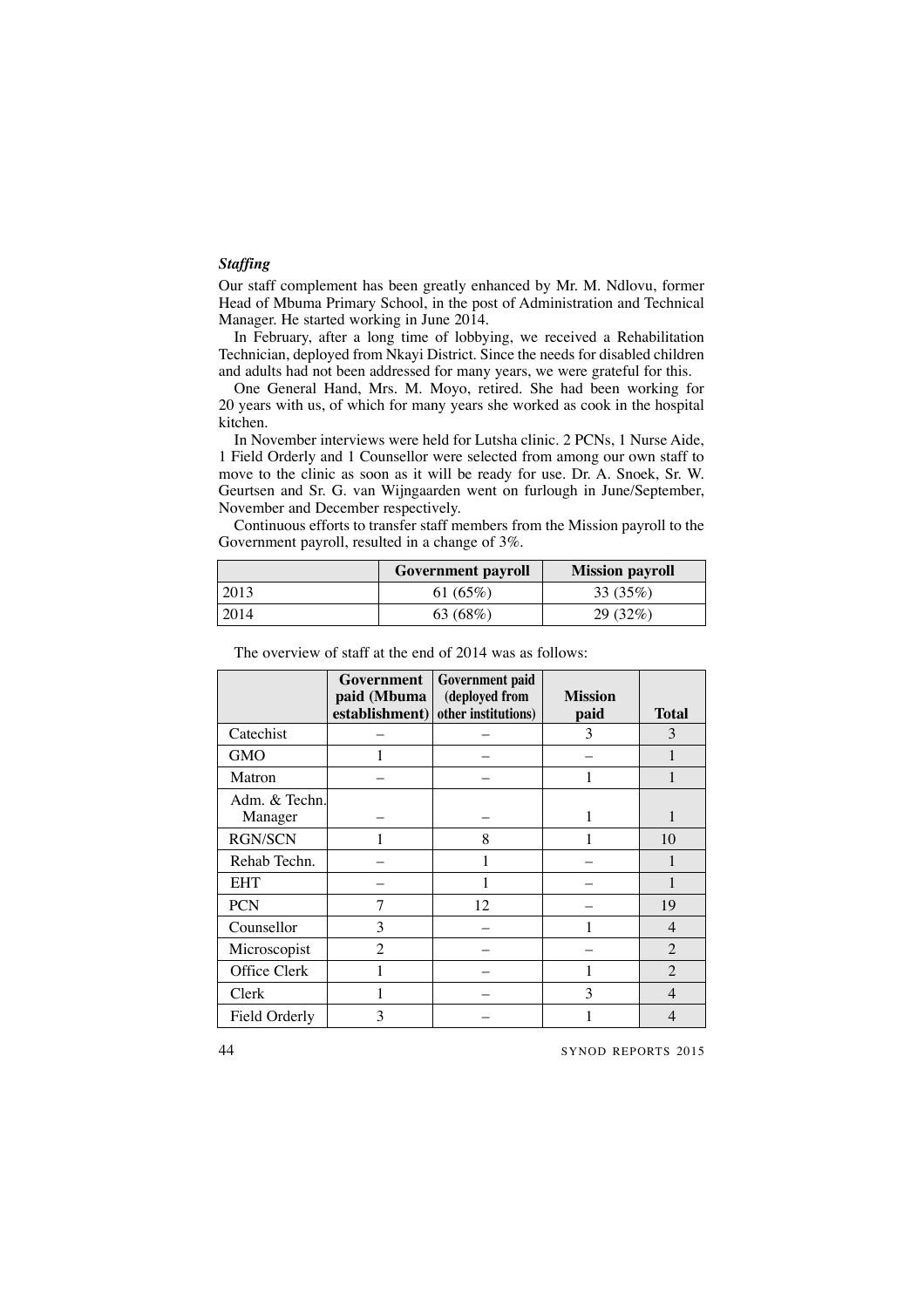|                | Government<br>paid (Mbuma | <b>Government paid</b><br>(deployed from<br>establishment) other institutions) | <b>Mission</b><br>paid | <b>Total</b> |
|----------------|---------------------------|--------------------------------------------------------------------------------|------------------------|--------------|
| Pharmacy asst. |                           |                                                                                |                        |              |
| Nurse Aide     | 10                        |                                                                                | 3                      | 13           |
| Foreman        |                           |                                                                                |                        |              |
| Storekeeper    |                           |                                                                                |                        |              |
| Driver         |                           |                                                                                |                        |              |
| Gatemen        |                           |                                                                                |                        |              |
| General Hand   |                           |                                                                                | 11                     | 16           |
| <b>Total</b>   |                           | 22                                                                             | 29                     | 92           |

Besides the above mentioned, we received locum services from RGNs and PCNs, and voluntary services from Red Cross nurses and Community Security.

In January we were very pleased to have the following visitors: Rev. and Mrs. J. Tallach, Mr. W. Barth and Ewout Barth, William Campbell, Jessie Coote, Ello Tallach, Margaret Tallach, Margaret Macaskill, Lia and Ina Terlouw, Mr. and Mrs. G. Snoek, Helena Snoek, Teus and Albert de Koning.

In June/July nurses Dineke van Gurp and Marieke van de Vliert stayed with us; in September/October nurses Barbara Koelewijn and Magriet Pater.

In November Mr. and Mrs. van de Berg from South Africa paid a visit, along with Mr. Westrate and Mrs. W. Haberman.

|                           | 2013     | 2014  |
|---------------------------|----------|-------|
| <b>Admissions</b>         | 2,190    | 2,158 |
| General                   | 884      | 871   |
| Paediatrics               | 384      | 391   |
| Maternity                 | 837      | 814   |
| Neonatal                  | 85       | 82    |
| <b>Bed occupancy rate</b> |          |       |
| General                   | $60.4\%$ | 63.4% |
| Paediatrics               | 52.9%    | 52.8% |
| Maternity                 | 76.4%    | 76.5% |
| <b>Deaths</b>             | 153      | 129   |
| General                   | 120      | 97    |
| Paediatrics               | 20       | 19    |
| Early/Late Neonatal       | 10       | 13    |
| Maternity                 | 3        |       |

#### *Hospital services*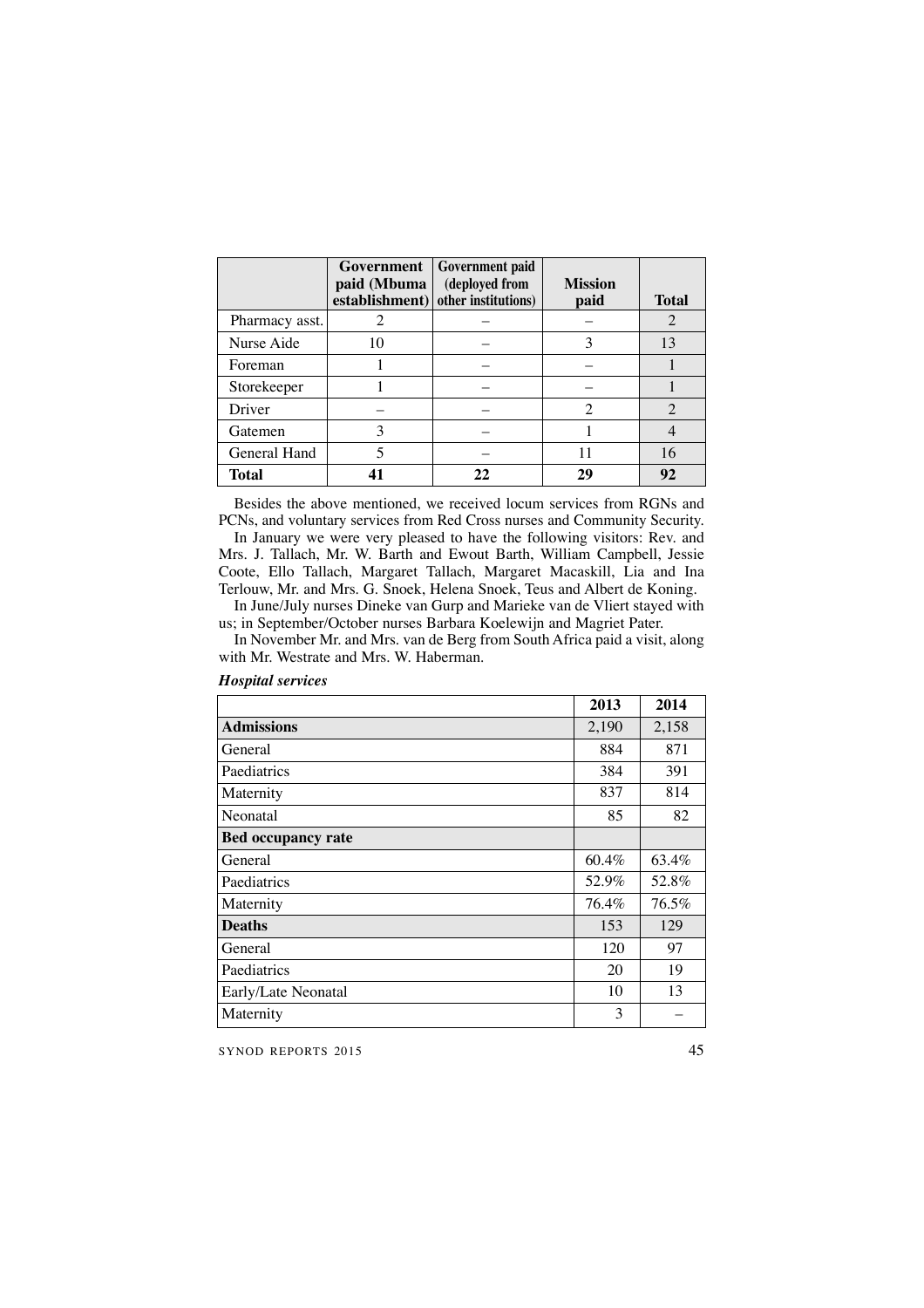

The total number of admissions remained approximately the same (1.5% decrease), while the death rate went down 15%. This brought us again below a 10% inpatient mortality rate, but we are still far away from the pre-AIDS era figure of 1%.

**2014 Hospital deliveries Home deliveries Total in**<br> **2.5kg**  $>$  **2.5kg Total TBA**<sup>1</sup> Other **Total catchment** a  $>2.5$ kg **Total** TBA<sup>1</sup> Other **Total** catchment area 59 675 **734** 2 63 **65 799**

1 TBA = Traditional Birth Attendant.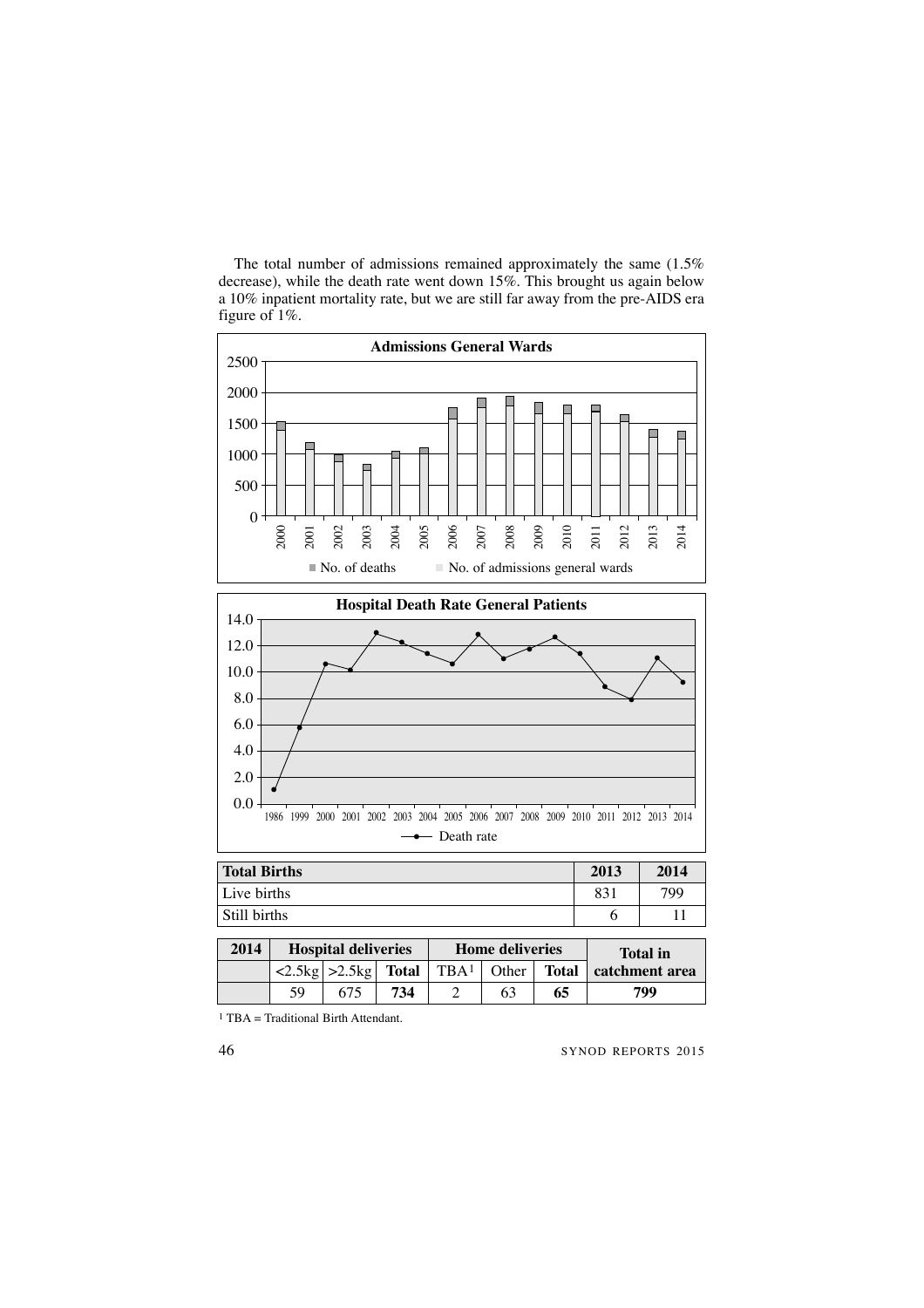| 2014 |                                                                   | <b>Still births</b> |  | Early Neonatal deaths<br>Maternal deaths |  |  |  |
|------|-------------------------------------------------------------------|---------------------|--|------------------------------------------|--|--|--|
|      | Fresh Macerated Total $ 2.5kg  > 2.5kg$ Total Hospital Home Total |                     |  |                                          |  |  |  |
|      |                                                                   |                     |  |                                          |  |  |  |

The home delivery rate remained at 8%, which is still too high. Hopefully the upgrading of the AnteNatal Dorm will contribute to an increase in hospital deliveries.

The number of fresh stillbirths went up to 7; 5 out of 7 were transfers which arrived too late from the District Hospital. Thankfully we did not have any Maternal deaths in 2014.



| Theatre/Labour ward                         | 2013 | 2014  |
|---------------------------------------------|------|-------|
| Caesarean section                           | 35   |       |
| Other major operations                      |      |       |
| Assisted deliveries (Vacuum extractions and |      |       |
| Symphysiotomies                             | 67   | 1 C M |

The number of Caesarean sections doubled due to an increased number of transfers from the District Hospital and other clinics.

|                                                  | 2013  | 2014  |
|--------------------------------------------------|-------|-------|
| ANC+PNC (Antenatal/Postnatal Clinic) attendances | 2.958 | 3.521 |
|                                                  |       |       |
| CWC (Child Welfare Clinic) attendances           | 6.952 | 7.459 |
|                                                  |       |       |

The number of attendances in perinatal and Child Welfare clinics is still increasing. More pleasing, however, is the increase of quality in its services,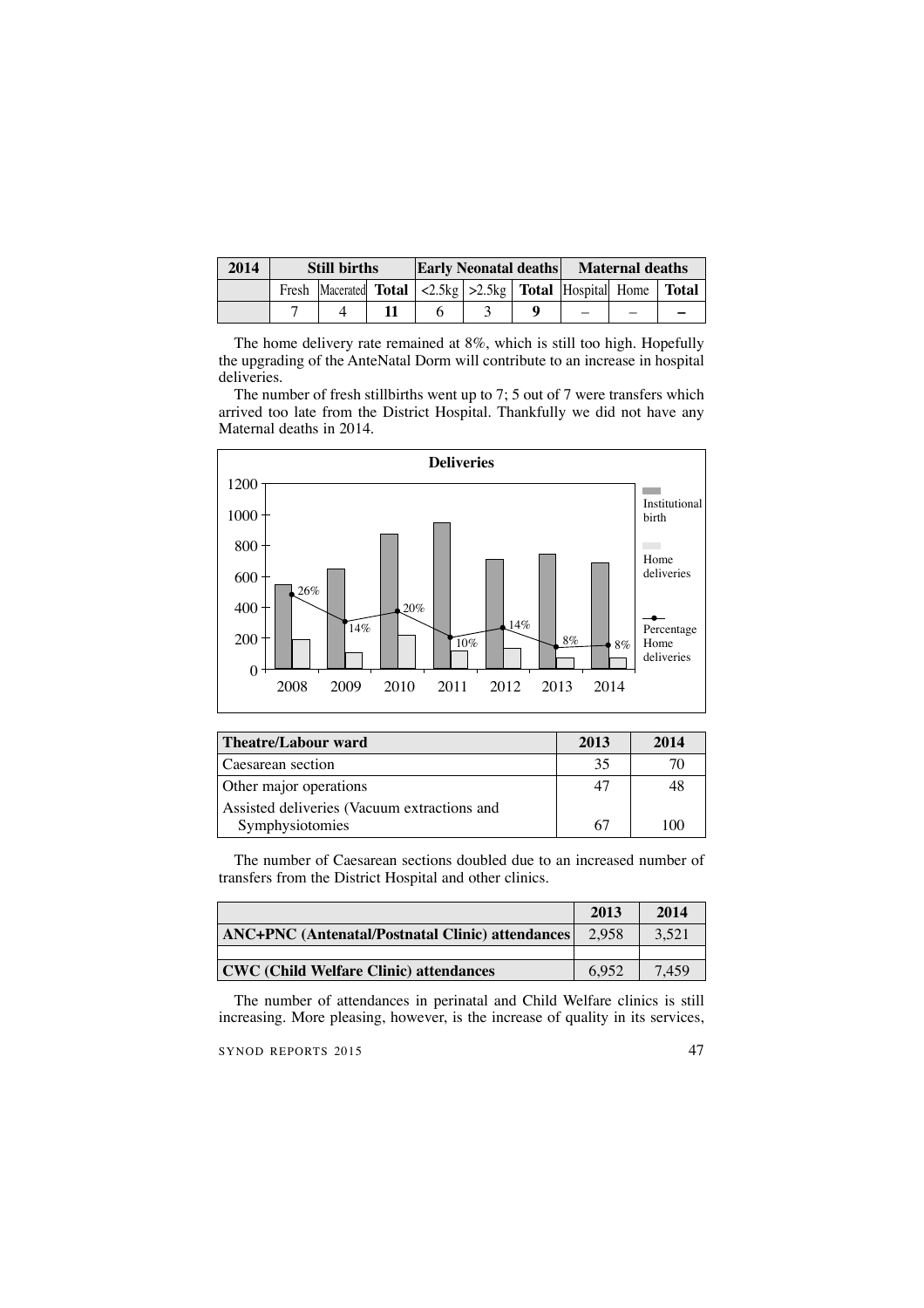thanks to strong support and supervision by  $PEPFAR<sup>2</sup>$  and  $RBF<sup>3</sup>$ , resulting in the following outcomes:

| <b>Indicator</b>                                                             | <b>Target</b> | <b>Achieved</b>      |
|------------------------------------------------------------------------------|---------------|----------------------|
|                                                                              |               | 2014                 |
| Number of patients booking in ANC who are tested<br>for HIV                  | $100\%$       | 99.3%                |
| HIV incidence in ANC                                                         | $<6.5\%$      | $5.2\%$              |
| HIV status of partner known                                                  | $> 50\%$      | 51\%                 |
| Number of HIV positive pregnant women started<br>on ART <sup>4</sup>         | $100\%$       | $144\%$ <sup>5</sup> |
| Vertical transmission rate for HIV infection<br>$(=\%$ children who get HIV) | $< 5\%$       | $3.5\%$              |
| Paediatric ART initiation                                                    | $100\%$       | $113\%$ <sup>6</sup> |

The digital X-ray machine (now in use for 2 years) has proved to be a great asset for the hospital. The quality of the pictures and the easiness of its use are a daily pleasure.

| <b>Radiology services</b>           | 2013   | 2014     |
|-------------------------------------|--------|----------|
| Number of X-rays taken              | 1,742  | 1,817    |
| <b>Laboratory services</b>          |        |          |
| Number of lab tests                 | 5,807  | 6,172    |
| Number of HIV tests (excluding ANC) | 2,147  | 1,843    |
| Positivity rate for HIV             | $11\%$ | $10.3\%$ |

Besides the 6,172 laboratory tests which were done in Mbuma, 382 sputums for sensitivity and 109 samples for PCR-HIV test were sent to Nkayi District Hospital and Harare respectively.

The emerging Multi-Drug Resistant TB epidemy is giving cause for concern. Out of the 15 patients who have been on treatment for MDR-TB in Mbuma during the past 2 years, only 6 survived, which gives a death rate of 60%. Over half of the deaths occurred within a month of treatment, the others died due to side-effects of the treatment.

<sup>2</sup> PEPFAR = President's Emergency Plan for AIDS relief (USA).

 $3$  RBF = Results Based Finance.

 $4$  ART = AntiRetroviral Therapy.

<sup>5</sup> Due to influx of pregnant women from clinics, who are already tested for HIV, this figure is >100%.

<sup>6</sup> Due to children transferring in from clinics, who are HIV positive, but not yet on treatment.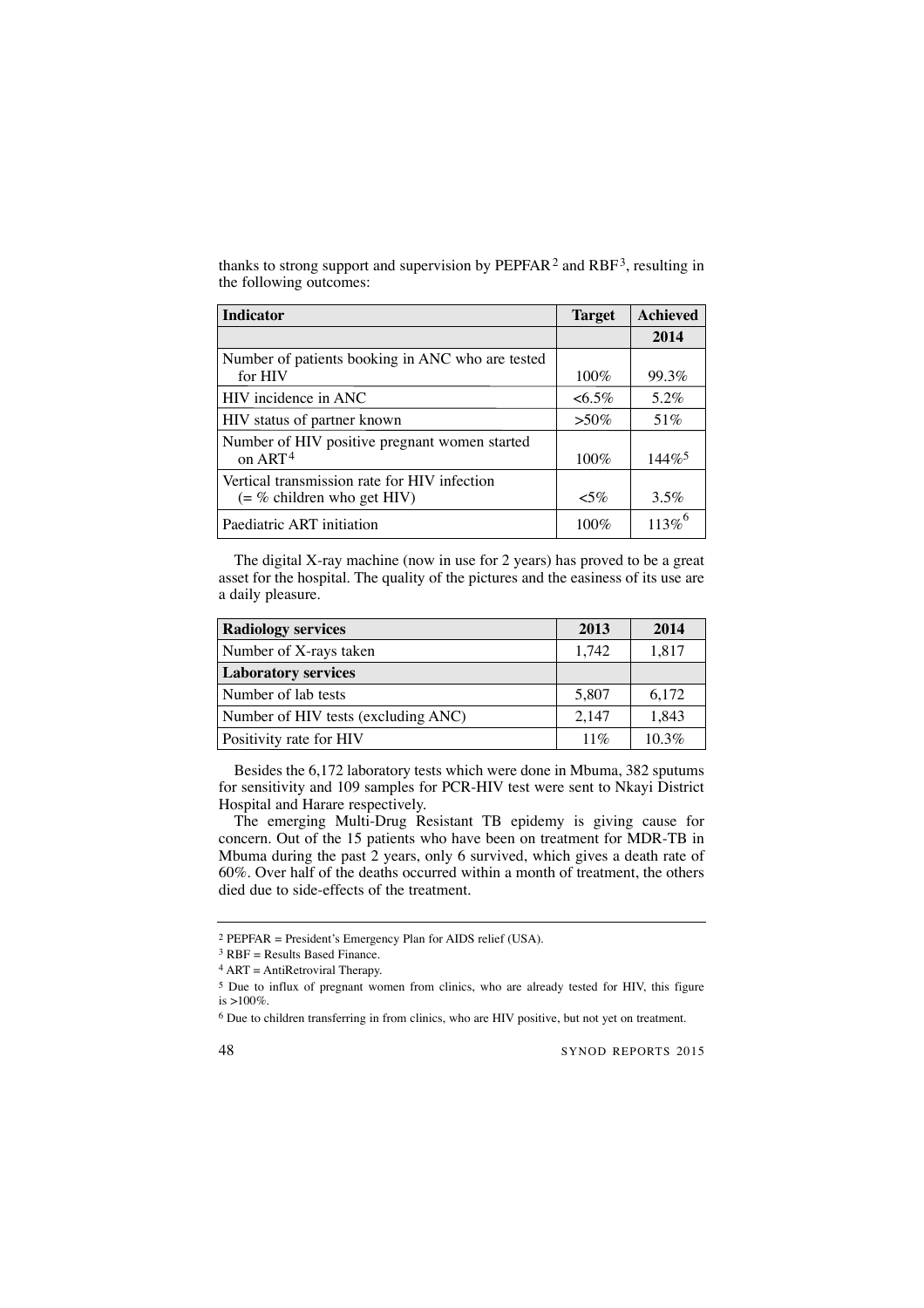| <b>Environmental Health Department</b>  | 2013 | 2014  |
|-----------------------------------------|------|-------|
| Number of newly diagnosed TB cases      | 264  | 339   |
| Number of sputum $+ve$                  | 45   | 38    |
| Number of sputum -ve                    | 147  | 228   |
| Number of sputum not done               |      |       |
| Extra pulmonary TB                      | 29   | 27    |
| Relapse                                 | 5    | 7     |
| Re-treatment                            | 38   | 39    |
| Multi-Drug Resistant TB                 | 3    | 9     |
| TB patients who are HIV positive        | 78%  | 72.6% |
| Number of malaria cases (test positive) | 11   | 29    |

In March 2014 a malaria outbreak occurred, a poorly executed spraying exercise by the Provincial team and heavy rainfall being the major contributors. Three patients died because of complications. To prevent a repetition, it was decided to accomplish the spraying exercise by a District team, which was done in November and December.

In April 2014 Nkayi District experienced a Rabies outbreak. Three patients died of which 1 in Mbuma. A massive dog vaccination campaign, which had been neglected for years, was executed by the Veterinary Department with the help of Mbuma.

| <b>Water, sanitation and hygiene programme</b> | 2013 | 2014 |
|------------------------------------------------|------|------|
| Number of toilets built                        |      |      |

|         | Households | <b>Households with toilets</b> | $%$ coverage |      |
|---------|------------|--------------------------------|--------------|------|
|         |            |                                | 2013         | 2014 |
| Ward 13 | 427        |                                | 9.8          | 14.2 |
| Ward 14 | 1065       | 250                            | 22.0         | 23.0 |

The sanitation coverage in our catchment area remained substandard. In the 2 wards which were targeted during 2014, the coverage remained below 25%, mainly due to meagre community interest. As a result Diarrhoea still stayed in the top 5 of Acute conditions in OPD.

The total number of patients attending OPD decreased with 10%. The care given by Community Health Workers might be a contributing factor.

| <b>Out Patients Department</b> | 2013  | 2014  |
|--------------------------------|-------|-------|
| New Clients                    | 4.668 | 4.219 |
| Repeat visit/Chronic Clients   | 3.893 | 3.522 |
| <b>Total</b>                   | 8.561 | 7.741 |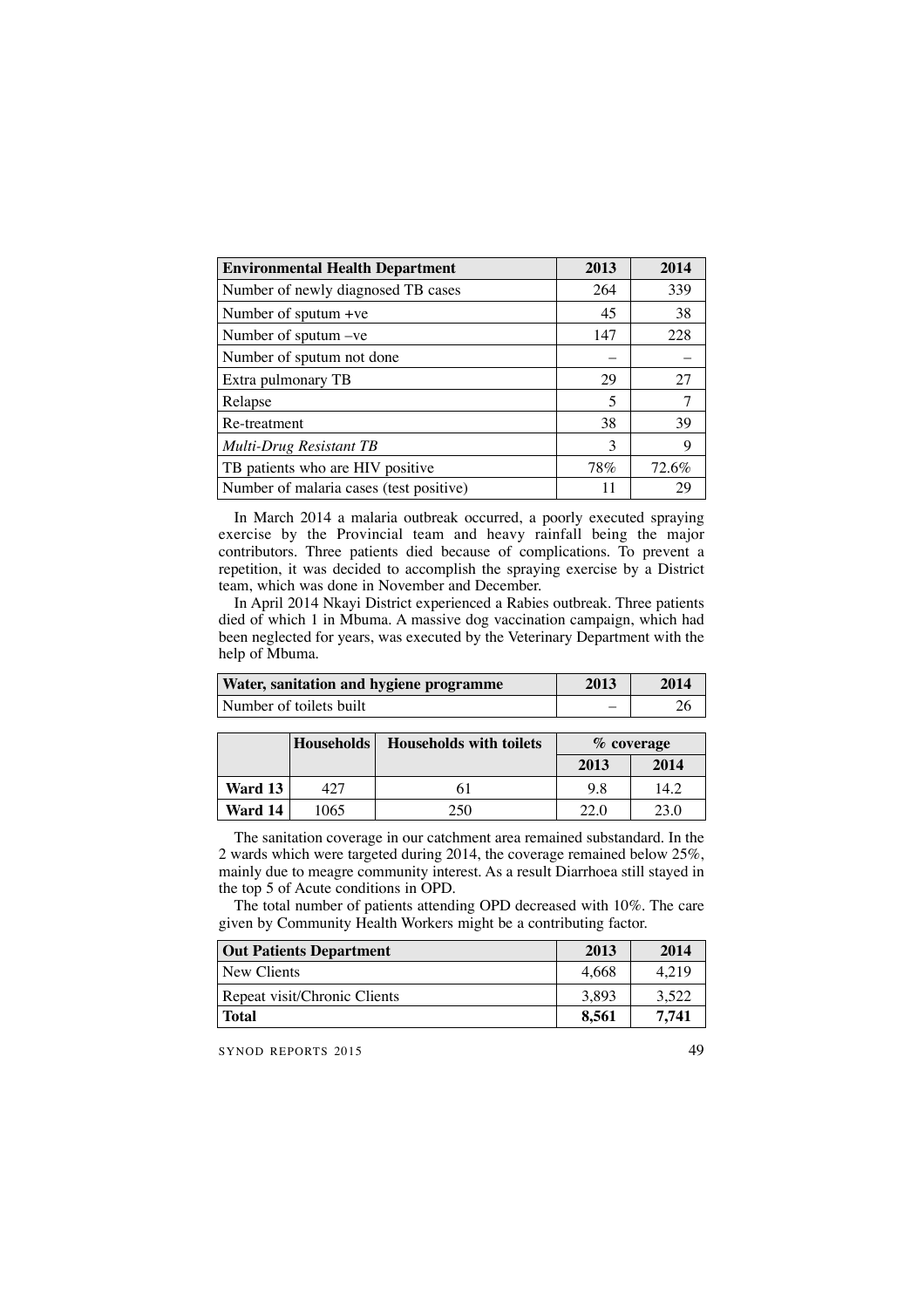| <b>Acute diseases</b>        |   | <b>Chronic diseases</b>    |
|------------------------------|---|----------------------------|
| Acute Respiratory infections |   | Hypertension               |
| Skin conditions              |   | Epilepsy                   |
| Diarrhoea                    | 3 | Congestive Cardiac Failure |
| Eye conditions               |   | Asthma                     |
| Injuries                     |   | <b>Diabetes</b>            |

The OIC department continued to aim at reducing the morbidity and mortality of people living with HIV/AIDS. Among the activities that take place in the department are Provider Initiated Testing and Counselling (PITC) to all people within the catchment area, ART initiation and re-supply within the hospital and in the 11 outreach clinics and social support through a Behaviour Change Programme that focuses on relationships based on biblical views.

| $ $ OIC (Opportunistic Infections Clinic = AIDS Clinic) | 2013   | 2014   |
|---------------------------------------------------------|--------|--------|
| Number of OIC visits                                    | 12,002 | 10,042 |
| Number of patients started on ARVs till date            | 2,549  | 2,827  |
| Number of patients who died while on ARVs till date     | 312    | 366    |
| Number of patients transferred out or lost to follow-up | 792    | 856    |
| Number of patients continuing on treatment till date    | 1.445  | 1,605  |

An interesting addition to our Behaviour Change Programme was given by World Vision in the form of the manual, *Channels of Hope for Maternal, Newborn and Child Health.* The manual deals with a large variety of traditional health beliefs and addresses them in a biblical way. Mr. G. Nkiwane attended the workshop, whereafter he disseminated the information in the Outreaches, during the yearly Congregational Day in Mbuma, in a meeting with the Kirk Session and during workshops with leaders from other church denominations.

Besides the above mentioned, the 3 Catechists were enabled to continue with the diverse activities for spreading the Gospel in and around the hospital.

Looking back on 2014 and hearing about the great turmoil in so many other places in the world, it might fill our hearts with thankfulness and humbleness that we were enabled to do our work in peace. To the Lord be all glory.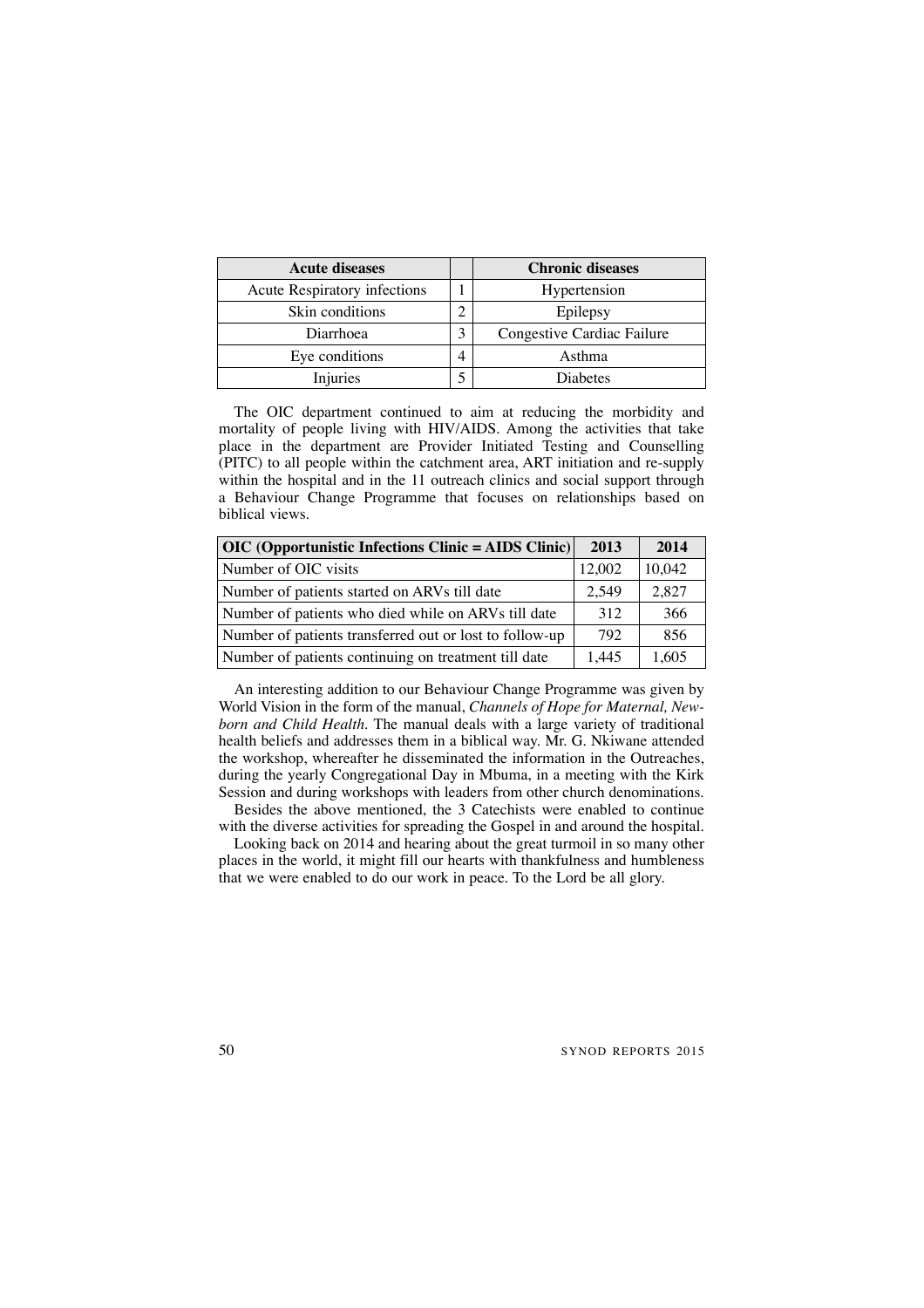## **BULAWAYO MISSION REPORT Rev. H. Khumalo**

"BLOW ye the trumpet in Zion, and sound an alarm in my holy mountain: let all the inhabitants of the land tremble: for the day of the Lord cometh, for it is nigh at hand" (Joel 2:1).

This has been the duty laid upon us by the Lord; we pray that by His Grace, we will continue doing as the Lord gives us strength and grace to do so.

We saw the year beginning, now it has passed. The talk of many people is that time is swiftly passing: this they acknowledge but very few think about their souls. The Gospel trumpet is blown, the warning is proclaimed that time is short, and the exhortation to flee to the place of refuge which is Christ, is rarely heeded. Those that preach the Gospel will not be judged by how many people took no heed but by their faithfulness in discharging what the Lord has called them to do.

We are thankful to the Most High when we come to the end of the year and looking back we can say "Hitherto hath the Lord helped us", especially in maintaining the truth left with us and for the peaceful environment prevailing in the country to enable the free preaching of the Gospel without any hindrance.

There are, of course, some encouragements and discouragements, when some fall out of the way, some are brought into the way by the power of the preaching of the cross, but "as many as were ordained to eternal life believed" (Acts 13:48).

It is pleasing that the work of the Gospel still continues in all our stations in Bulawayo. It is more encouraging to see some of the young people interested in coming to the means of grace. We pray that the Lord Himself would enlighten them in the saving knowledge of the Lord Jesus Christ. As it is in other big cities, Bulawayo is not spared from the false prophets and false preachers who preach the gospel of materialism. It is the truth that shall set our people free and nothing else.

A youth conference was held in Bulawayo for the first time in Zimbabwe and it was pleasing to see such a large crowd of 129 youths in attendance.

Services are held in all our stations – namely Lobengula, Nkulumane, Mahatshula and Mguza every Sabbath and weekday prayer meetings, including at Thembiso, where schoolchildren, teachers, all at the home and from outside the home compound attend. Communions were held in June and December and they were well attended. The sacraments were dispensed, both of the Lord's Supper and baptism administered to adults and a number of children. Of concern is the movement of our young people, some with their young families, to cities and towns where there is no Free Presbyterian church. Our fear is of the wolves who are roaring, seeking whom they may devour. Above all we commit them to the Keeper and Preserver of Israel.

We are thankful for the Shona Bibles received. They have been received well and with thankfulness. I distributed l,000 Shona New Testament Bibles to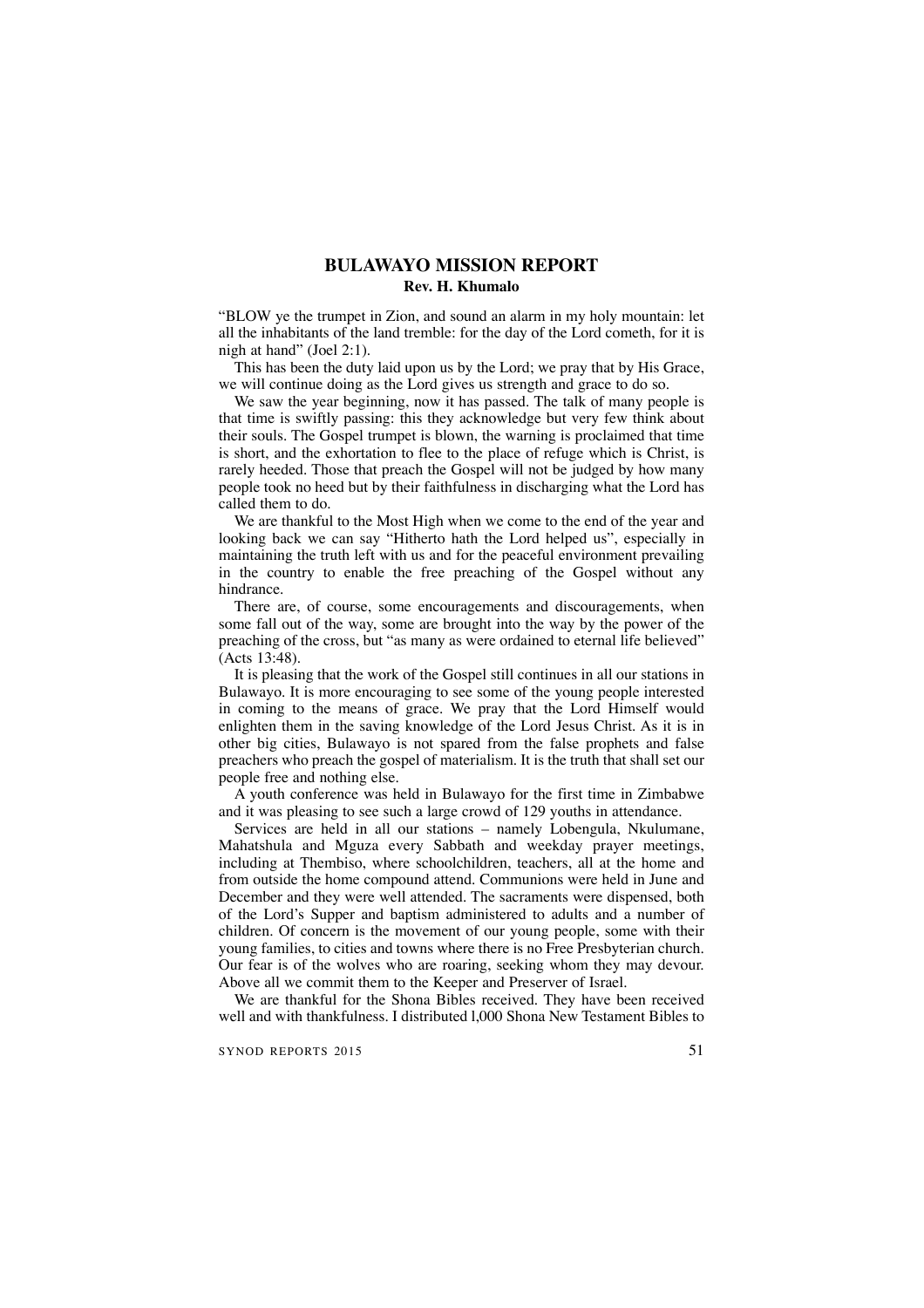Imbizo Barracks, 200 to West Commonage Police station. The appreciation for this donation was overwhelming. May the Lord of all grace bless His Word to whosoever has received it.

In conclusion, on behalf of our congregation, I would like to thank the Jewish and Foreign Missions Committee, Mbuma Zending Committee and all our friends for the financial and material support and, above all, their prayers for the prosperity of the cause of Christ. I would also like to express our gratitude to the Trinitarian Bible Society for the printing and sending of the Shona New Testament Bibles for free distribution, which were well received by many of our people.

"We have also a more sure word of prophecy; whereunto ye do well that ye take heed, as unto a light that shineth in a dark place, until the day dawn and the day star arise in your hearts" (2 Peter 1:19).

## **THEMBISO CHILDREN'S HOME REPORT B. Maphala, Home Superintendent**

### *Introduction*

We have seen yet another end of the year and have cause to be thankful to the Almighty. The psalmist had this to say: "My days are like a shadow that declineth; and I am withered like grass. But thou, O Lord, shalt endure for ever; and thy remembrance unto all generations" (Psalm 102:11-12). The Lord by His wisdom kept us to see another year. We were enabled to do our tasks unhindered, both with the children and the staff; hence we say, "O Lord, how manifold are thy works! in wisdom hast thou made them all: the earth is full of thy riches" (Psalm 104:24). On that strength, I now share with you the activities of the year ending 2014.

### *The Home*

The corner stone of the Home is the Word of God. Each family unit conducts family prayers in the morning and evening under its house mother when a text is read and praise given unto the Lord. The Superintendent visits different days per week to conduct prayers with them. Workers too begin each working day with the Word of God led by the Superintendent at 8.00 a.m., except for Tuesdays, where the Home joins the school for a prayer meeting at 7.30 a.m. to 8:30 a.m. Usually Rev. S. Khumalo leads the prayer meeting. In his absence Mr. B. Maphala takes over. On Sabbath we all congregate in the library for worship led by the superintendent. Thereafter the children are taken to Sabbath school in three groups.

The kindergarten children are under Mrs. J. Mhlanga, the juniors are led by two house mothers on a rotational basis, and the seniors are led by the superintendent or I. Sobantu and E. Dube. Each Friday, between 3 p.m. and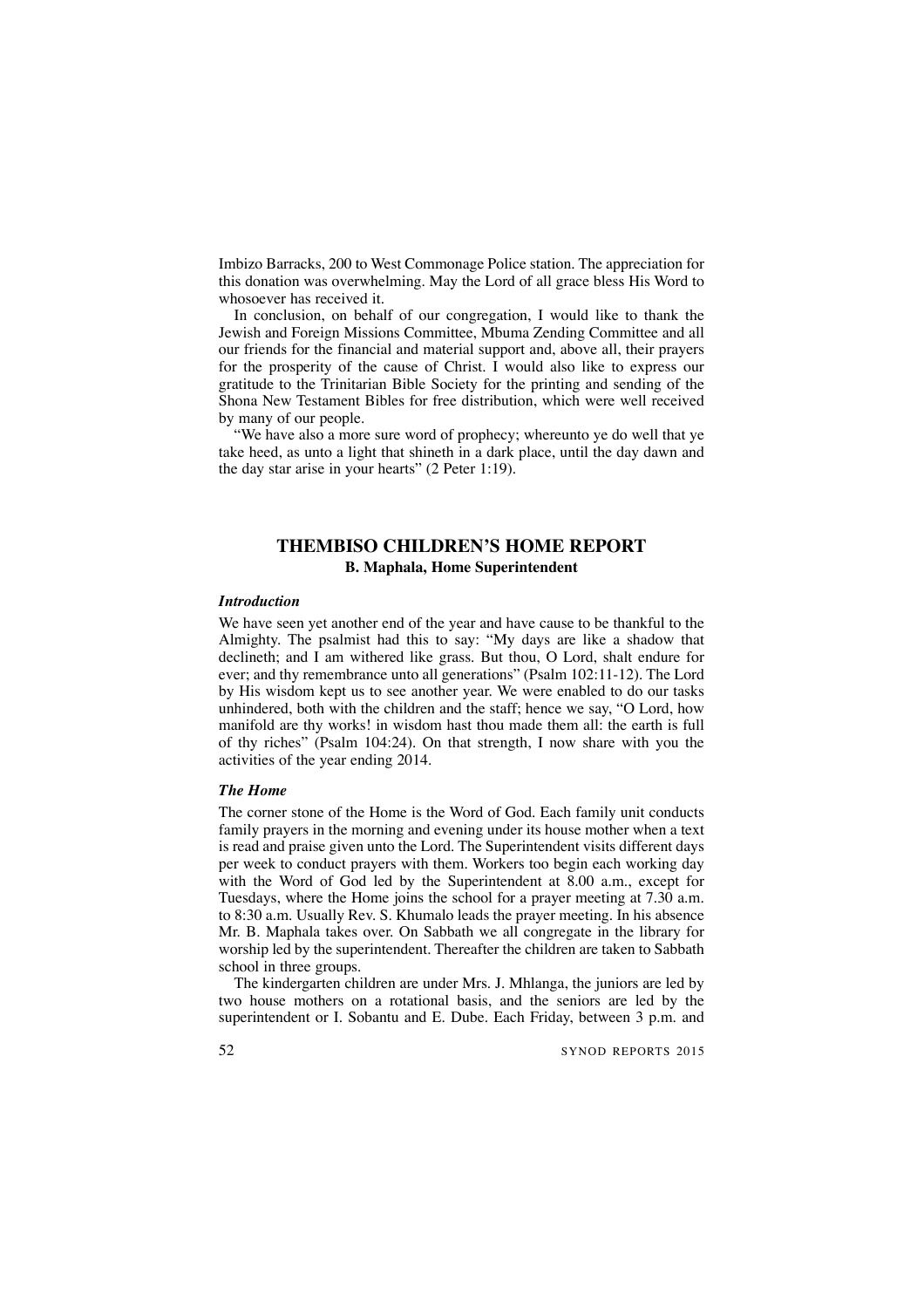4 p.m., Mrs. J. Mhlanga takes all the children, with the exception of infants, for Scripture lessons. This has helped our children in the acquisition of a sound biblical background.

### *Children*

Our children have adjusted well to the new system of family units. They are living happily and most of them are in good shape. The adage which says a healthy mind in a healthy body is being manifested here. Quite a number of them are doing well at school. Those with a sufficient knowledge of English do the *Cheering Words* exercises and most of the older children do the exercises in the *Young People's Magazine,* which are posted to Scotland for marking.

On the development aspects, each child has a profile which is maintained as a record of each child's progress in their passage through the Home. Spiritual exercises and progress, including counselling sessions, are part of the child's profile record.

#### *Staff*

We still maintain a sizeable staff that has remained loyal to the Home. They all observe our church values and ethos as outlined in the Thembiso Child Protection and Development Policy. Each member is conversant with the policy and is aware of its implications in as far as the upbringing of the children in a Christian environment is concerned. One of our loyal house mothers who happened to be the head house mother, Mrs. R. Sibanda, retired last October 2014. She had served the institution for 15 years with distinction. We promoted Miss N. Dube to fill up the void left by Mrs. R. Sibanda. She was one of the house mothers. Another of our house mothers (house number one), Mrs. E. Ndlovu, is not feeling well. She is in and out of hospital and is in need of an emergency operation. We have since given her two months' sick leave and are constantly in prayer that the Lord might through His mercies show the way.

### *Donations*

Due to the shrinking economic climate in Zimbabwe, we had a few donations in kind from individuals other than companies. However, we managed to soldier on from our normal revenue. The Lord looketh upon this people, as it is said in Matthew 15:36: "And he took the seven loaves and the fishes, and gave thanks, and brake them, and gave to his disciples, and the disciples to the multitude." We learn that they were all filled and there was much left over.

#### *Vocational Training Programme*

The programme is going on well. The carpentry lessons are conducted twice a week; i.e., Wednesdays and Saturdays. Cookery and sewing lessons are conducted once a week on Saturdays. Children from Grade 4 upwards participate in these lessons. They seem to enjoy them a lot.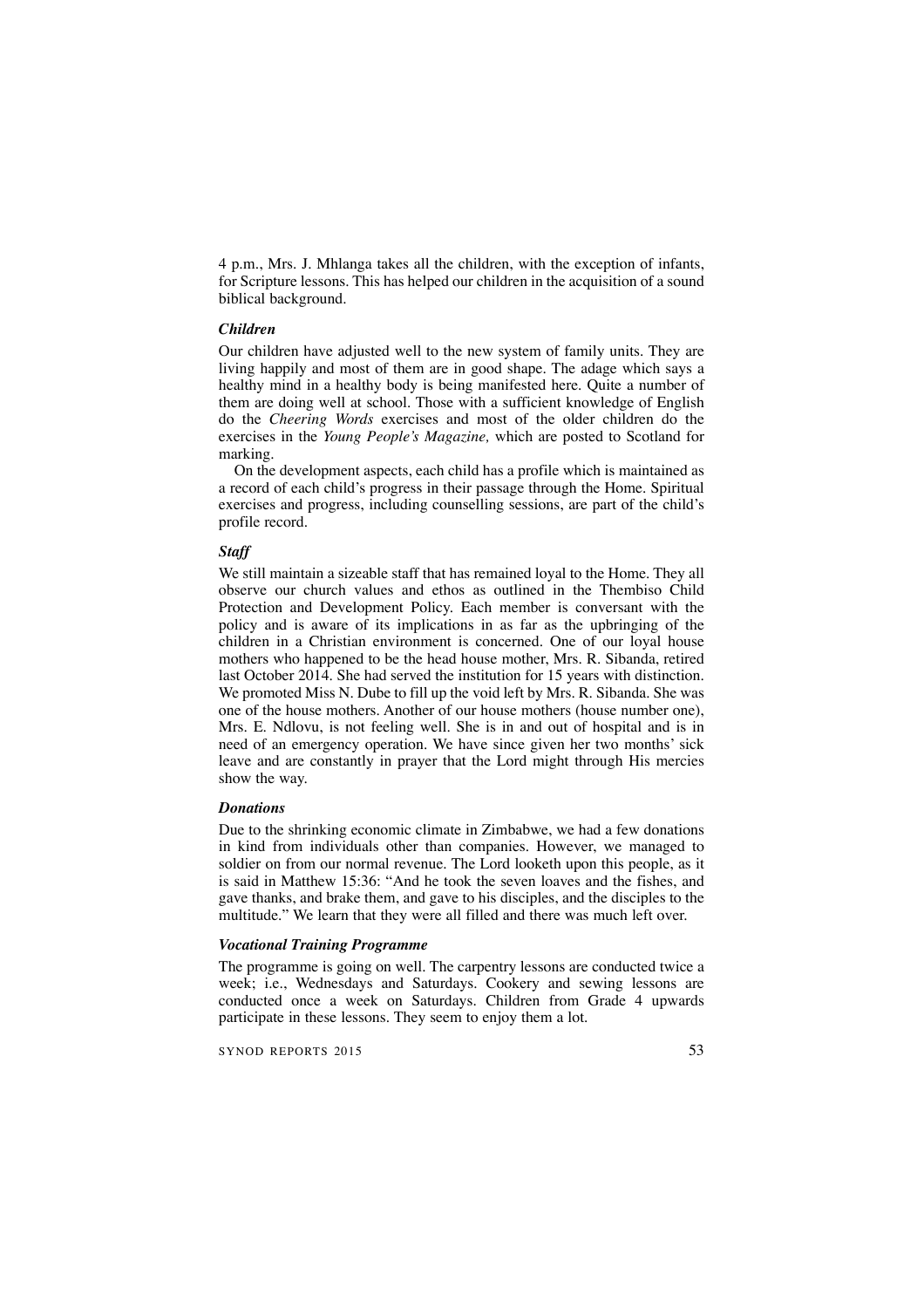### *Conclusion*

Having said all that, one must not lose sight and focus and forget that we can rely absolutely on what the all-knowing God has said. It is summed up in 2 Timothy 3:16: "All scripture is given by inspiration of God, and is profitable for doctrine, for reproof, for correction, for instruction in righteousness." That is what we thrive on as an institution and as a Home in the Lord's vineyard.

## **ZIMBABWE MISSION ADMINISTRATOR'S REPORT Mr. M. A. Mpofu**

#### *Introduction*

WHEN one looks back upon the year that is past since my last report to the Synod one has reasons for doing so with sincere gratitude to the Most High. Many challenges confronted us but His hand was very evident in removing these challenges and giving us added reasons for saying, "Hitherto hath the Lord helped us".

#### *Field and sub committees*

In 2014 the Synod approved the Constitutions of the proposed Boards of Governors which would replace the Field and Sub Committees in 2015. The two Committees continued with their functions until November when they stopped operations. The move was meant to allow a transitional period of the Boards of Governors to get established at Mbuma, Thembiso and Ingwenya.

It was resolved that if during the transitional period urgent matters that needed decisions to be made arose, the immediate past Chairman of the Field Committee would call for emergency meetings.

### *Staffing*

Our staffing levels did not change much during the year under review. The Mission continued to implement the policy adopted by the Field Committee, which stipulated that all graded staff who retired or passed on would not be replaced.

#### *Visitors*

In terms of visitors from overseas, the year under review was generally quiet. The Mission did, though, welcome Miss K. Macaulay, who laboured at Mbuma during the time of the late Rev. J. Fraser. Miss Macaulay would spend the rest of her working years at John Tallach Secondary School and with the Bible translation team in Bulawayo. Expatriate staff did welcome friends who visited them during the course of the year.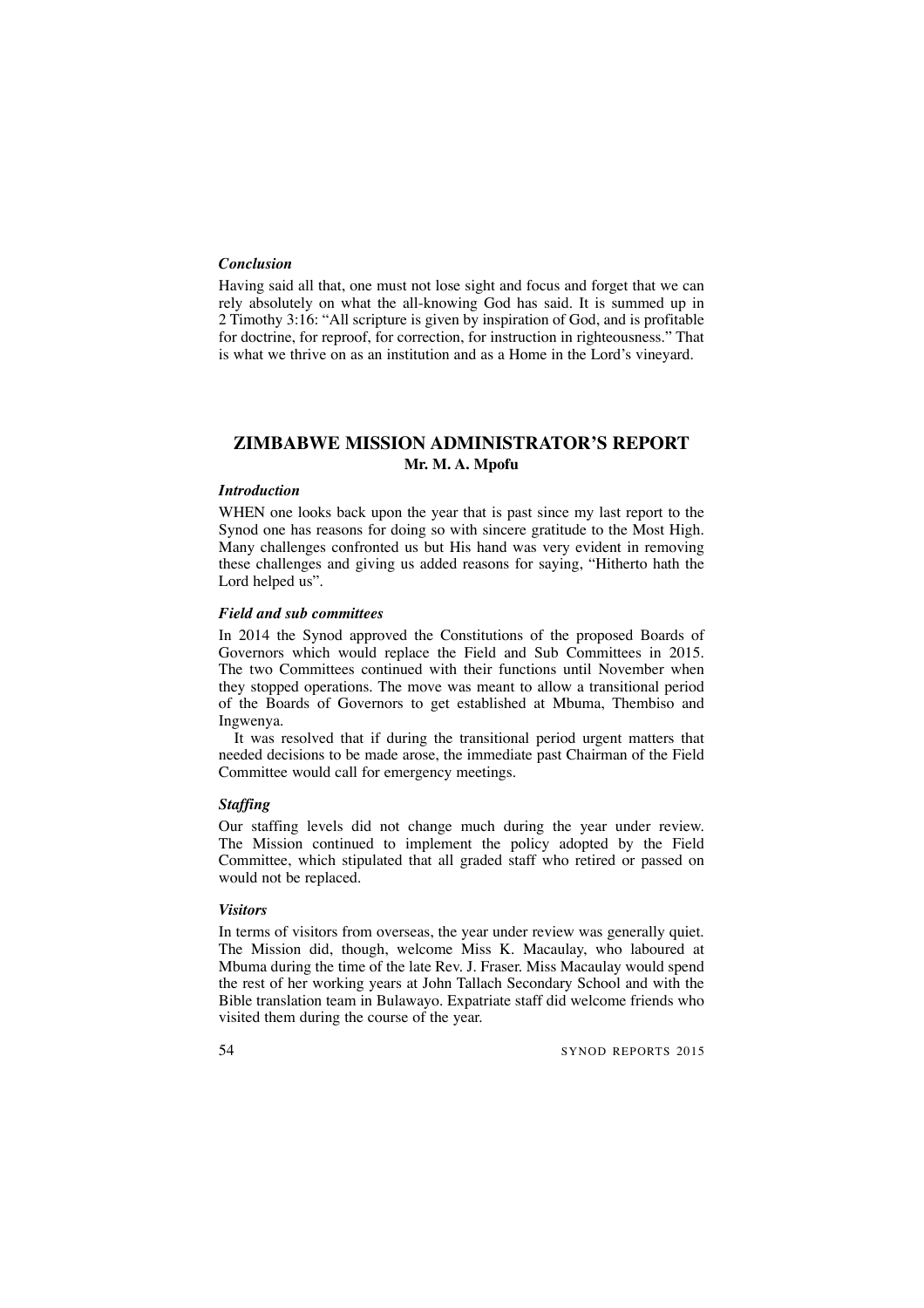#### *Finance and capital projects*

The General Treasurer continued to timeously send monthly remittances to the Mission. As has been said in past reports, the greater part of the funds go towards wages of employees who sadly do not seem to be thankful that they are employed when others are losing jobs due to the depressed economy of the country. They are always pressing for more money through their unions. One has to report with sadness that some of our professing "friends" who are in Mission employment do not show any sympathy to the Mission when it comes to money issues.

#### *Sustentation Fund*

Head Office received the following amounts from Congregations which were their contribution to the Sustentation Fund.

| \$726.00 |
|----------|
| \$796.00 |
| \$325.00 |
| \$107.00 |
|          |

#### *Communication systems*

During the course of the year under review we had to terminate the contract we had with the company which was providing us with internet services because they were no longer giving us value for our money. The new service provider seems to be doing well and their charges are competitive.

### *Bookroom*

In the year under review the Field Committee instructed that a cost benefit analysis be made on the operations of the Bookroom. The analysis showed that the Bookroom could no longer sustain itself as the shop rentals were going up time and again. The Field Committee then decided to close the Bookroom and all the religious books were distributed to Congregational libraries after ministers had picked out those they found useful. Bibles are, however, still being sold from Head Office. The two members of staff at the Bookshop were redeployed to Thembiso Children's Home and Lobengula Church respectively.

#### *Primary schools*

The five primary schools which are under the authority of the Church are operating well. All schools now have substantive headmasters and deputy heads, except Zenka and Lutsha that have Acting Deputy Heads. The holders of these posts are connected to our Church. At Lutsha there is Andrew Ndlovu, son of the late David Ndlovu the Mission builder, while at Zenka Mr. W. Nkomo, who is an elder in the Zenka Congregation, holds the post. The two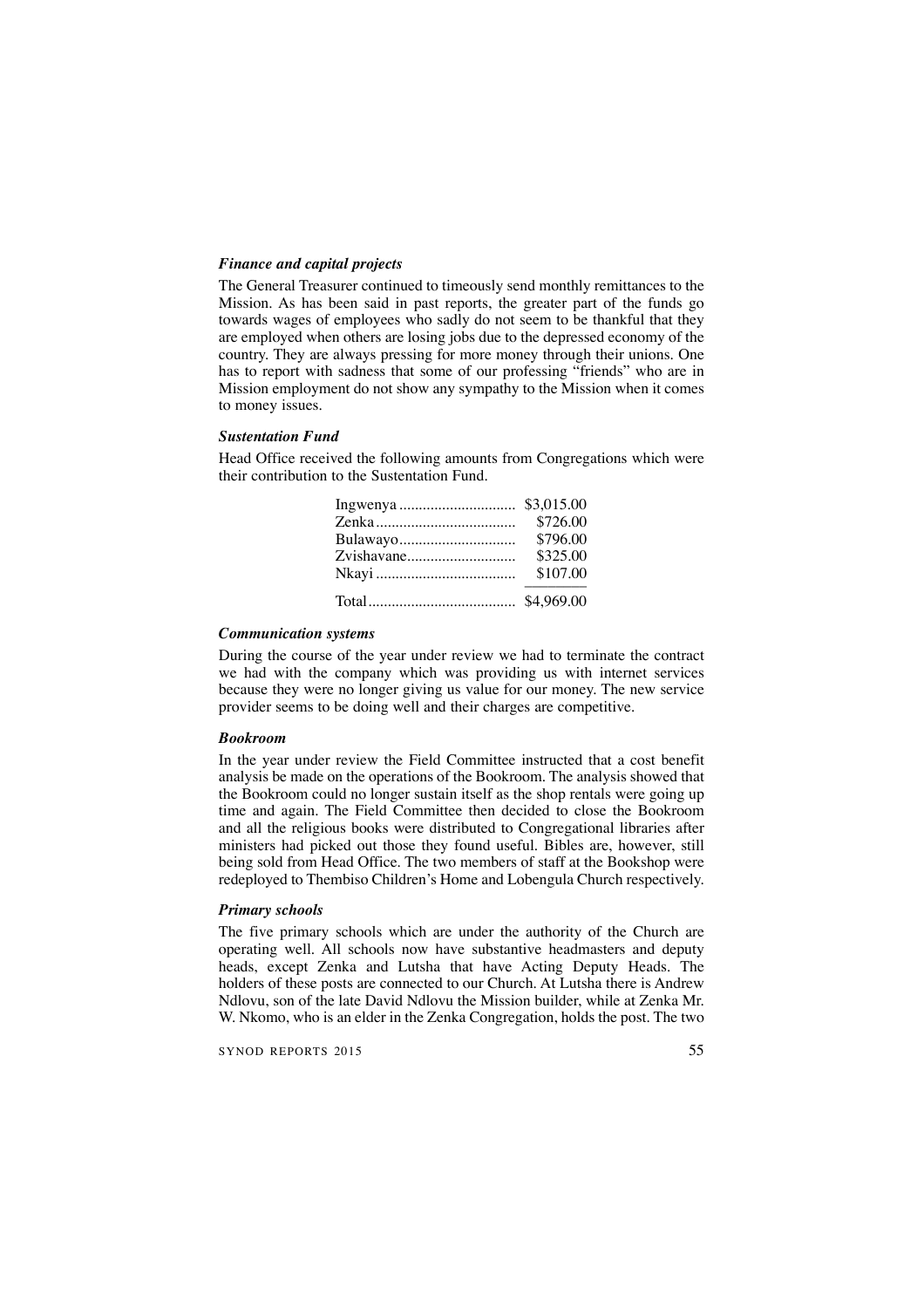| from the schools. |                  |                 |                           |        |
|-------------------|------------------|-----------------|---------------------------|--------|
| <b>School</b>     | <b>Enrolment</b> | <b>Staffing</b> | Grade 7<br><b>Results</b> | 2014   |
| Zenka             | 932              | 26              | 59.00%                    | 50.00% |

Mbuma | 727 | 21 | 34.83% | 22.00% Thembiso  $78.00\%$   $67.00\%$ Ingwenya 316 9 28.00% 36.84% Lutsha | 529 | 17 | 21.42% | 8.00%

men need to be encouraged to study for degrees in order for them to be considered for substantive appointment. The table below gives some statistics

All schools have three periods for teaching Scripture in a week. One lesson is based on the Old Testament while the other two are for the New Testament and Catechism respectively. There is also another period for Psalm singing practice. Ministers have Bible study lessons with teachers in our school.

The Bible Quiz, which takes place in June, will be held at Ingwenya. Last year there was a tie between Zenka and Thembiso. The field of study this year is 1 Samuel and the Gospel of John.

The Primary Schools Development Committee meets once every school term to deal with matters related to the running of schools. Ministers take turns to sit in this committee and the Mission Co-ordinator is also a member of the committee.

#### *Transport*

Last year the JFMC approved recommendations that all vehicles that were five years old be handed over to users at no cost. All owners of these vehicles are paid a mileage rate for using the cars on Mission business. Ministers were given an enhanced salary to help them maintain their vehicles. Fuel is still provided to ministers so that they are able to carry out their pastoral and other Mission duties. The new scheme has worked very well and in the long term the Mission will make a great saving, since all repairs, maintenance, insurance and road tax are the responsibility of the vehicle owner.

Head Office has one vehicle which is used for daily runs and also when there are official Mission visitors. When there are serious problems elsewhere in the Mission it provides the necessary back up.

#### *Lutsha Rural Clinic*

In the under review I was given the task of supervising the construction of a Clinic in Lutsha. The Clinic was built in partnership with the local community, who provided labour and sourced the locally available materials such as stone and river sand. The Mission provided funds for other building materials which had to be sourced from town. The project was completed on time and as this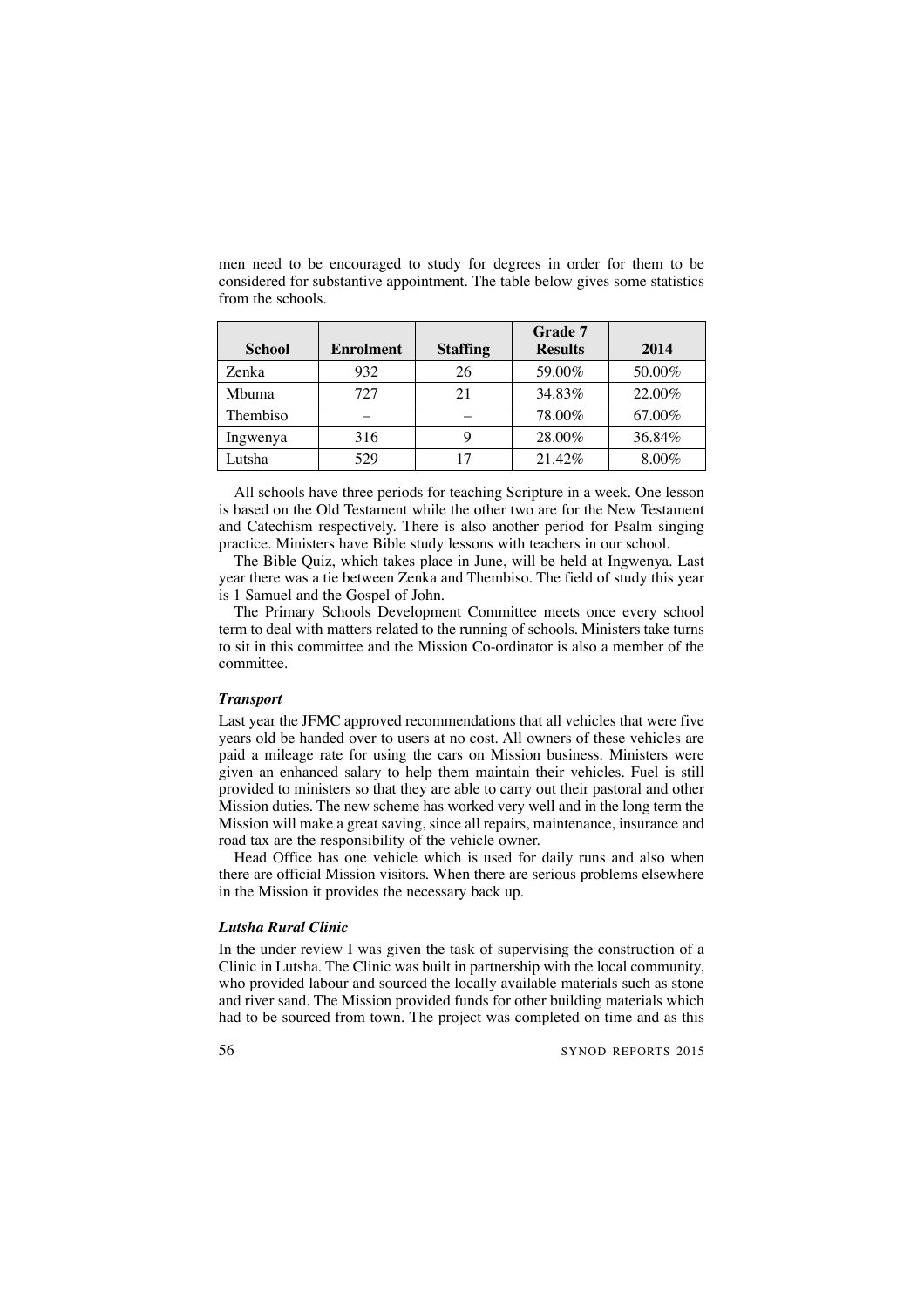report is being written the Clinic is already operating and it is hoped that the official opening will be in June (DV).

#### *Conclusion*

In concluding this report I wish to use the words of the late Rev. J. S. Fraser who, in 1958, wrote: "The friends whose support and sympathy have lightened the burdens of another year are not forgotten, although through pressure of work their kindness may not always be acknowledged as it ought to be. I should like to take this opportunity of assuring them once again of our deep appreciation of all they do for us. To those who never fail to remember us in their prayers we are specially indebted. We have daily need of strength and guidance from above and we believe these divine gifts are bestowed when those who fear the Lord wrestle on our behalf. Is it not written, 'He will fulfill the desire of them that fear Him'?"

### **KENYA REPORT Rev. A. B. MacLean**

THE Synod of 2014 authorised the supply of Kenya by the Zimbabwe Presbytery with the expenses met by the Jewish and Foreign Mission Committee. The Presbytery gave me the responsibility of arranging supply.

Since the Synod I have visited Sengera five times. The first visit was in June, followed by August, September, November and January. A final visit is planned for April, DV.

Each visit takes the same general format. Services are held on Thursday and Friday. On the Sabbath two services are taken as well as a catechism class and a Sabbath school class. The exception to this was in September when there was no Thursday service. The Sabbath morning service is well attended with the best part of 50-60 adults and also children. At the other services the attendance is much lower, amounting to 20-30 adults. I have visited some sick people during my visits. Sermon reading material was provided for the use of the congregation on Sabbaths.

At the November meeting a congregational meeting was held for the registration of the congregation for another year according to Kenyan law. This continued the registration for another year.

The journey to Kenya from Zimbabwe is considerable. Basically it involves leaving Ingwenya on Tuesday morning to get a flight to Harare, which connects with a flight to Nairobi, arriving there in the afternoon. Accommodation is taken for Tuesday evening and then I drive by a hired car to Sengera, arriving there usually about  $5$  p.m. in the early evening on Wednesday. The reverse journey begins on Monday morning, arriving back at Ingwenya on Tuesday evening. The August and September visits were made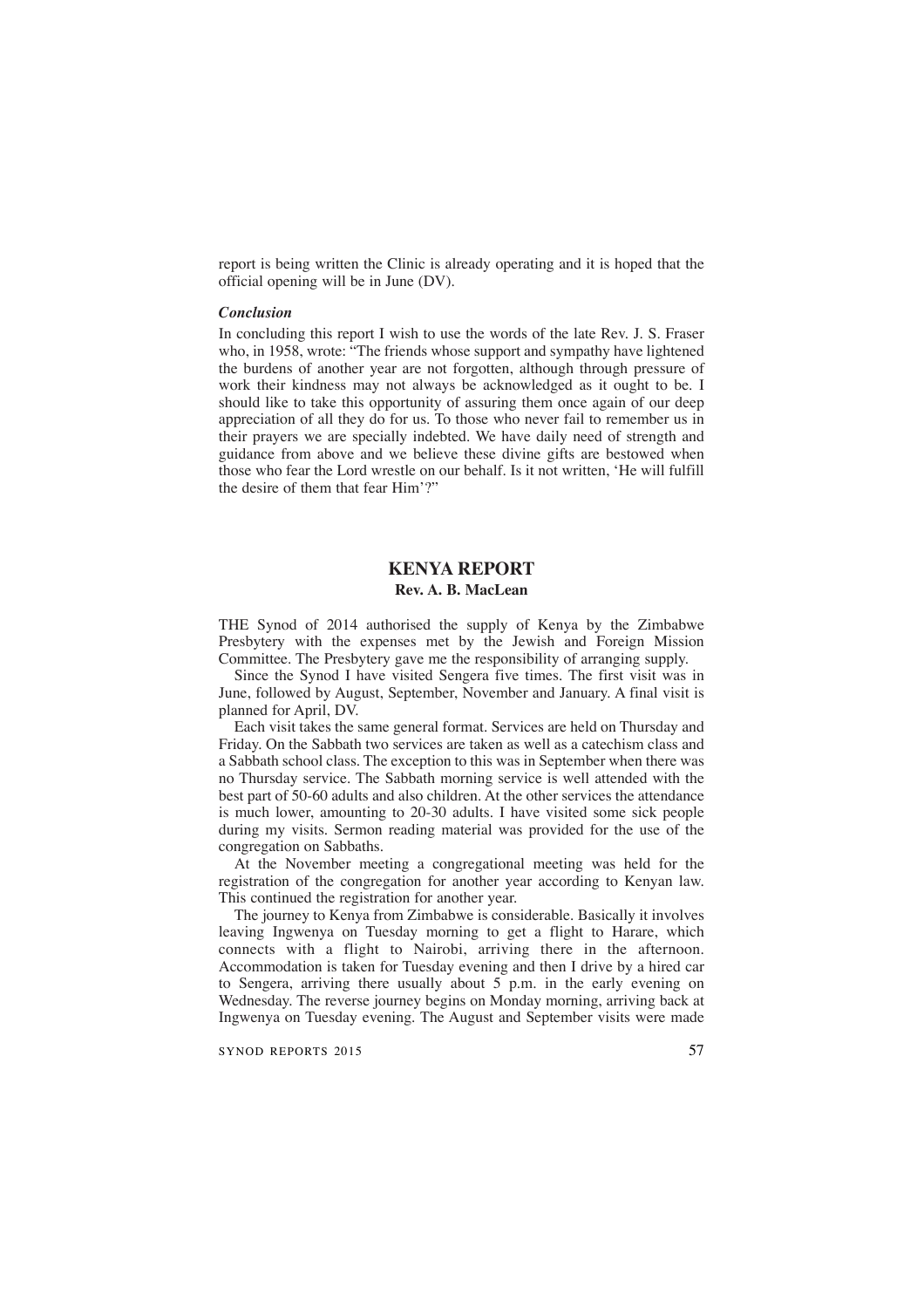on my way to and from the UK for furlough. The premises are still in good order with good security and connected electricity.

At the March 2015 meeting of Presbytery it was decided to approach the Synod for funding for similar supply in the coming year. This approach will appear in the Synod business.

## **DOMINIONS AND OVERSEAS COMMITTEE'S REPORT Convener: Rev. D. A. Ross**

MR. JOHN A. MACLEOD, of the Vancouver Congregation, has done sterling work in keeping the church and manse properties there secure for the Free Presbyterian Church. Attempts were made by the dissident part of the congregation to obtain the properties but the care, expertise and efforts of Mr. MacLeod were the means, under the hand of God, for keeping them firmly in possession of the Church. Because we did not have the same kind of oversight in Toronto, it appears that we have lost our properties there.

Regrettably the time came when it became necessary to dispose of the Vancouver properties, because so few people remained in the congregation and there were none to follow them. This mammoth task was also undertaken by Mr. McLeod and excellent prices were obtained. There is, however, the sadness of having to witness the demise of our long existence as a Church in Vancouver, but it is with gratitude to the Most High that we acknowledge our privilege, over many years, of having a congregation in that city and of being permitted to labour in the Gospel there. During that period, how many souls were brought to a saving interest in Christ and to feed on the bread of life, the Lord alone knows. His Word does not return to Him without resulting in such blessings among Gospel hearers. It is a hopeful prospect that the proceeds from the sale of the Vancouver properties will continue to be used for the furtherance of the Gospel in Canada and other overseas congregations.

Although we no longer have the Toronto and Vancouver places of worship, nor the majority of our people who worshipped there, it is a consolation that the whole Chesley congregation stood firm throughout those trials of two and a half decades ago. But it is all of grace that any hold fast, for as the Head of the Church Himself says, "Without me ye can do nothing".

The Church is grateful, as is the Chesley congregation, to the Rev. Roderick MacLeod for his work as interim moderator of the Chesley Kirk Session. We are indebted to the Rev. John MacLeod, London, for undertaking deputation work to Canada (which is described in his own report to Synod), and to all others who helped in giving pulpit supply to the congregation.

Rev. John Macleod, as interim moderator of the Sante Fe Kirk Session for several years, has been constant in his duties, which were by no means easy in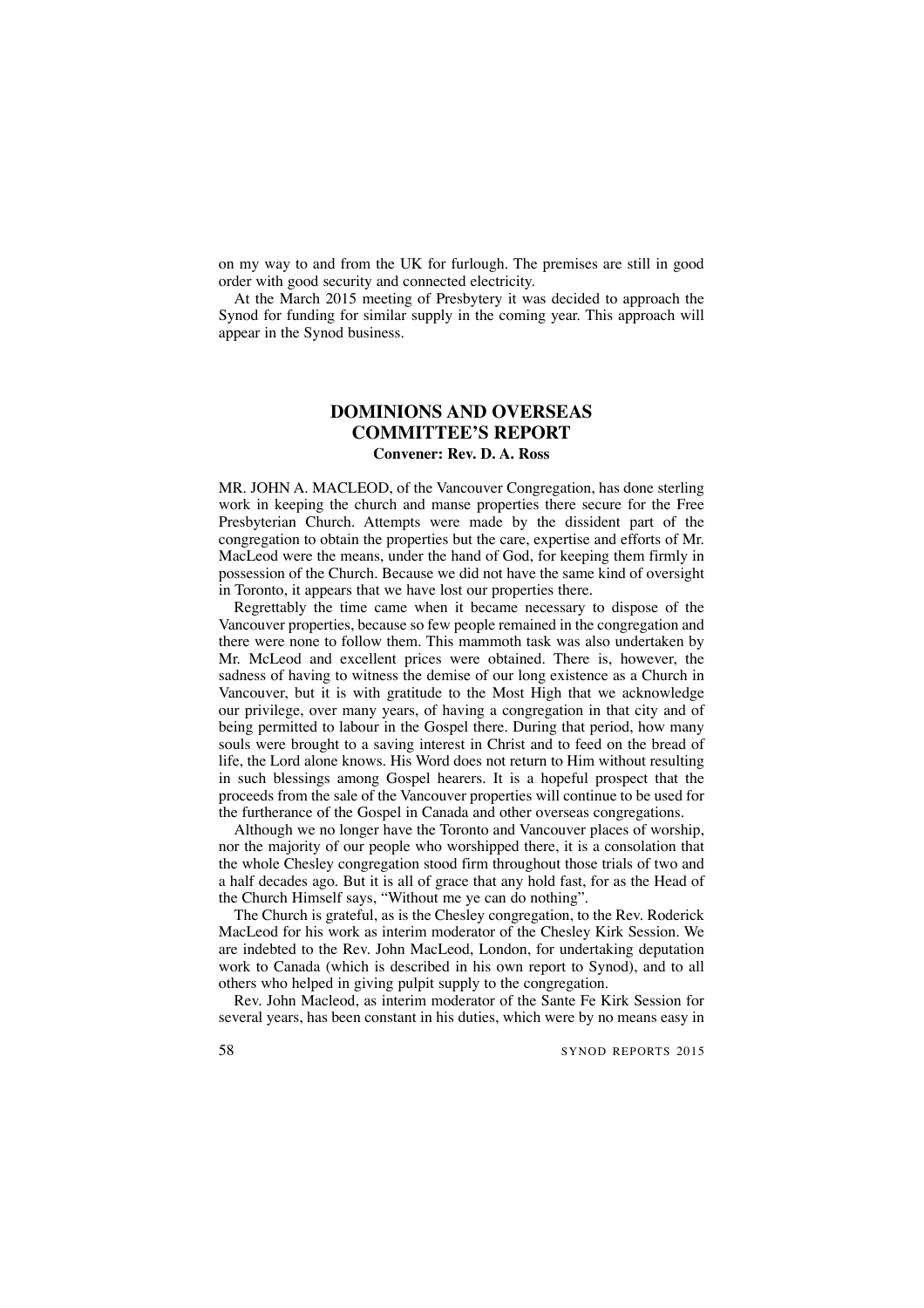the distressing circumstances of the congregation. Again, we deeply appreciate the work of all others who have been helping that vacant congregation.

With regard to our congregations in the Antipodes and Singapore, our prayer over many years has been that the Lord would raise up pastors for those of them that were vacant, and He has done far above our asking or thinking. While we thought it a wonder when the first pastor went to those parts as directed by the Lord, we did not expect to see another two ministers follow, and another waiting to follow. Never before in the history of our Church in Australia and New Zealand, has it been so favoured with pastors to feed the flock of God and be instruments for bringing sinners from the kingdom of darkness into the kingdom of God's dear Son. We do recall, however, that probably few have enjoyed as much God-given success in our Church as did the late Rev. William MacLean, who laboured for many years in Gisborne and Grafton. With regard to Gisborne and Grafton congregations, it is wonderful also that they have had a succession of pastors, without prolonged periods of being pastorless. Truly, the Lord provides.

Lastly, a little about our Odessa congregation and mission. This year it is Rev. Dmytro Levitskyy who has written the report, to which Mr. Igor Zadoroshney has also contributed. It was, of course, the intention of the Western Presbytery, at a meeting in Lochcarron, to ordain and induct Mr. Levitskyy to mission work in the Ukraine, with Odessa as his main place of labour. However, due to the war in east Ukraine between pro-Russia terrorists (allied to Russian troops) and the government of the Ukraine on the other side, he was liable to be called for service in the Ukrainian army and was not allowed to leave the country. Since then, a rather shaky peace settlement has been in place.

We trust that in the mercy of the Lord, Russian troops will not advance further west towards Odessa. If Odessa should come under their control, our congregation there would lose much of its religious freedom. The situation would undoubtedly be similar to that in Russia, where very strict laws have been made against small religious groups, and enormous fines imposed on any who break them – all in an attempt to put a stranglehold on evangelisation.

May the Lord be kind to us and leave us with the degree of religious freedom we presently enjoy in the Ukraine. It is a solemn matter when the Church of Christ is deprived of its freedom by godless governments. The devil and wicked men hate it when even one inch of ground is gained by Christ and His Church. "Not this man but Barabbas," is their cry as it were. But despite their success from time to time, Christ has risen from the dead and directed His Church, "Go ye into all the world, and preach the gospel to every creature".

May He bless our work in various countries overseas and give the increase by graciously fulfilling His promise, "So shall my word be that goeth forth out of my mouth: it shall not return unto me void, but it shall accomplish that which I please, and it shall prosper in the thing whereto I sent it" (Isaiah 55:11).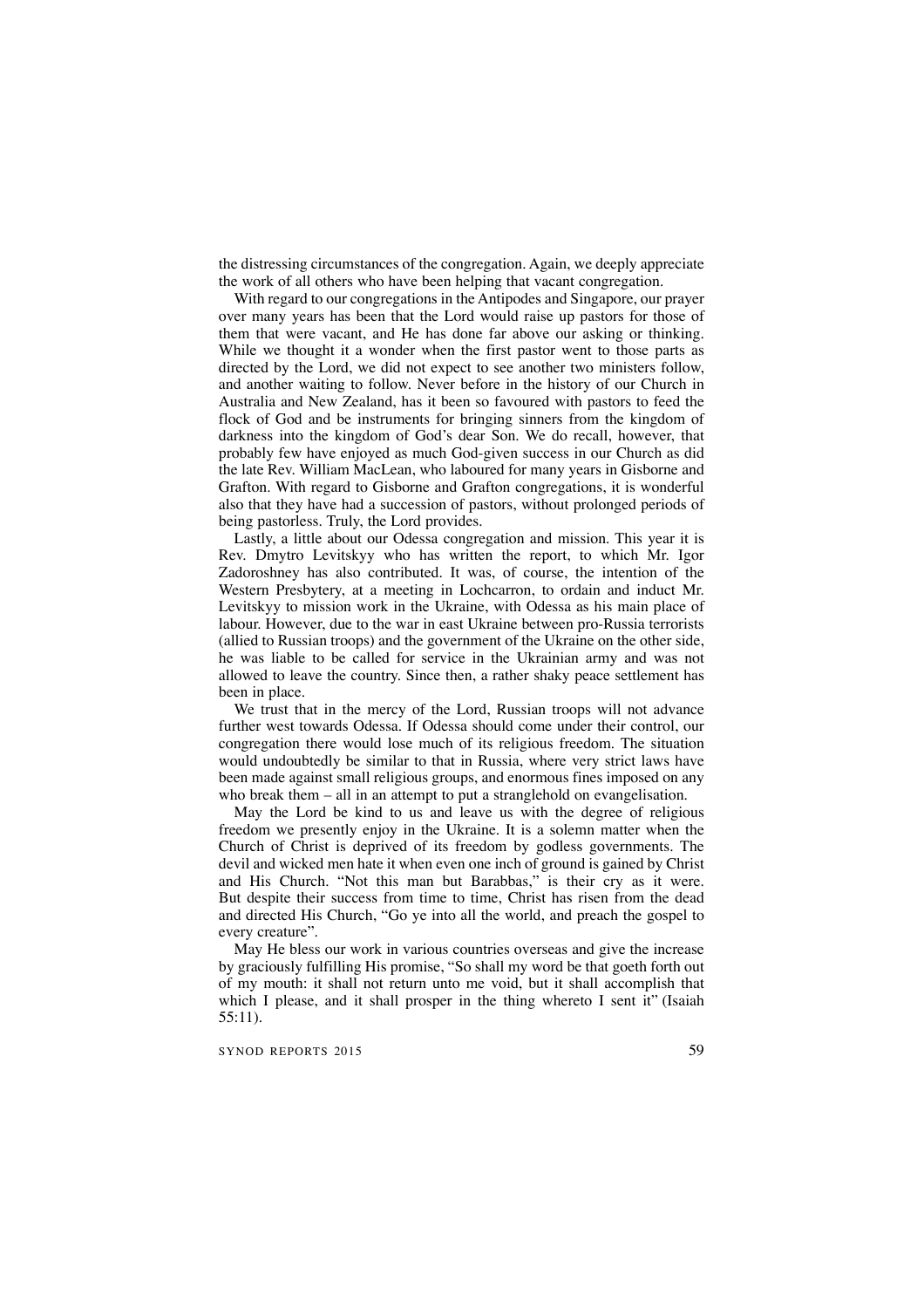## **AUSTRALIA AND SINGAPORE REPORT Rev. G. B. Macdonald**

THROUGHOUT 2014, services of public worship were maintained in our congregations in Australia and Singapore. It is cause for thankfulness, given the oppression and persecution of believers in other lands, that we have been able to meet in peace and safety, for the reading of the Scriptures, the singing of the Psalms, prayer and the preaching of the Gospel.

Two Free Presbyterian congregations are located in Australia, one in Sydney and the other in Grafton. In Singapore there is one congregation.

#### *Sydney*

In our Sydney congregation, we continue to meet in the suburb of Riverstone, to the west of the city. A major programme of house building and infrastructure development has seen large-scale growth in the area surrounding Riverstone in recent years.

The Sydney congregation was heartened by some further growth in the numbers attending the services in 2014. On the Sabbath, there would be around 40 souls in attendance and, with visitors from time to time, there can be some more.

My own son, Lachlan Fraser, was born in August, and has proved a happy addition to our family. We were delighted that Rev. Rayner could administer his baptism, as he had done for so many of the families in the church in Australia. We are thankful to have a number of young children in the congregation. How mindful parents should be of the importance of praying for their children, but so should congregations. One of the great blessings of a Christian congregation is the presence of children and adults as one congregation.

In September, Finlay and Kate Campbell moved out to Sydney from London, where they had enjoyed the ministry and the fellowship of the congregation for several years, as they both lived and worked in the city. We have also been pleased to welcome a number of overseas visitors, including two Dutch boys who have been with us for a 6 month internship in Sydney. In June we were sorry to say goodbye to Miss Katherine Wells, who left to take up a two-year work secondment in the UK, but are very pleased that she has been able to attend the London congregation. These movements highlight the importance of a Free Presbyterian witness in major cities, where many of our young people often find work. In 2014, the Kirk Session was pleased to add one new communicant member to its communion roll and there was one child baptized.

The congregation was delighted to welcome a number of visitors in October, many of whom came to attend the happy occasion of the wedding of Mr. Alexander Schouten and Miss Laura MacKenzie. It was the first wedding I had been privileged to preside at, and we wish them much of the Lord's blessing in their married life. As with any such solemn occasion, it is good to have a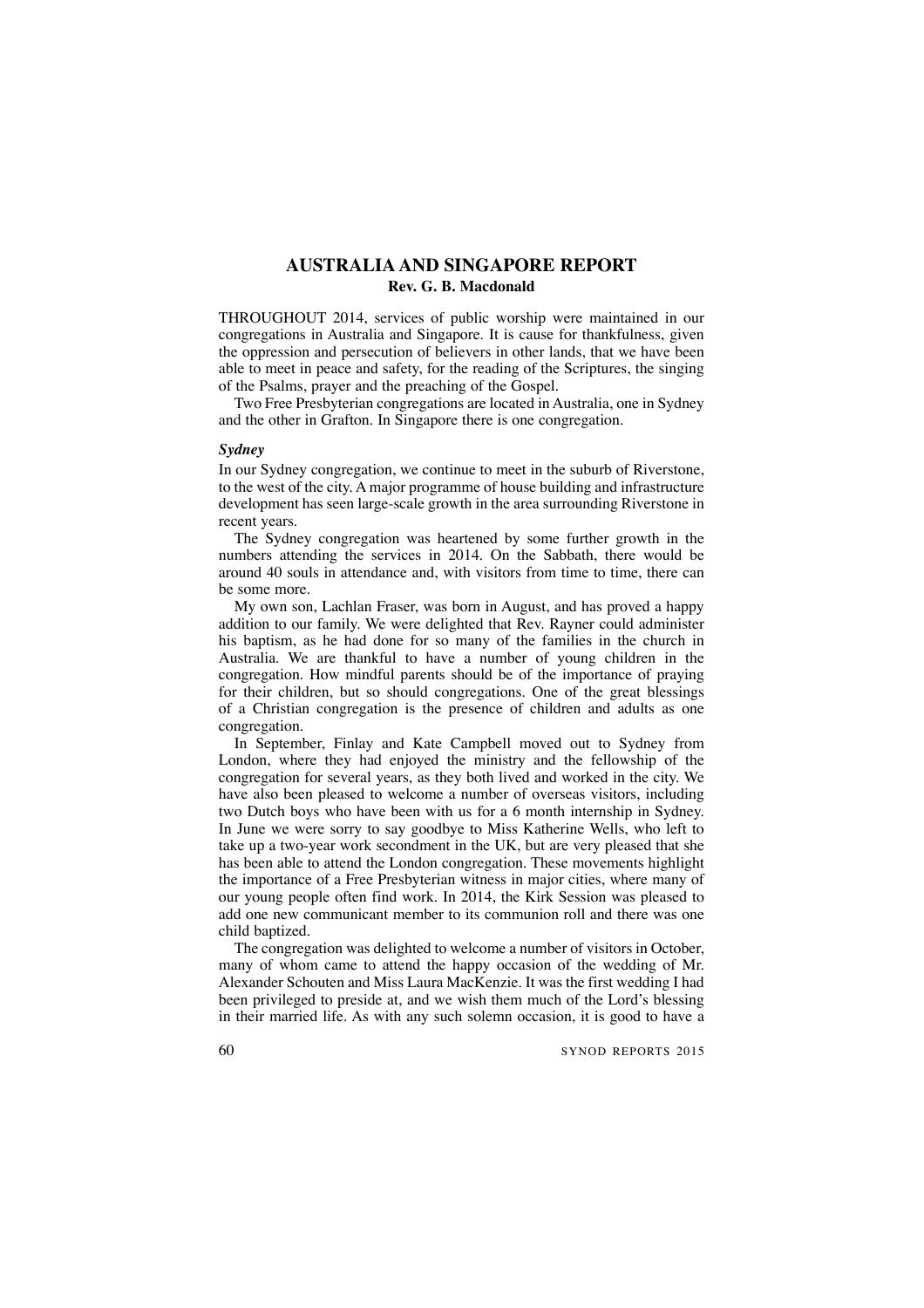marriage solemnized, in the company of the Lord's people, whose prayers we value, and we trust this was so.

The Sydney manse was extended during 2014 so that a new study plus a number of bedrooms could be added. We were delighted that Mr. George Harvey and his grandson (on a trip to Australia and New Zealand) could stay in the new extension in December. It would be right and proper to note the thankfulness of the Deacons'Court for some very kind and generous donations and loans received from various sources.

In January 2014 the annual Australia and New Zealand Presbytery Youth Conference was held in the Blue Mountains of Australia, not far from our Sydney congregation. Around 15-16 young people attended and the papers presented proved informative and the time together was enjoyable and encouraging to all who attended.

#### *Grafton*

Grafton is the main population centre for the Clarence valley in Northern New South Wales, an area long associated with emigrant Scots settlement. The congregation was most heartened to have had the visit of Rev. George G. Hutton back in November 2013, when he assisted at a communion season and gave pulpit supply. It was with much thanksgiving to the Lord that they met just under a year later, for his induction to the pastoral charge of the Grafton congregation by the Presbytery, on the 31st of October 2014. The kind providence of God was noted, in that the date of the induction marked 2 years to the date since Rev. Rayner's retirement from the pastoral charge of Grafton took effect. It was a great blessing that Rev. Rayner was present to address his successor, on behalf of the Presbytery. At the induction, Rev. Jett Smith, the Moderator of Presbytery, preached from 1 Corinthians 1:21: "For after that in the wisdom of God the world by wisdom knew not God, it pleased God by the foolishness of preaching to save them that believe."

Rev. and Mrs. Hutton are settling in well to life in Australia, and we trust that, with the Lord's blessing, his ministry will be most comforting and encouraging to the Lord's people, and instructive to poor and needy sinners in directing them to Christ.

I was thankful to have the help of Rev. Caleb Hembd at the communion in October, and his ministry of the Word was greatly appreciated. Mr. Hembd also took a prayer meeting in Sydney and supplied in New Zealand. These visits greatly strengthen the bonds of fellowship and our congregations in these parts deeply appreciate any such supply. A regular Sabbath attendance in Grafton can be around 60 souls and there are many children and young people. Six new communicants were added to the communion roll in 2014.

#### *Singapore*

The congregational elder, Mr. Bernard Yong, continued to shoulder the burden of taking services in Singapore during 2014, and to him thanks are due. He is also helped and supported in various duties by the Deacon, Mr. Angus Lau.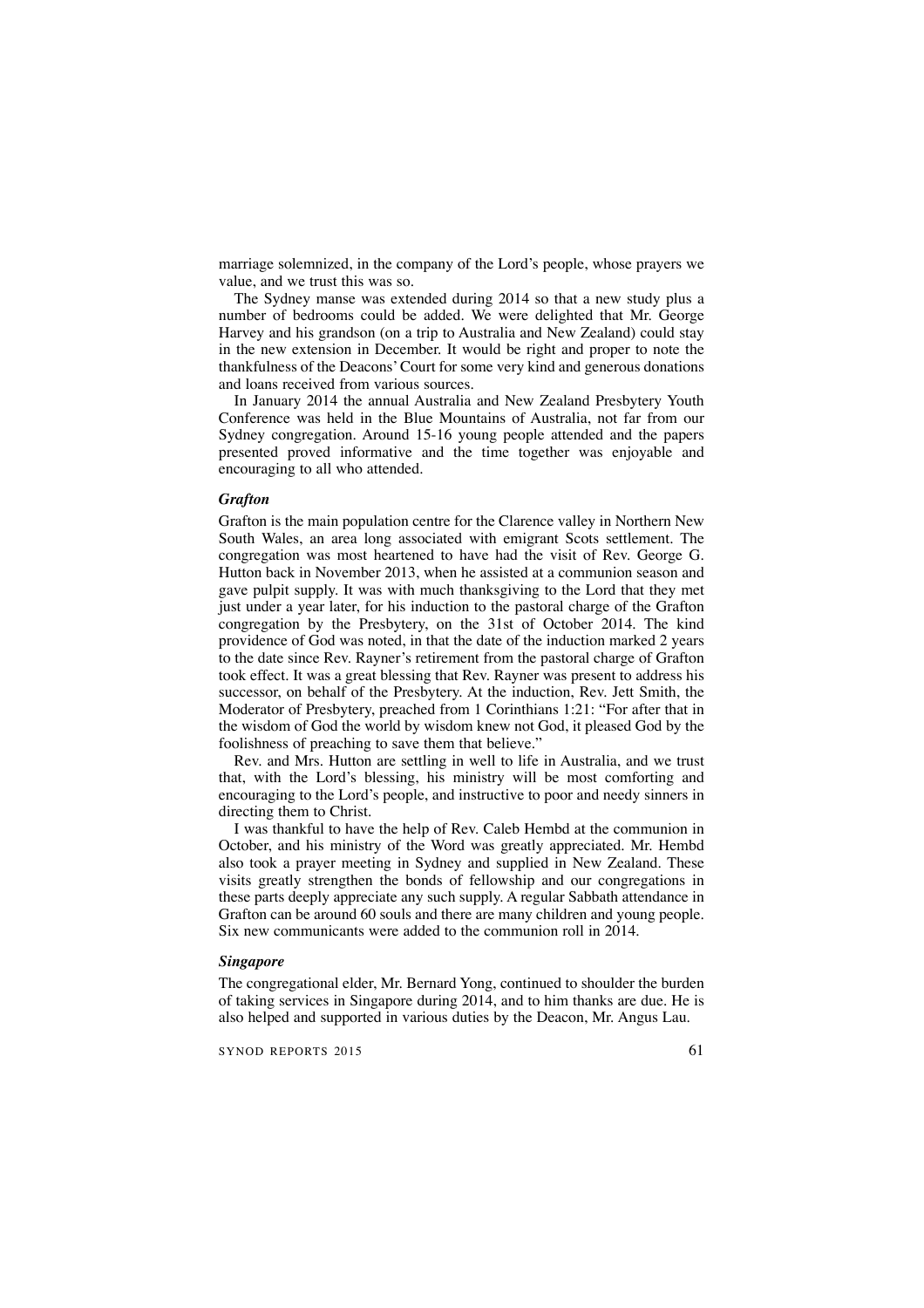The congregation has been somewhat unsettled by having to move from different properties, due to the uncertainty of being in rental properties and would aspire to secure a building of its own, though, in the Singapore property market, this is proving difficult. In whichever location one is though, one can be sure of a warm welcome in Christian fellowship. Mr. Cornell van Kralingen very kindly attended the communion to make a quorum for the Kirk Session and I was grateful to have his fellowship on that occasion. There were approximately 20 people present on the Sabbath morning of the communion. Regular numbers would be around 15. The Singapore congregation deeply values the witness of the Free Presbyterian Church of Scotland and appreciates any supply and visits they receive.

#### *Conclusion*

In this spiritually dark day, may we all take encouragement from such passages of the Scripture, as that found in the prophecy of Isaiah, chapter 55, verses 10 and 11: "For as the rain cometh down, and the snow from heaven, and returneth not thither, but watereth the earth, and maketh it bring forth and bud, that it may give seed to the sower, and bread to the eater: So shall my word be that goeth forth out of my mouth: it shall not return unto me void, but it shall accomplish that which I please, and it shall prosper in the thing whereto I sent it."

## **NEW ZEALAND REPORT Rev. J. Smith**

AT the time of the writing of this report, December 2014 marks the bicentenary of the Gospel first being preached on the shores of New Zealand. Samuel Marsden was the first missionary who then preached to the Maori people the good news of salvation from Luke 2:10: "Behold, I bring you good tidings of great joy." Since that time other missionaries came to New Zealand and were instrumental in converting the natives to the true religion. Thanks should be given to the Most High for ordering events so that the Gospel has come to this part of the world. And yet there is great cause to mourn over the moral and spiritual declension that is evident in Church and State, knowing that an account must be given for all the blessings and privileges the nation has enjoyed.

Today the Gospel is largely neglected in New Zealand, but there are nevertheless reasons to be thankful that a witness is still preserved. Following the general election of 2014, the Speaker of the newly elected Parliament proposed a change to the Parliamentary prayer which would have omitted the reference to Christ and the glory of God. It appears that many people contacted their respective members of Parliament to object to this. As many as 63% of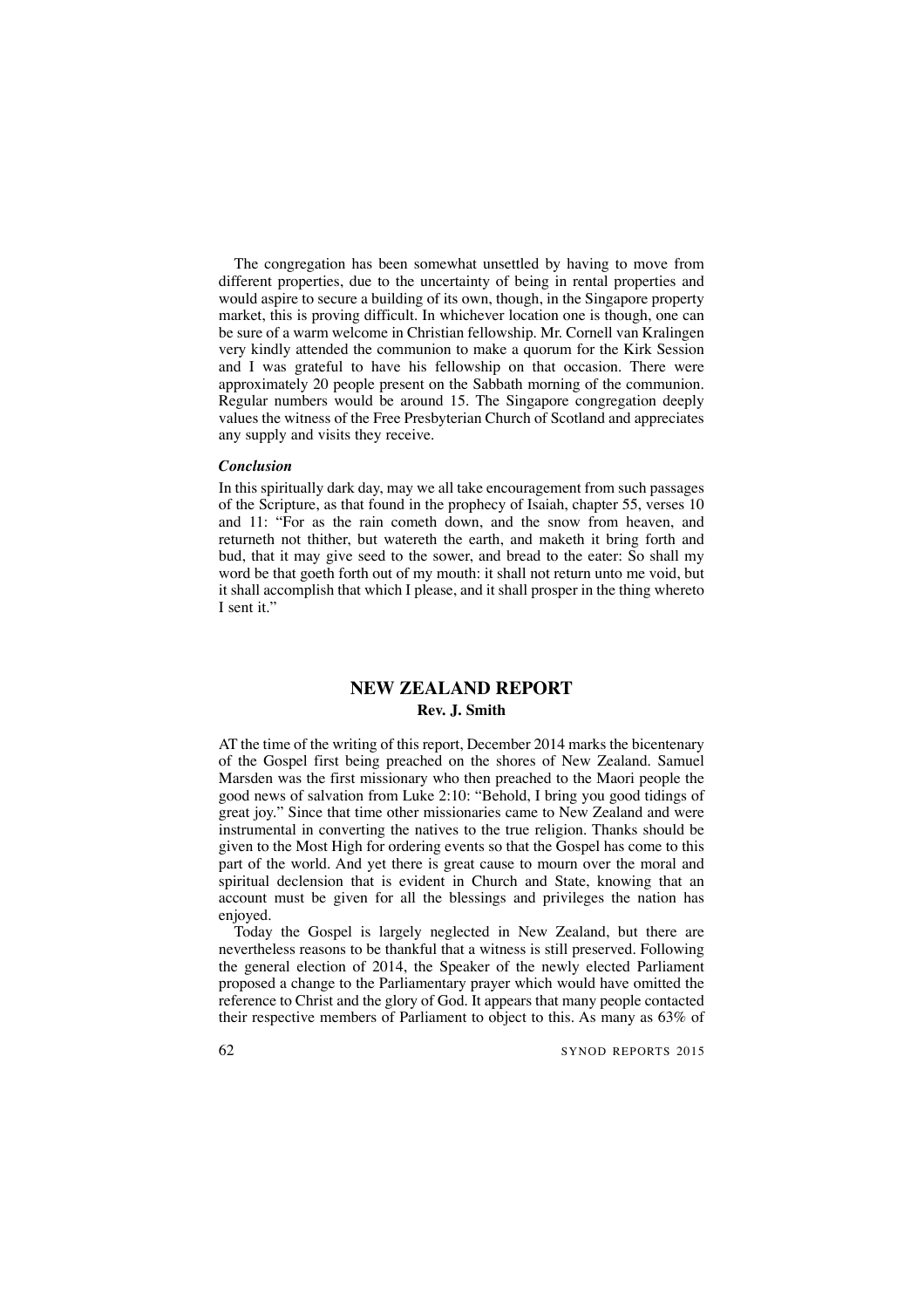MPs who responded to the Speaker's "survey" indicated that they wanted to keep the prayer as it has been since 1962. The end result was that the Speaker of the House decided to keep the prayer unchanged. The prayer that has been retained is as follows:

Almighty God, Humbly acknowledging our need for Thy guidance in all things, and laying aside all private and personal interests, we beseech Thee to grant that we may conduct the affairs of this House and of our country to the glory of Thy holy name, the maintenance of true religion and justice, the honour of the Queen, and the public welfare, peace, and tranquillity of New Zealand, through Jesus Christ our Lord. Amen.

It may be interesting to note that the very first item of business of New Zealand's first Parliament in 1854 was about prayer. James McAndrew, MP and Presbyterian elder, moved the motion to open sittings of Parliament by acknowledging God and asking the Lord's help and guidance on its business. The motion was passed by 20 votes to 10. Now, 160 years later, the Christian prayer was nearly lost. But for the present, the New Zealand Parliament continues to open with prayer in the name of Christ, and although the prayer may be in form only, yet thanks should be given to the Most High for the prevention of even further moral decline.

The Free Presbyterian congregations in New Zealand, Auckland, Gisborne, Tauranga and Wellington, remain much the same as last time a report was given. However, it may be interesting to note that, since the decision was made to relocate the Wellington Congregation last year, the first preaching service of the Free Presbyterian Church of Scotland in the new location of Carterton (in the Wellington Region) was held on 5th March 2014, at which there was a gathering of over 50 individuals, most of whom were not Free Presbyterians. The text was from Isaiah 40:31: "But they that wait upon the Lord shall renew their strength; they shall mount up with wings as eagles; they shall run, and not be weary; and they shall walk, and not faint." At this time a hall is being hired for the services, and an attempt is under way to acquire a permanent place of worship.

In October it was heartening to have Rev. Caleb Hembd with us to conduct services in each of our Congregations, and he provided pulpit supply in the Gisborne Congregation four Sabbaths. His labours in this part of the world were much appreciated. Among the New Zealand Congregations it is also encouraging to report in the year 2014 that baptism was administered to an infant and the privilege of communicant membership granted to an adult in the Auckland Congregation.

It is true that spiritually New Zealand has seen better days. But the Lord has preserved a remnant that seek to honour Him in the midst of a crooked and perverse generation. We must seek grace in order to be faithful to the divine Head of the Church who has assured us: "All power is given unto me in heaven and in earth. Go ye therefore, and teach all nations . . . " (Matthew 28:18-19).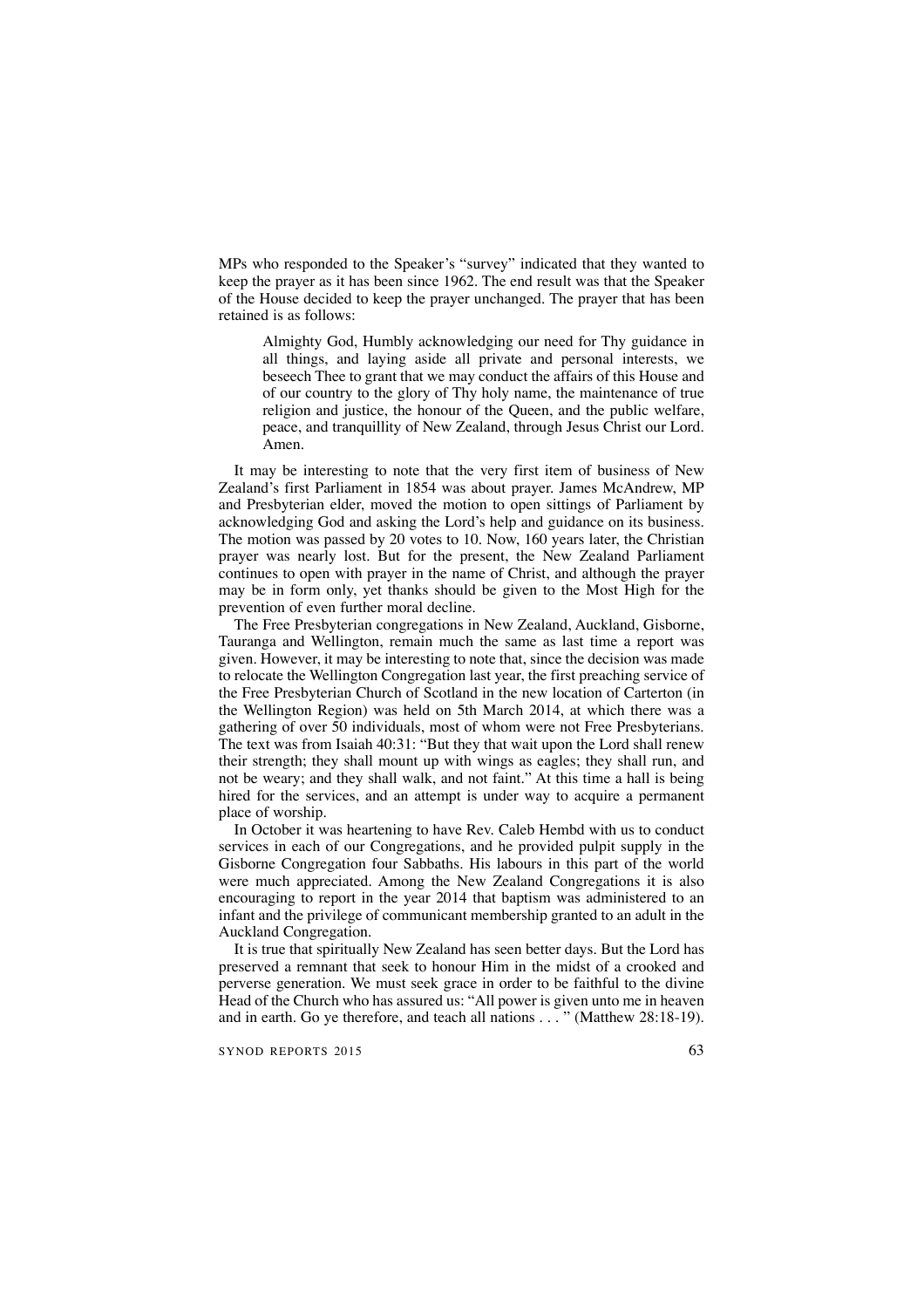We would endeavour to give thanks to the Most High for the Free Presbyterian witness that has been preserved in the four congregations of New Zealand. "For thou, O God, hast heard my vows: thou hast given me the heritage of those that fear thy name" (Psalm 61:5).

## **EASTERN EUROPE MISSION REPORT Rev. D. Levitskyy**

TH1S report, to which Mr. Igor Zadoroshney has also contributed, confirms that the year 2014 has been a year of great calamities for the people of Ukraine, our country, because of the war here. We believe that the Lord in His providence is punishing this land for transgressing the Fourth Commandment and for its idol worship as found in the Eastern Orthodox Church and the Greek Catholic Church.

It is a matter for thankfulness to the Most High that our congregation here in Odessa still has freedom to worship and continues to meet regularly and safely. It is a great task and responsibility to be an ambassador of the great King of kings. Preaching three times a week in the congregation requires constant preparation, but I do find it easier to preach in Russian than I did in English. In addition to taking the church services, my dealings with government departments on behalf of the Mission, editing, translation work and preparing materials for printing, take up a lot of time. The congregation on the whole and each person apart are doing their best in spreading the Gospel among the people of Odessa and even beyond its boundaries. Once, we had an inspector from the power supply company visiting us who, after he had done all checks in the Mission building, stayed with us for about five hours asking questions about Christ and His Gospel.

There are people coming to us from time to time for public worship but with the present situation it does not happen very often. People are afraid of the Russian invaders; therefore they see a threat in most people on the street and are not ready to speak with a stranger, but in spite of people's fears we had a few visitors coming from remote districts. For example, one couple of reformed believers came and stayed with us for the Wednesday and Sabbath services. We are constantly praying that the Lord would give our country peace and that the war would stop.

With regard to the war, we believe that God has permitted the Russian army to annex the Ukrainian peninsula of Crimea. Russian soldiers (who are all of the Orthodox religion), without military badges but equipped with rocket launchers on their backs and crosses on their necks, very rapidly occupied the whole of Crimea, taking over all the airports, railway stations, military bases, aircraft, 71 naval vessels, one submarine, generating plants, and vineyards. Putin's soldiers stole 300 kg of gold and other precious metals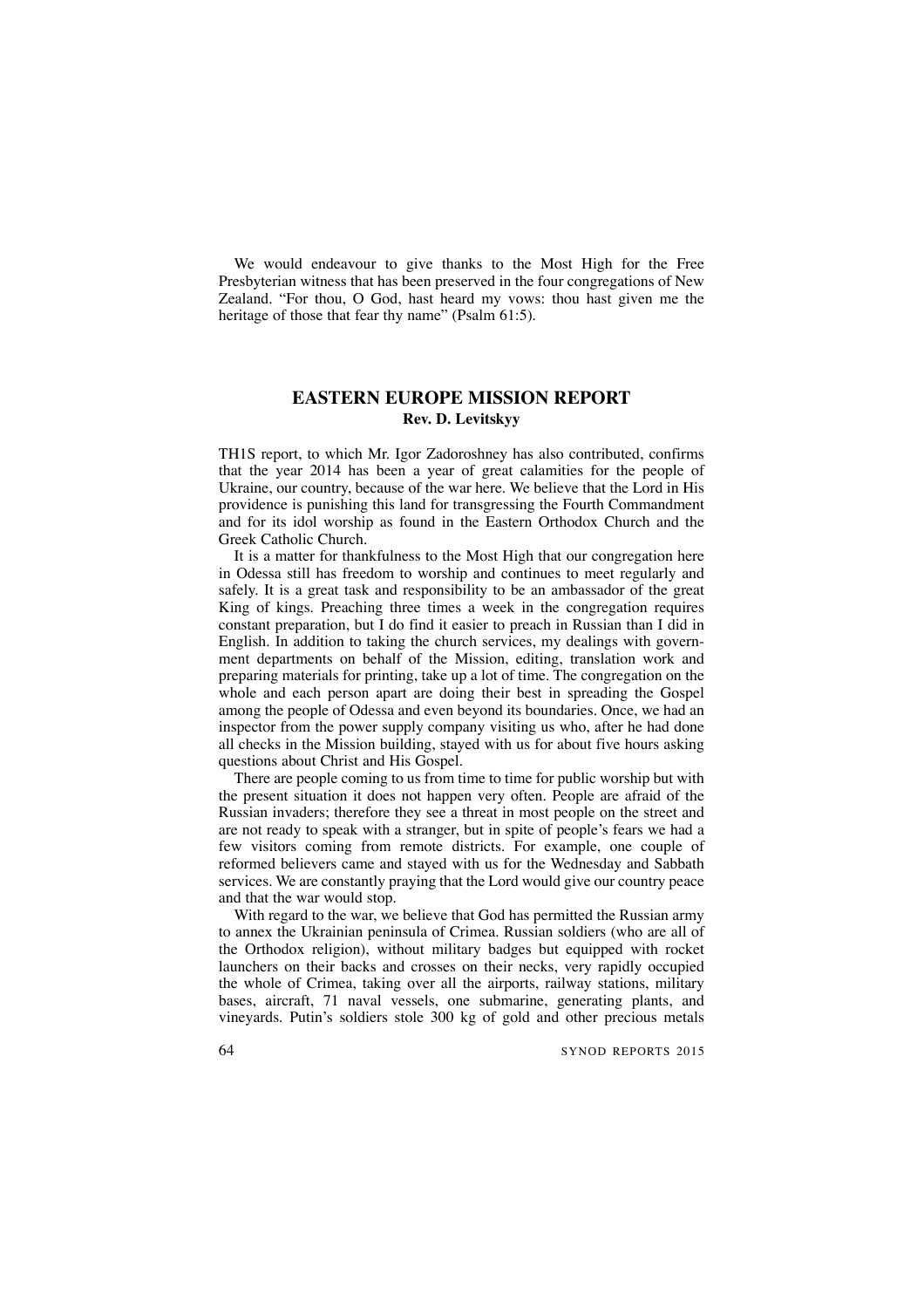from the Ukrainian banks in Crimea. The peninsula is now a Russian military rocket base.

On 12th April 2014, armed Russian saboteurs invaded the east Ukrainian city of Slavyansk and occupied the police headquarters. On that date began a state of war between Russia and the Ukraine. Some Russian citizens resident in east Ukraine are supporting the Kremlin invasion and are ready with arms to kill peaceful citizens of Ukraine. On 24th August, which is the Day of Independence in Ukraine, the Russian army went further inland, attacked and surrounded Ukrainian forces near the city of Illovaisk and murdered many captured Ukrainian soldiers. Those who escaped death in that "corridor of death" are testifying that Russian soldiers of Asiatic appearance were killing Ukrainian wounded soldiers even with bayonets – a descent, say some commentators, to almost the last stage of moral degradation.

In spite of all these tragic events in the life of Ukraine, and although mission work in the Ukraine is more difficult because of the war, we are still, by the mercy of the Most High, sending out literature and receiving replies from different parts of Ukraine, with requests to send out more copies of the Word of God and reformed literature.

Many citizens of the Ukraine visit our congregational website on the internet, where we have posted an advertisement of our mission work. People can look through a catalogue of Christian literature and order a hard copy or download it from the site. Email is also a good tool for reaching people, especially in the difficult situation in which we are. Also we are communicating with people by Facebook, on which we have over 800 readers. Among these contacts are citizens of Israel who emigrated from Russia and the Ukraine and to whom we are giving the good news about the Messiah, Jesus Christ.

During the year past, we distributed literature, including 25,000 copies of the Gospel according to John, in military hospitals where many wounded Ukrainian soldiers are convalescing. Quite a number of soldiers asked for a complete Bible. Along with bringing the Word of God and Calendars for 2015 to the wounded, we give them fruit, food and juices.

Although the fighting is taking place in east Ukraine, there are warlike incidents here in Odessa. Today, we were informed that another building was blown up in the city but there were no deaths, which is a good reason for thanking the Hearer of prayer. But citizens of Odessa do fear people among them who speak with a Moscow accent and regard them as a potential threat.

Sometimes we receive letters with feedback about the literature we distribute. One person from the city of Losovaya, Kharkov District, has written, "The book with the blue cover, 'Sermons', written by Reverend Donald Macfarlane is a blessing to me! In my house, we gather for worship in the evening time, about ten elderly persons, and we read these sermons one by one. It is good that there is no need for ourselves to devise something else when we can use those sermons that once were spoken. After reading, we discuss the sermon that was read and ask a question from the Shorter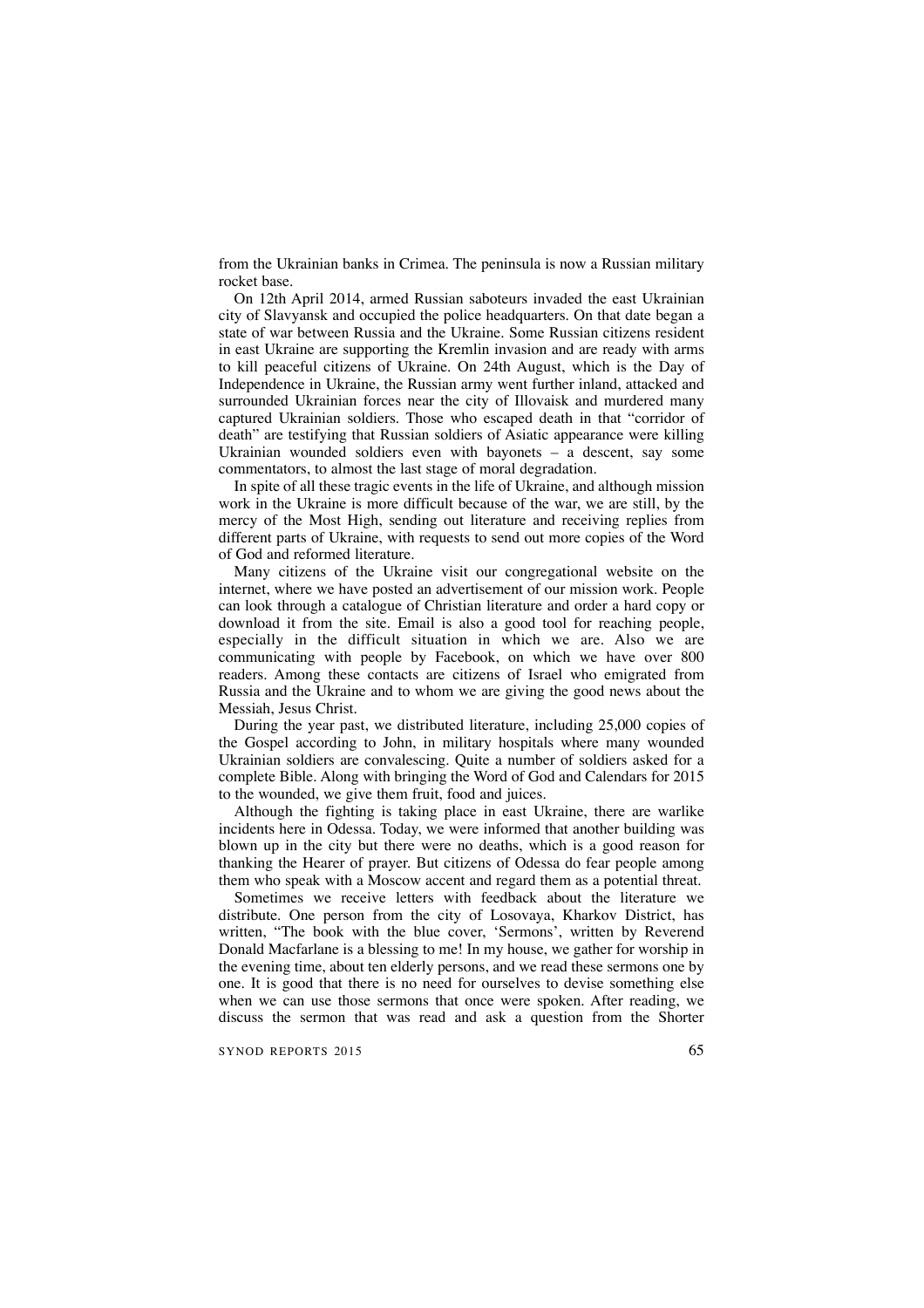Catechism or Mother's Catechism; then everyone present receives a piece of Catechism homework for the next time. All in our group discuss the meaning of the answer in the light of the Scriptures."

Tracts about different false teachings are very popular. One missionary who distributes our tracts, sent this response: "Your tract on Pentecostalism is very interesting – in our locality this sect has spread over half of citizens of my village, where we have seven thousand dwellers. All your literature will not stay on the shelf to collect dust but will surely be read."

Here is the report on our distribution in 2014, of Bibles and reformed literature in the Ukraine and countries of the former USSR:

|                                                     | 112 copies   |
|-----------------------------------------------------|--------------|
|                                                     | 168 copies   |
|                                                     | 31 copies    |
| 4. Westminster Confession of Faith (WCF) in Russian | 198 copies   |
|                                                     | 74 copies    |
|                                                     | 3,300 copies |
|                                                     | 3,000 copies |
|                                                     | 28 copies    |
|                                                     | 345 copies   |
| 10. Memoirs and Remains of Rev. Donald Macdonald    | 96 copies    |
|                                                     |              |

As well as very many emails sent out there were 362 parcels and 121 letters posted. Some recipients sent donations in return. The total amount was £406.20, which covered all distribution expenses.

Since the war began, a burst of patriotism has led many people, in the Ukraine as a whole and in Odessa in particular, into the Eastern Orthodox Church camp. This means in turn that patriotism is admired generally only when the patriot is an Orthodox. Also, because of war, many people have become more religious than they were before. We see people gathering for prayer on the squares of the cities. Most of those whom we met during our distribution of literature in military hospitals were expressing themselves as believers in a certain sense. We hope and pray that the literature distributed among them and others will be blessed to the salvation of many souls.

As we look back to our very small beginnings almost 20 years ago, we can testify that our progress as a Mission and congregation is the Lord's doing, not ours, and that the Lord Himself has brought us so far. "Hitherto hath the Lord helped us" (1 Samuel 7:12).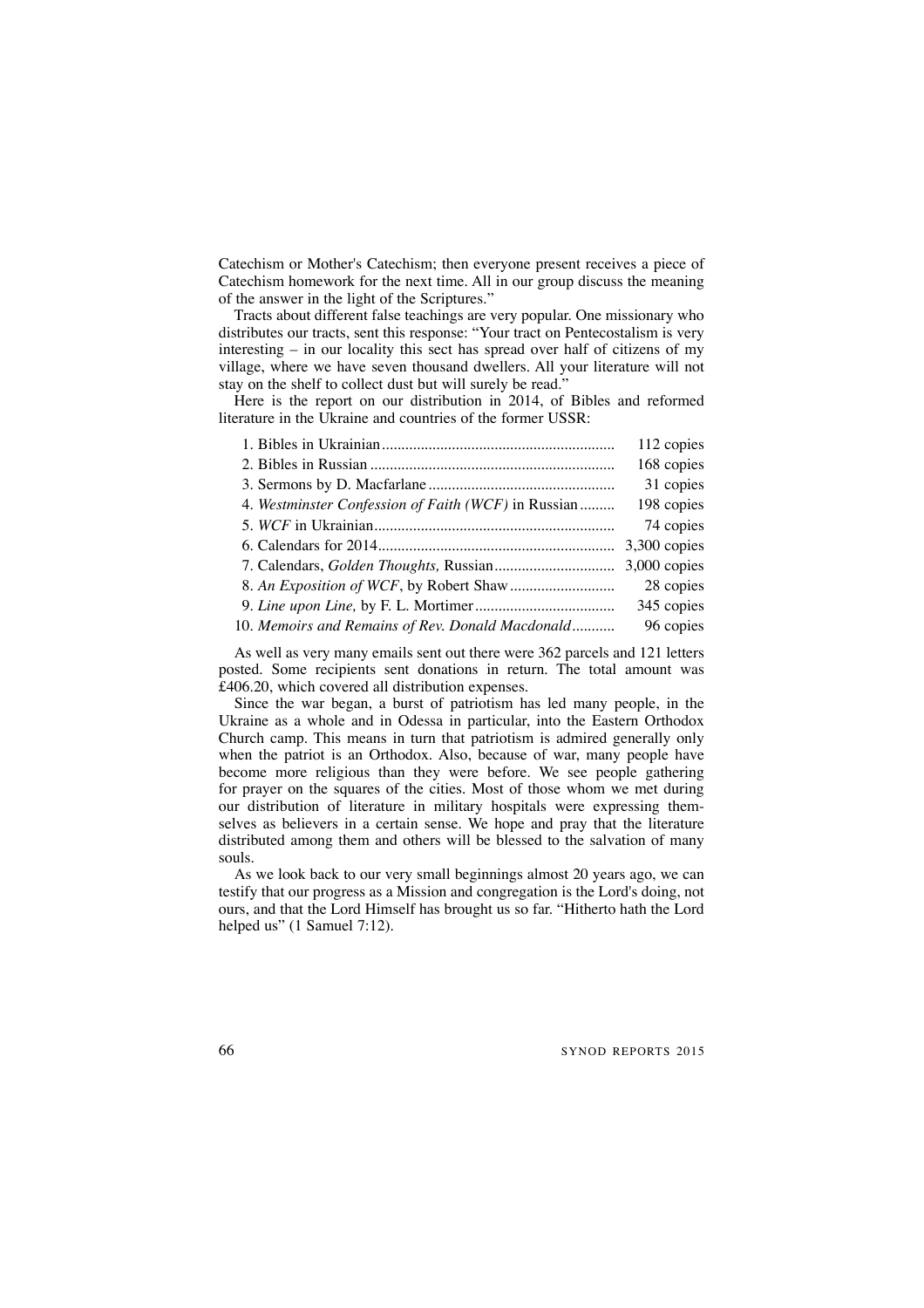## **REPORT OF DEPUTY TO NORTH AMERICA Rev. J. MacLeod**

IN my capacity as interim Moderator of the Santa Fe Kirk Session, I visited Texas in June 2014 in order to administer the sacrament of the Lord's Supper and to attend to other pastoral duties. The visit lasted for seven days. I was met at the airport by Mark Smith and safely driven to the Travel Lodge where I had stayed on several previous occasions. Mr. Alasdair Macpherson, who continues to serve as an Assessor Elder, arrived the following day. The sacrament was administered on the Sabbath and the services throughout, especially the evening ones, were well attended.

Mr. Caleb Hembd, who, within a fortnight was due to be licensed to preach the Gospel by the Southern Presbytery, was present. He, and his wife and family, were resident in the manse. We are grateful to him for conducting most of the services in Santa Fe from the time that he completed his studies, and for continuing to do so up to the present as a probationer. The congregational elders, Mr. Carl Smith, Mr. Jeshurun Hembd and Mr. Joseph Smith, are also to be commended for the faithful manner in which they keep the services, especially the last-named who has, over the years, contributed so much and so self-denyingly to the well-being of the congregation.

The Rev. Roderick MacLeod conducted the communion services in October and when several visitors from Canada and other parts of the United States were present. We are grateful to Mr. MacLeod for doing so and we hope that his labours will prove not to have been in vain in the Lord.

I have also to report that I visited Chesley, Ontario, in October 2014, and conducted all the services connected with the communion season there. This was in place of the Rev. Roderick MacLeod, who is the interim Moderator of the Kirk Session there. Again, the visit was only for one week, but, as at Santa Fe, it was one of many appearances in the pulpit. On this occasion I was met at Toronto Airport by Mr. Gilbert Zekveld and the two and a half hour car journey to the Chesley manse was accomplished without incident. Accommodation was provided for me in the manse where I was very comfortable and well provided for. In the absence of a settled pastor the elders of the Chesley congregation – David Kuiper and Gilbert Zekveld – devotedly attend to their duties, including the keeping of the services on Sabbath and weekday – as, also, does Rick Bouman, Deacon, in his own sphere.

The services were well attended and several visitors from the United States were present – Joseph Smith from Texas (with his wife Carolyn and three children), Parnell McCarter from Grand Rapids and Aashik Rao, from New Jersey. We were glad to see them and happy to renew our acquaintance with them. We welcomed Hector Ross from the London congregation on the Friday and it was by his hired car that we made the journey back to the Toronto Airport on Monday afternoon. The overnight flight back to Heathrow Airport was swift and uneventful.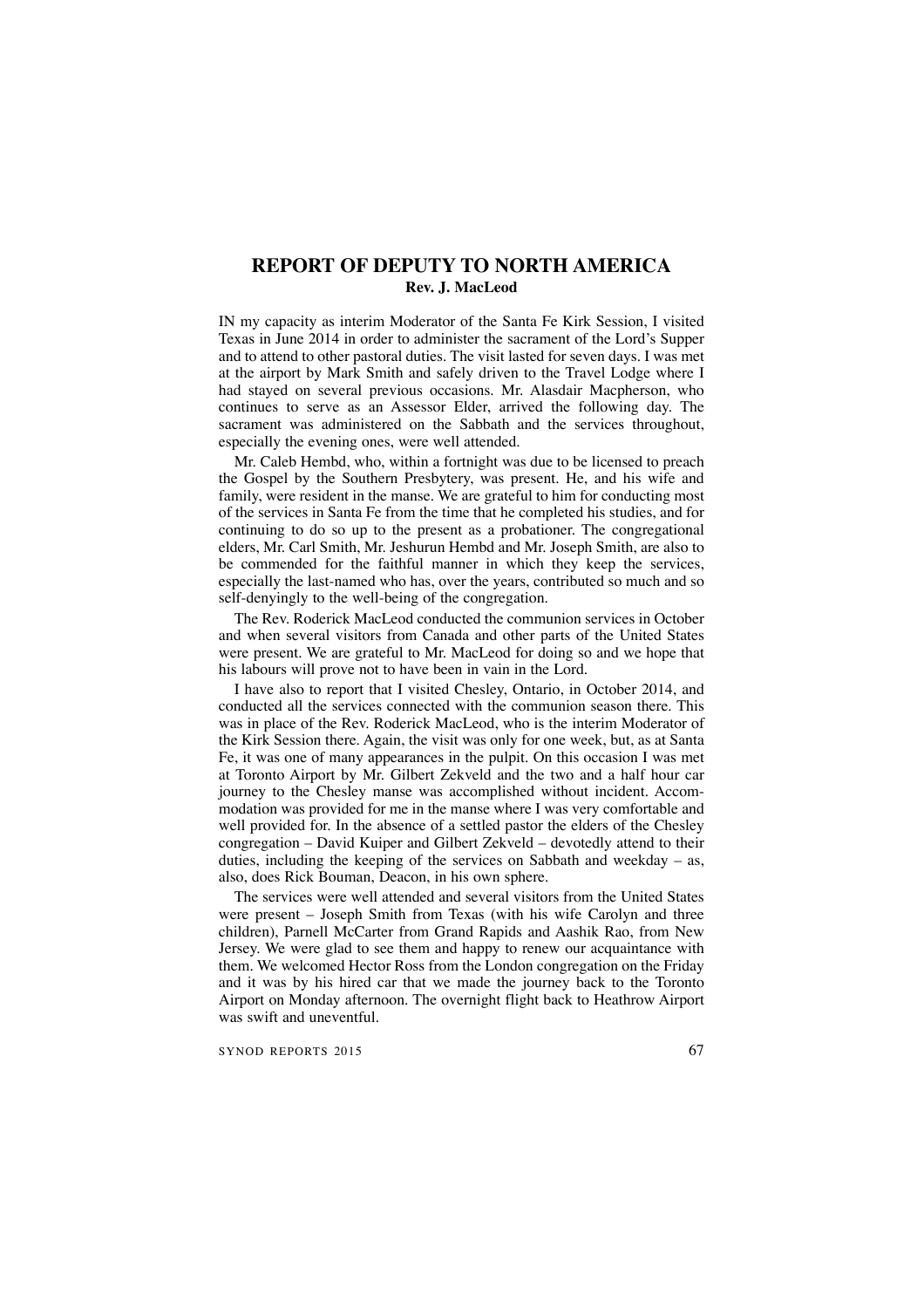I have to report that both the congregations visited appeared to be in a healthy condition. They have, in common, many children regularly present in the means of grace with their parents and this is a spectacle that cannot be other than encouraging on the human level. In North America, as everywhere else, at a time when the whole earth seems to be covered by gross darkness, there is a crying need for an outpouring of the Spirit of God. We hope and pray that the Lord of the Harvest will soon provide both congregations with pastors after His own heart.

I would like to express my appreciation of the many kindnesses shown to me both in Santa Fe and Chesley and, above all, and, as is fitting, render thanks to the Keeper of Israel who brought me safely to these faraway destinations and back to my home again. "The whole earth let His glory fill."

## **TRAINING OF MINISTRY COMMITTEE'S REPORT Convener: Rev. J. R. Tallach**

SADLY, another year has passed during which no students for the ministry in the Church have been received for training. "Pray the Lord of the harvest." The three students of last year, having finished as previously reported, no tuition of students took place in the past academic year.

An interim inspection of the College by an inspector from the British Accreditation Council took place in Glasgow on 17th December 2014. The following comment is taken from the inspector's report.

The FPC is a close-knit community, working well together though with clear lines of responsibility. All staff are well qualified for their roles and exchange ideas and views on a very regular basis. The Administration was ideal for the purpose of ensuring all records are maintained as well as carrying out other essential duties to ensure the success of the course.

During the year a meeting of the tutors took place, during which it was agreed that both Church Principles and Church Law would be taught by the New Testament tutor in future and that the Systematic Theology tutor would be relieved of the Church Principles element of the curriculum. It was agreed that the doctrine of Inspiration should be taught as part of the course in Systematic Theology and that in the New Testament course the doctrine of Inspiration would also continue to be discussed as part of the course in Catechetics.

The Committee agreed that a certificate of having passed the exit examinations set by the College would be supplied, where this was required, for legitimate purposes such as immigration.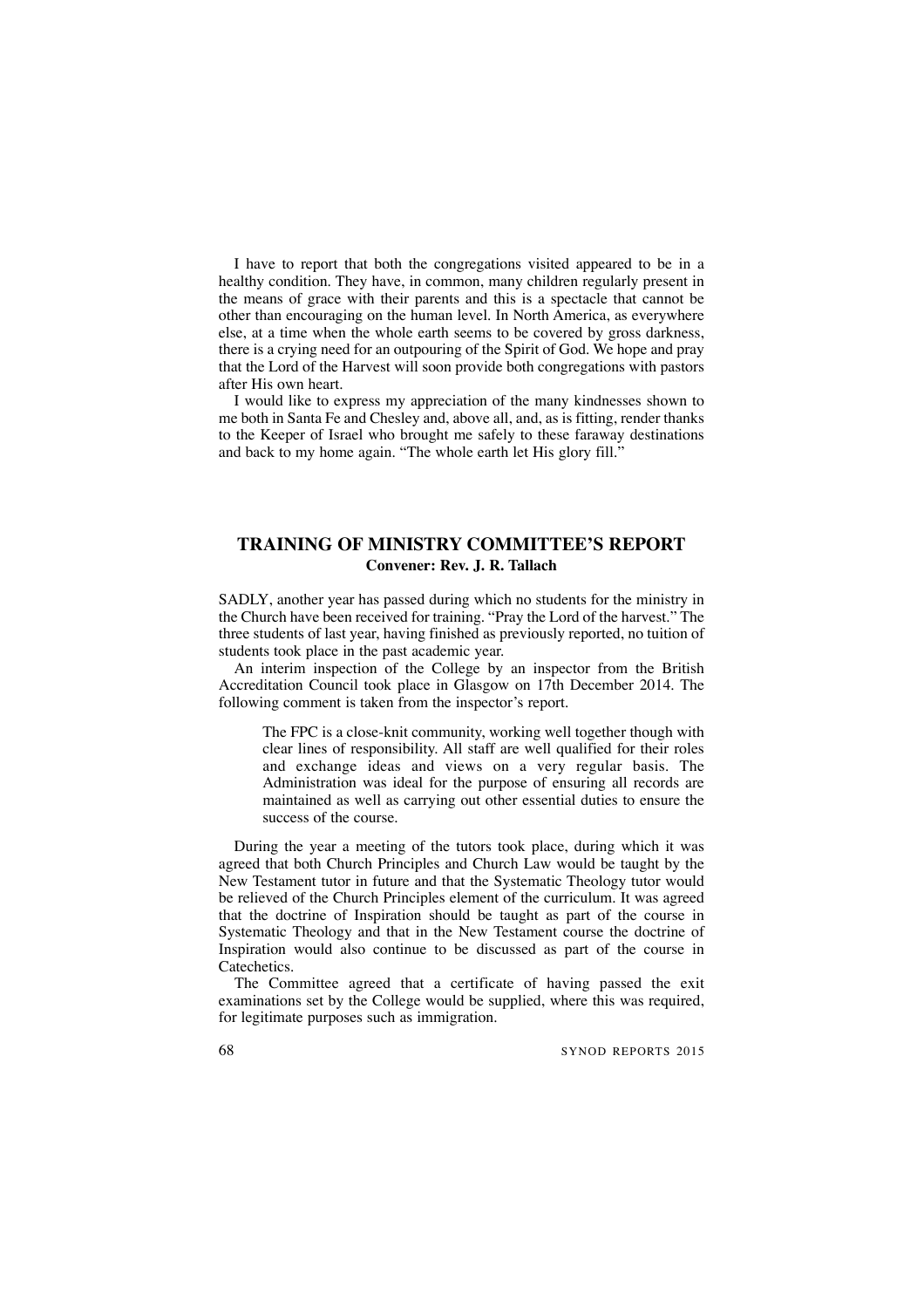The Theology Conference in 2014 was held in Inverness. Attendance was fair, the papers edifying, subsequent discussion lively, and an interest shown by some of the public.

The speakers and subjects for this year's Conference in Glasgow, the Lord willing, are as follows.

| Learning from Scottish Church History Rev. D. Campbell |  |
|--------------------------------------------------------|--|
|                                                        |  |
|                                                        |  |
| Cambuslang and the Seceders  Rev. D. W. B. Somerset    |  |

Considerable work is involved in preparing these papers and the Committee would welcome an increase in attendance. The desire of the Committee is that these conferences would be to the advance of the Cause among us as a Church.

> "That in thee may thy people joy, Wilt thou not us revive? Show us thy mercy Lord, to us Do thy salvation give." (Psalm 85:6-7, metrical)

## **WELFARE OF YOUTH COMMITTEE'S REPORT Convener: Rev. D. A. K. MacDonald**

AS I wrote in last year's report, a Church Committee such as the Welfare of Youth should be deeply interested in our young people, particularly in their spiritual wellbeing. It is most pleasant to meet with our young people from time to time at communions, and at our Youth conferences. It is our desire and prayer for them that they would seek the Lord in their young years.

In our liberal society, Christian foundations are constantly under attack and are being eroded. Redefinition of marriage has now passed into law and is permitted, with all its attendant consequences. Apart from the huge moral issues involved, which are the main issue, there will also potentially be an erosion of our civil liberties. This will affect schools, hospitals, other work places and institutions. Our young people will potentially be exposed to trial and maybe hardships. In certain areas of our country, children are already being exposed to political correctness and the acceptability of homosexual practice, which is contrary to the Word of God and dangerous to the morals of our young people. A Christian school is already being closed in England over its Christian ethos, which may be indicative of what is yet to come. There are grave concerns also about the Named Persons Scheme legislation and its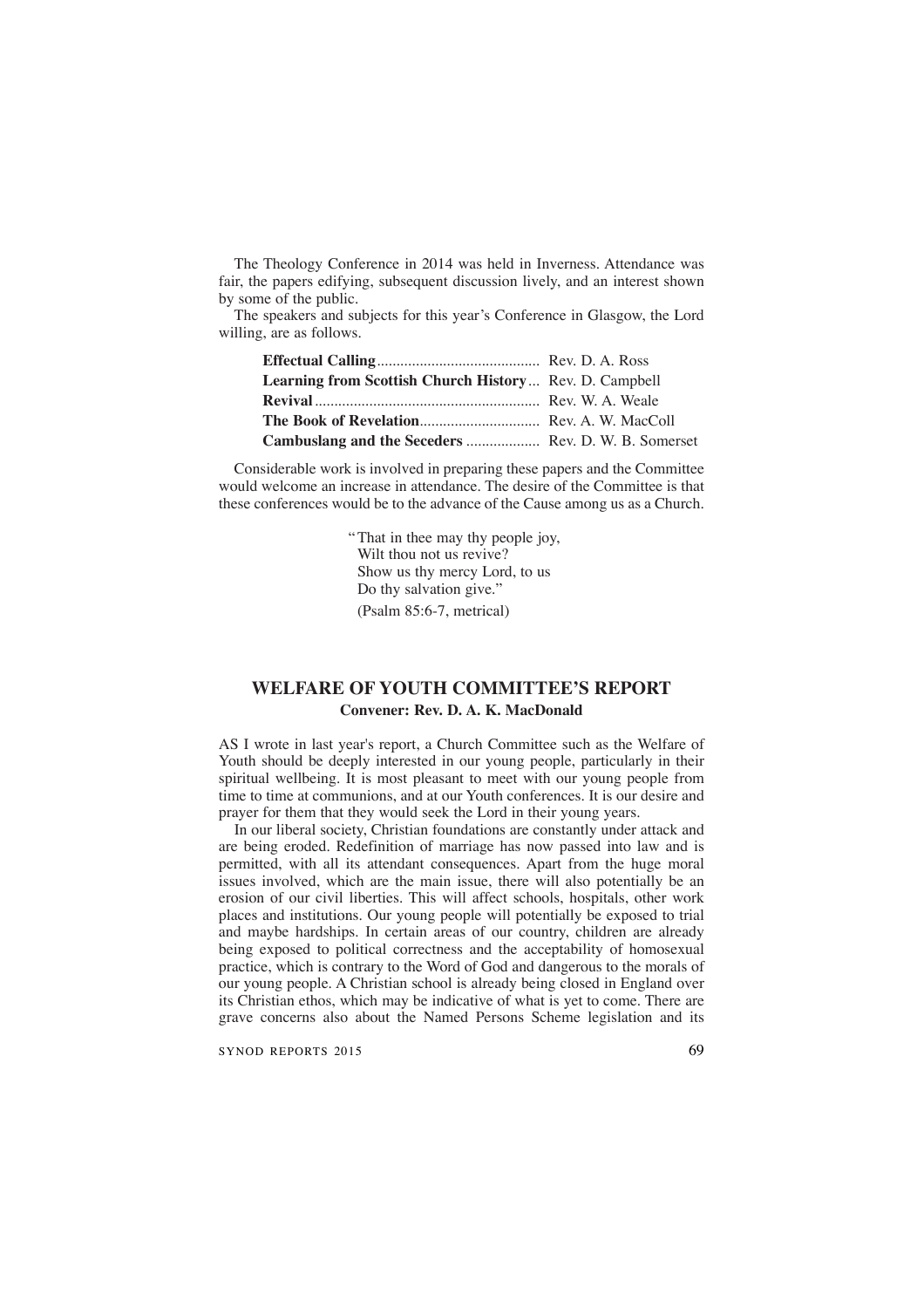consequences, although there are currently challenges in the law courts with a view to reversing this. We hope and pray that these will be successful; that the Lord will arise and plead His own cause and turn back the flood of moral evil which has come in upon us. In the present weak and fragmented state of the church of Christ, with winds and tides running contrary, there are no easy solutions to the challenges that we face, except by taking comfort from the fact that the Lord reigns.

A major part of the Committee's work over the year is the organisation of the Youth Conference, to obtain a suitable, venue and the organisation of speakers and papers. The venue for this year's conference was in Abernethy, Barcaple, Castle Douglas, Kirkcudbrightshire, in the Borders. This part of Scotland has much religious history connected with it: for example, the birthplace of Rev. James Renwick is nearby, and Wigtown, where the two Margarets were drowned for steadfast adherence to the faith and the Word of God, is also in the same general area.

The following papers were given at this year's conference:

- **1. Martin Luther: The Reformer Power point Presentation** Dr. R. Dickie
- **2. Prayer: The Breath of the Soul** Rev. J. MacLeod
- **3. James Renwick: Grace to Live in Killing Times** Rev. R. MacLeod
- **4. Historical Tour** Rev. R. MacLeod
- **5. Saving Faith: What is it?** Rev D. W. B. Somerset
- **6. Joshua: Moses' Successor** Rev. Neil Ross

The Committee would thank those who gave papers and to Rev. R. MacLeod for leading the historical tour and the House Mothers for all their help and hard work. We thank Abernethy House and their staff for housing our conference and the use of their facilities.

We as a Committee also thank all those who set and correct the Scripture and Catechism Exercises which appear in the *Young People's Magazine,* both at home and overseas. This they do willingly, and we appreciate their prayerful interest in our young people. We wish them all the Lord's blessing and help. May they know that their "labour is not in vain in the Lord" (1 Corinthians 15:58).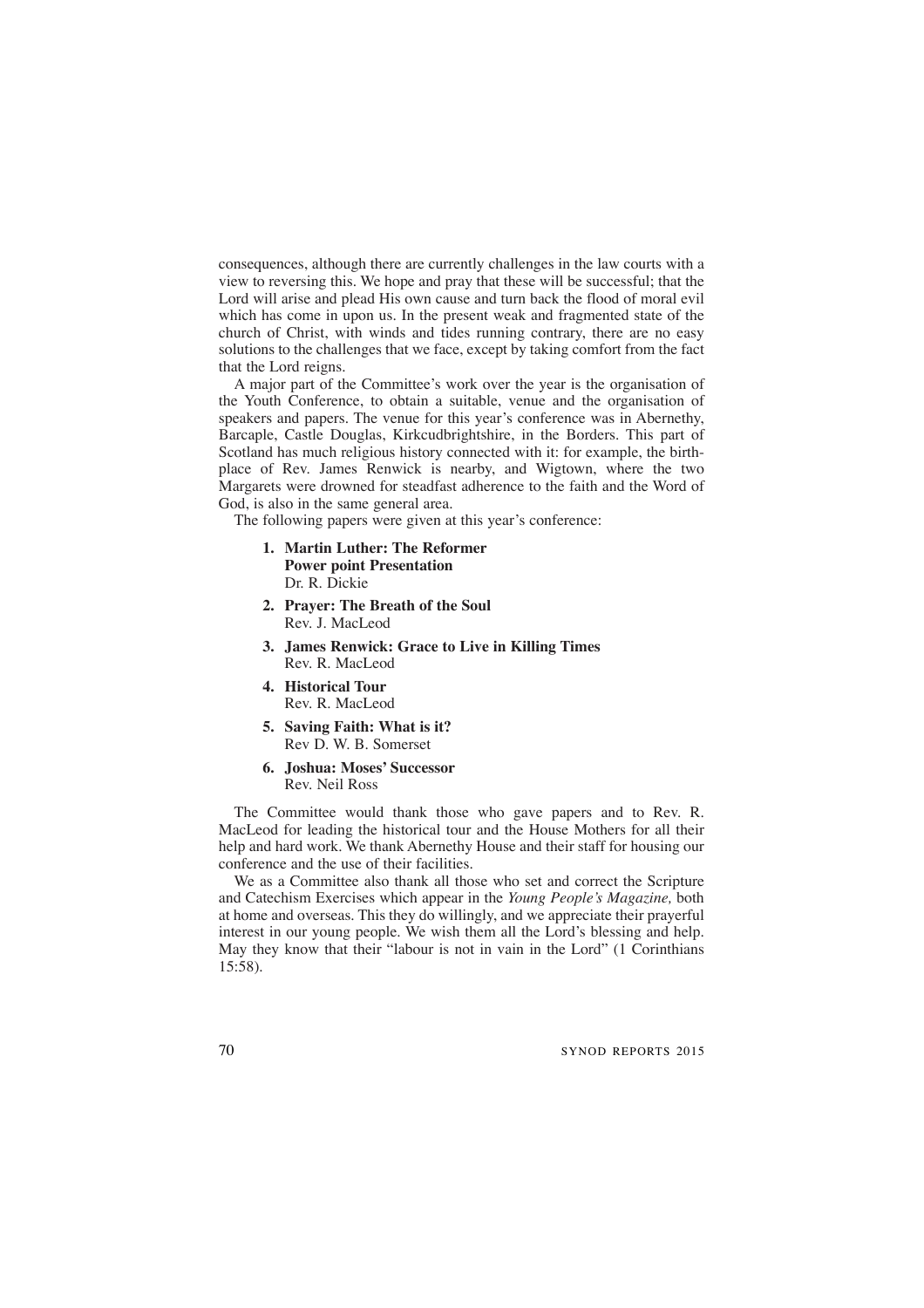## **BALLIFEARY RESIDENTIAL CARE HOME COMMITTEE'S REPORT**

## **Convener: Rev. J. R. Tallach**

HAVING responsibility for a care home such as Ballifeary is a constant reminder of our frailty, the inevitable end that lies before us all and the inestimable value of that godliness which is profitable for all things, having the promise for the life that now is and that which is to come.

Sadly we have to report the passing away of Mrs. Alexina Morrison on 9th January, Miss Margaret MacKay on 5th July, Mrs. Mary MacDonald on 9th August, Mrs. Margaret MacSwan on 11th August, Mrs. Mary Ross on 13th October and Mrs. Eva MacQueen on 20th November.

The following admissions took place during the year: Mrs. Alice MacGregor on 16th January, Miss Annie MacDonald on 13th July, Mrs. Margaret Sutherland on 29th September, Mr. William Fraser on 29th October, Mr. Duncan MacLennan on 16th December and Mrs. Flora Sutherland on 20th August. Respite was provided for three residents during the year.

There was a full complement of staff through the year and some of the staff completed a variety of courses on such subjects as Diabetes and Medication.

The Home had one Care Inspectorate inspection in April and received the following grades under the grading system.

|                                     | Excellent |
|-------------------------------------|-----------|
|                                     | Excellent |
|                                     | Very Good |
| Management and Leadership Excellent |           |

These excellent grades would not have been achieved apart from the sustained effort of our caring workers at Ballifeary through the year and we thank them for this.

A biomass boiler was installed which, in the present climate of environment awareness, is a very economical way of heating the Home. A new stair was also fitted in the basement and work done on the kitchen staff room and pantry.

On 12th August a buffet lunch was provided in a marquee erected in the front of the Home for about 90 guests and staff in order to mark the 50th anniversary of the founding of the Home. It is the prayer of the present committee that the same gracious practical concern for the elderly among us that characterised the Rev. William Grant and the rest of the founding committee so many years ago, will continue to inform our work and witness in Ballifeary.

"And the King shall answer and say unto them, Verily I say unto you, Inasmuch as ye have done it unto one of the least of these my brethren, ye have done it unto me" (Matthew 25:40).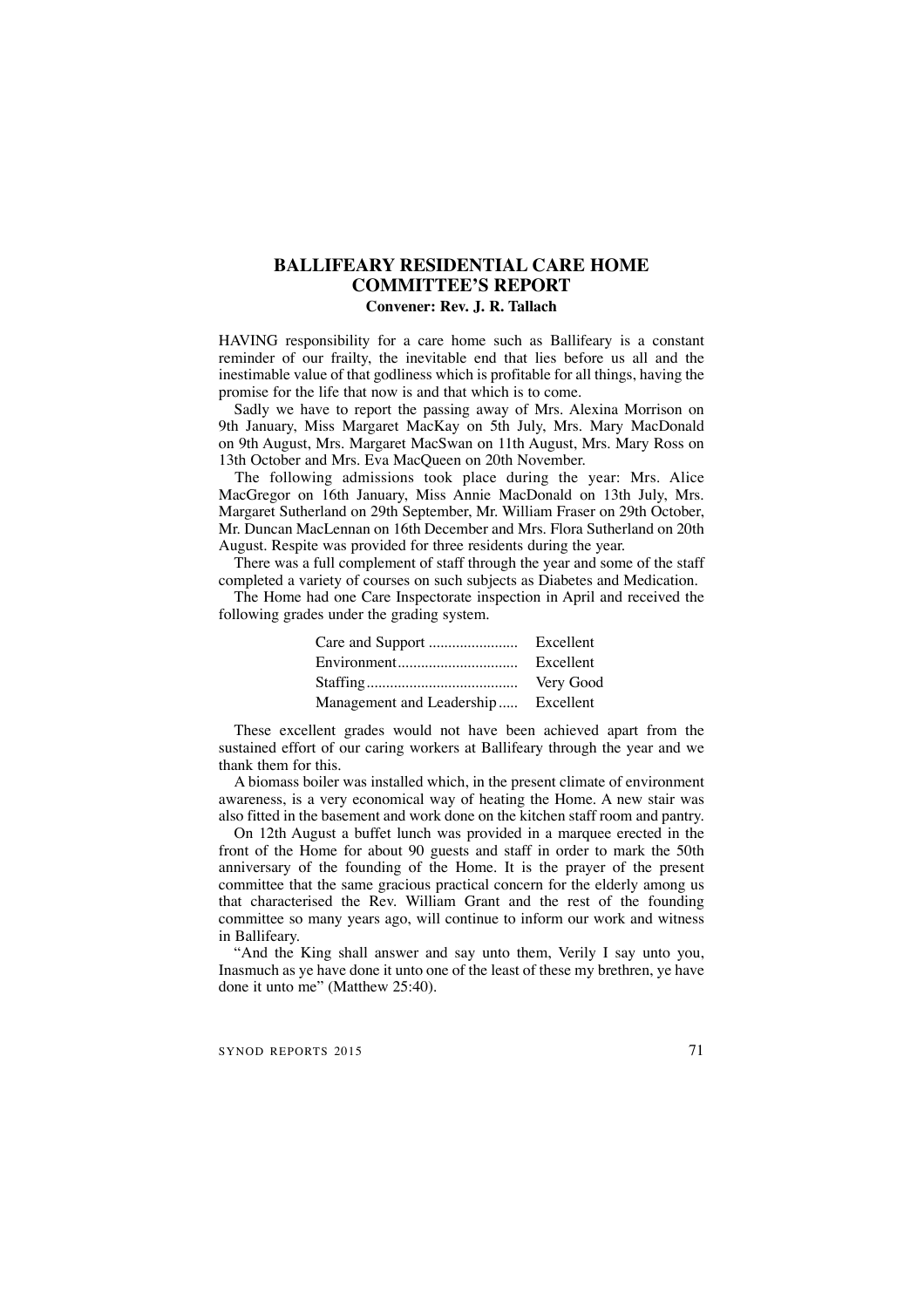## **LEVERBURGH RESIDENTIAL CARE HOME COMMITTEE'S REPORT**

## **Rev. D. A. K. Macdonald**

ANOTHER year has passed in the history of the Leverburgh Care Home. Once again we seek to acknowledge the goodness of God in providing for the Home, both in the spiritual and temporal sphere.

We are thankful that over the past year the bed capacity has been almost fully utilised. The committee are thankful that the proposed extension for an extra bed and storage space is now proceeding.

The Home would express their gratitude to the Finance Committee for financial support, otherwise in the current climate of financial restraints we would not have been able to proceed. The Home is grateful for all donations received.

There were four deaths in the Home over the past year: Mr. John Ross, Bunavoneadar, North Harris, Mr. Louis MacInnes, Ardslave, South Harris, Mr. John Mackinnon, Ardslave, South Harris, and Mrs Annie Macdonald, Scalpay, who was living in Balloch, Dunbartonshire. We extend our deepest sympathy to their families.

The negotiations for Home fees between Western Isles Council and Care Homes are now proceeding. The tendering is for three years; for 14 beds, the other 2 beds have been funded by Councils from the mainland.

We thank all the local services for their interest and care of the elderly and the local Fire Brigade who are in close communication with the Home about possible fire hazards. Other inspections are Health and Safety and Kitchen Hygiene.

The recent Care Commission inspections continue to be good; the Home has retained overall Grade of 5 at the recent unannounced inspection. Grade 6 is the highest. Grades are from 1-6. The categories are as follows: Care and Support, Environment, Management and Leadership, and Staffing; all received Grade 5.

We also acknowledge the support of the local community and the many expressions of kindness shown to the Home.

We again are indebted to the Officer in Charge and her staff for all their hard work and dedication in the care of the elderly and in the administration of the Home. We wish residents and staff the Lord's blessing.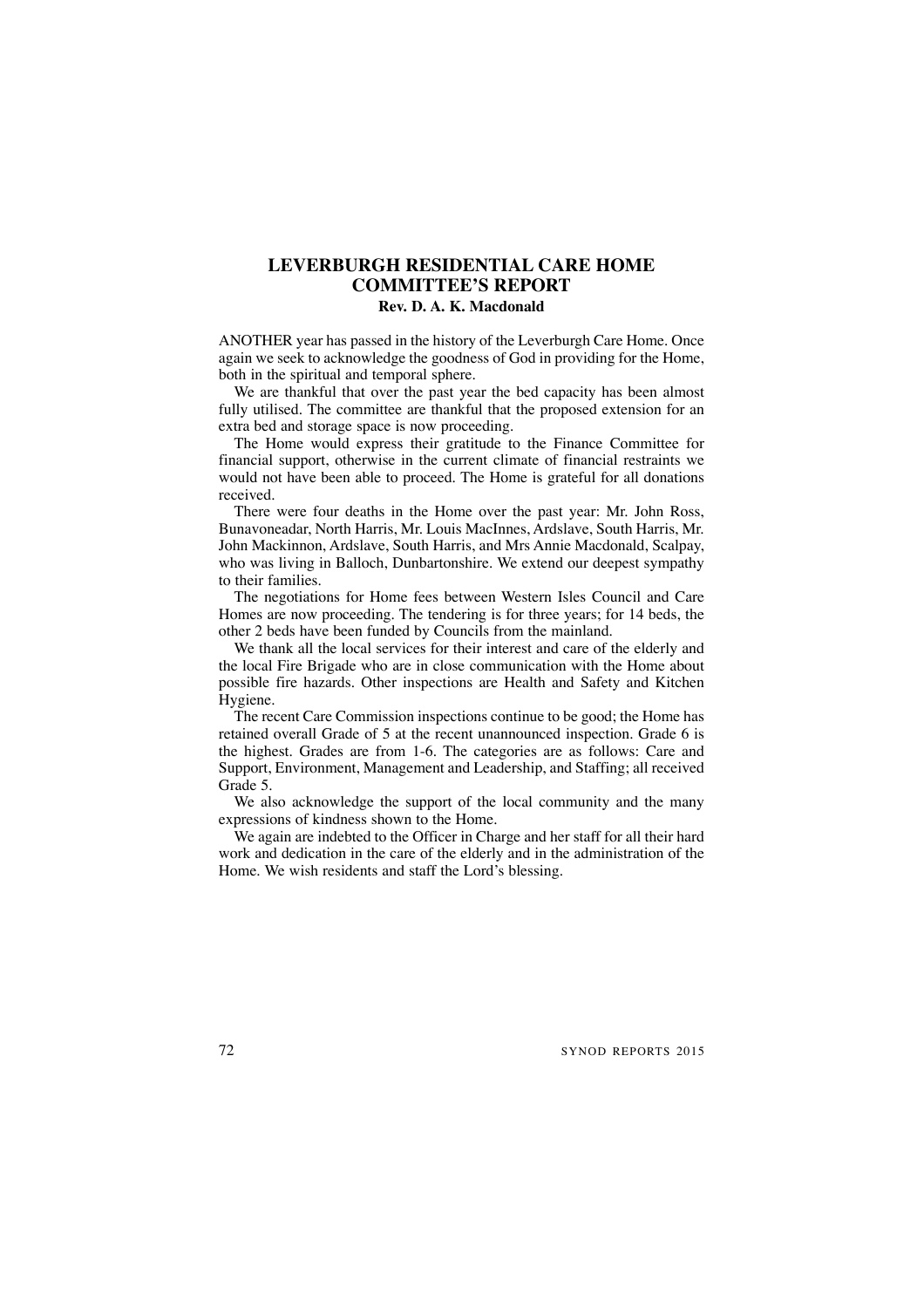## **OUTREACH COMMITTEE'S REPORT Convener: Rev. D. A. Ross**

AN important part of outreach work is visiting different communities with the book van. If possible, we visit every home, intimating our purpose of selling Christian literature and to speak to people about the realities of eternity and leave a suitable Gospel tract. Last year we were unable to undertake this due to our volunteer worker Mr. Alan Boyd being engaged with other commitments. We pray that suitable volunteers will yet offer their services for this important work.

While in this spiritually dark age door-to-door evangelisation, as well as other work connected with the Gospel, appears to be to in vain and tends to breed a sense of despair; yet we receive strength from the promise, "Cast thy bread upon the waters: for thou shalt find it after many days" (Ecclesiastes 11:1). Should we discontinue spreading the Word of God in sin-darkened areas we cannot expect the enjoyment of the promise in these places. May the Lord provide labourers.

We were glad as a committee for Rev. Bruce Jardine undertaking to spent some time in the Stranraer district distributing the tract, *The Doctor's Bible.* Mr. Jardine is himself a native of Stranraer. There is an insert at the back of the tract telling who the distributor is and how to contact Mr. Jardine. The insert gives information about the Reformed Faith and an offer of a free Bible. We have printed 2,500 of these tracts and bought a number of Bibles from the Trinitarian Bible Society.

It is the intention of Mr. Jardine to visit the surrounding districts, such as Maybole and Girvan. Our intention is to visit these areas on a quarterly basis.

Rev. David Campbell, Edinburgh, received a grant from the Outreach Committee to purchase the Gospel of John and other scriptures from the Trinitarian Bible Society. These were distributed in large numbers in the Queen Street area, and other regions of Edinburgh. We trust that much good will follow this essential work of spreading the Word of God.

We have been favoured to attend a few Agricultural Shows and have added the Nairn Show to our list. Mere curiosity took some to our tent; nevertheless it was an opportunity to speak about the great matters of eternity. The Morayshire MP visited a number of Trade Stands and our book stand also and was very respectful in relationship to our work but would have none of our views regarding same sex marriage and rolled out the usual humanistic arguments to defend this abomination. One biker was very curious about our display. As we talked to him and gave him some literature, he responded that his father would be very interested and went on his way. So who can tell what good will come of these meetings.

Mr. Chris Lamont was to manage the Dornoch Agricultural Show on his own since there was no other person free to help him. However, the day before the Show Mr. Lamont sustained an injury and was unable to be there. This resulted in our having to cancel our visit to Dornoch. However, our presence

SYNOD REPORTS 2015 73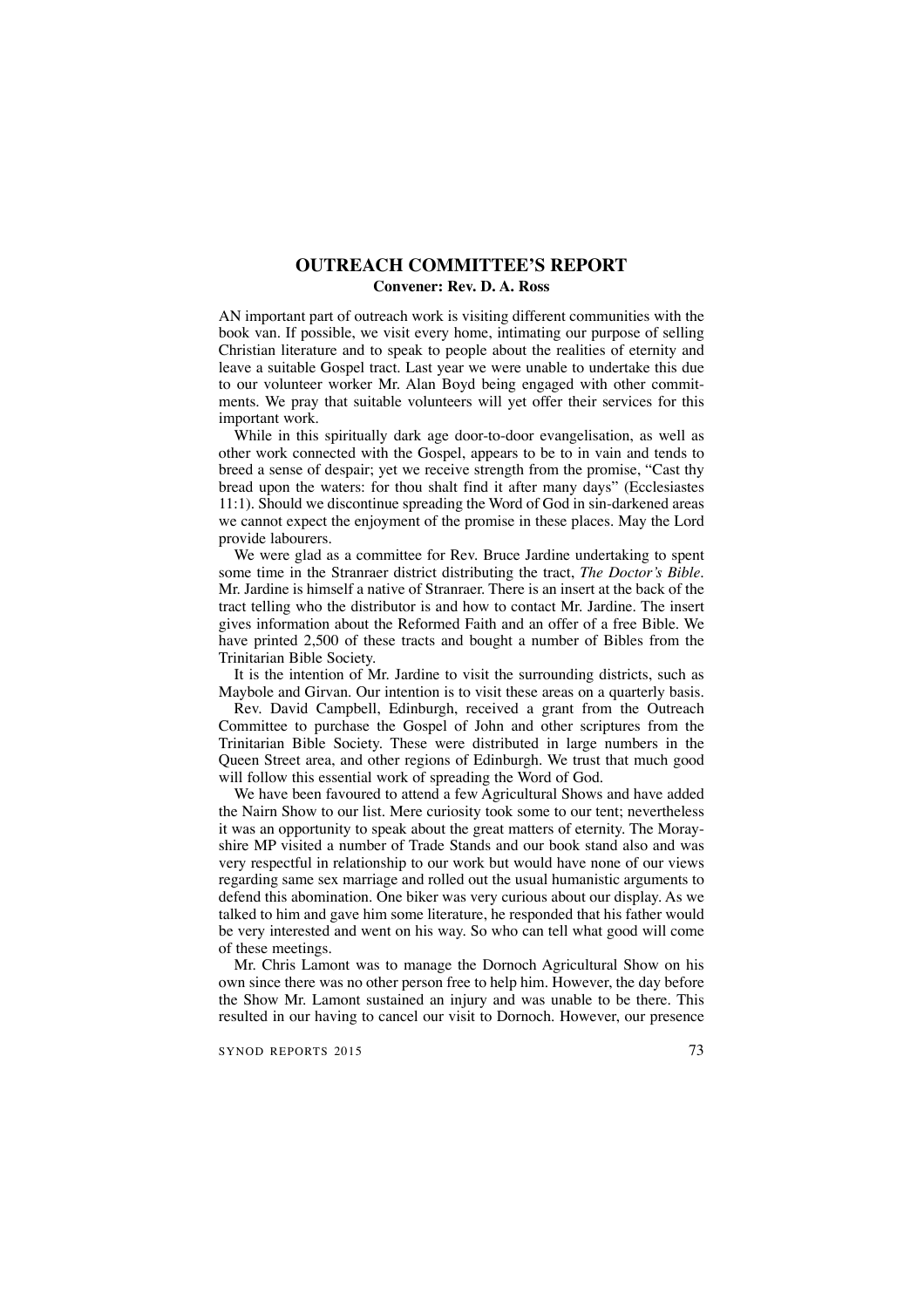at the Black Isle, Portree and Daviot was not without some encouragement. We are much indebted to Edward Ross and Chris Lamont for attending to these shows.

Mr. Lamont writes as follows: "On a warm sunny Saturday in August, Mr. Edward Ross and I set up the book van at the Portree Agricultural Show. Our location had been changed from previous years so we did not have a very prominent position. However, we had a number of visitors; some made purchases but most just browsed round which gave us an opportunity to make conversation and to hand them some Scripture and doctrinal leaflets. Many were very supportive of the witness for the truth though there were many varying views on the witness we endeavour to maintain. How unspeakably sad when you see people you know and who were brought up under the Word of God by their parents and have now no interest in these things. We took comfort in the fact that the wayside pulpit posters were clearly visible for all to see. It was also good to meet again those who make a visit to our book stall each time we have been there.

"Having set up our display at the Daviot Agricultural Show the interest shown was very scant. It was most noticeable how people passing would look away very quickly before you could catch their eye. However, there was not any possibility of them not seeing the wayside Scripture texts that were prominently on display and our prayer is that the Word would be to their awakening. Having said that, we did have some encouragements and these are all due praise to the Lord. One particular instance was a young man, maybe about seventeen years of age, who attended the Free Church but was very unhappy with their changing from the metrical psalms. He purchased a Bible and the *Westminster Confession of Faith* and was given some relevant literature; may the Lord be pleased to direct him to where there is no changing the form of worship."

At the Black Isle Show we tested our new but simpler system for displaying literature. While it cost a considerable sum of money to purchase and mount the awning to the side of the book van, we are convinced it is well worth the cost. There are a number of advantages, not least the saving of time as we erect and dismantle the awning as over against the exceeding burdensome and cumbersome use of tents. Also our literature is more readily seen by the passing crowd. The free literature was well received; one tourist from Spain took a good stock and went on his way somewhat burdened, we trust, to put his takings to good use.

There are other matters we could report but what we have stated will let our people know something about our work as a Committee and how their necessary and welcome donations are used. May this labour, theirs and ours, result in there being "joy in the presence of the angels of God over one sinner that repenteth" (Luke 15:10).

74 SYNOD REPORTS 2015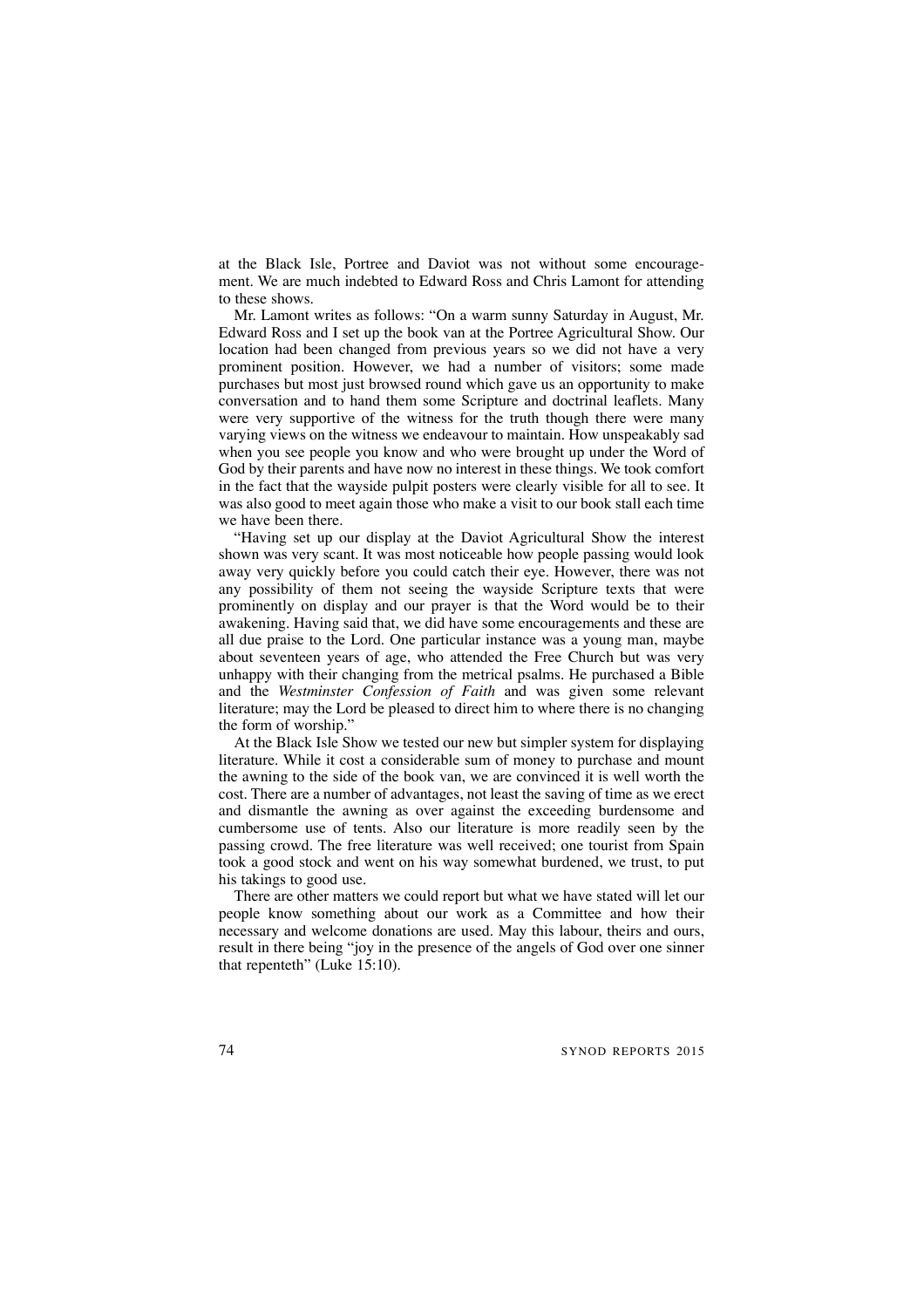# **PUBLICATIONS AND BOOKROOM COMMITTEE'S REPORT**

**Convener: Rev. K. D. Macleod**

### *Magazines*

Both the *Free Presbyterian Magazine* and the *Young People's Magazine* continue to be issued each month, and continue to be produced on the same lines as in previous years. The *Gaelic Supplement* also continues to be published quarterly.

Again it was felt reasonable to leave the cover price of the Magazines at the same level for 2015. The cost of printing has decreased slightly, because of a decrease in circulation. A major factor in this decrease is a reduction in supply of magazines to Kenya. Postages continue to increase.

Sincere thanks are due to all who have given help in various ways over the past year. They include those who have sent in articles and, in particular, the members of the Editorial Board of the *Free Presbyterian Magazine.*

#### *Publications*

The translation from Gaelic of the sermons of Archibald Cook, with the title *Eternal Reality,* is now at the printers and we fully expect that copies will be available for sale before the Synod meets, DV. Further copies of the *Works of Ebenezer Erskine* (3 volumes), the *Works of Ralph Erskine* (6 volumes), *Christ in the Old Testament* (4 volumes) and the *Free Presbyterian Magazine*, Vol. 3, have been produced during the year. Also Volumes 12 and 13 of the *Free Presbyterian Magazine* have been printed as hardbacks for the first time. In addition, the Committee are currently reprinting the following three titles that have gone out of print: *Memoir & Remains of Rev. Donald Macfarlane, Sermons by Noted Ministers of the Northern Highlands,* and the *Tree of Promise.*

The Committee has also decided to reprint the two volumes of John Love's *Memorials.* Love (1757-1825) was a noted minister, latterly in Glasgow, and the *Memorials* consist of "diary reminiscences and original papers". The original editor(s) speak of these as "writings so full of just views of divine truth . . . and so rich in Christian experience".

Sales in 2014 of books produced by Free Presbyterian Publications were a little up on the previous year.

#### *Bookroom*

The Bookroom continues its work of sending out Bibles and other Christian literature to various parts of the world. Mr. Alexander Smith was appointed Manager last year and began work at the beginning of August. We wish him well in his new responsibilities. We trust that his retail background will be of assistance to him in the particular field of distributing religious books.

SYNOD REPORTS 2015 75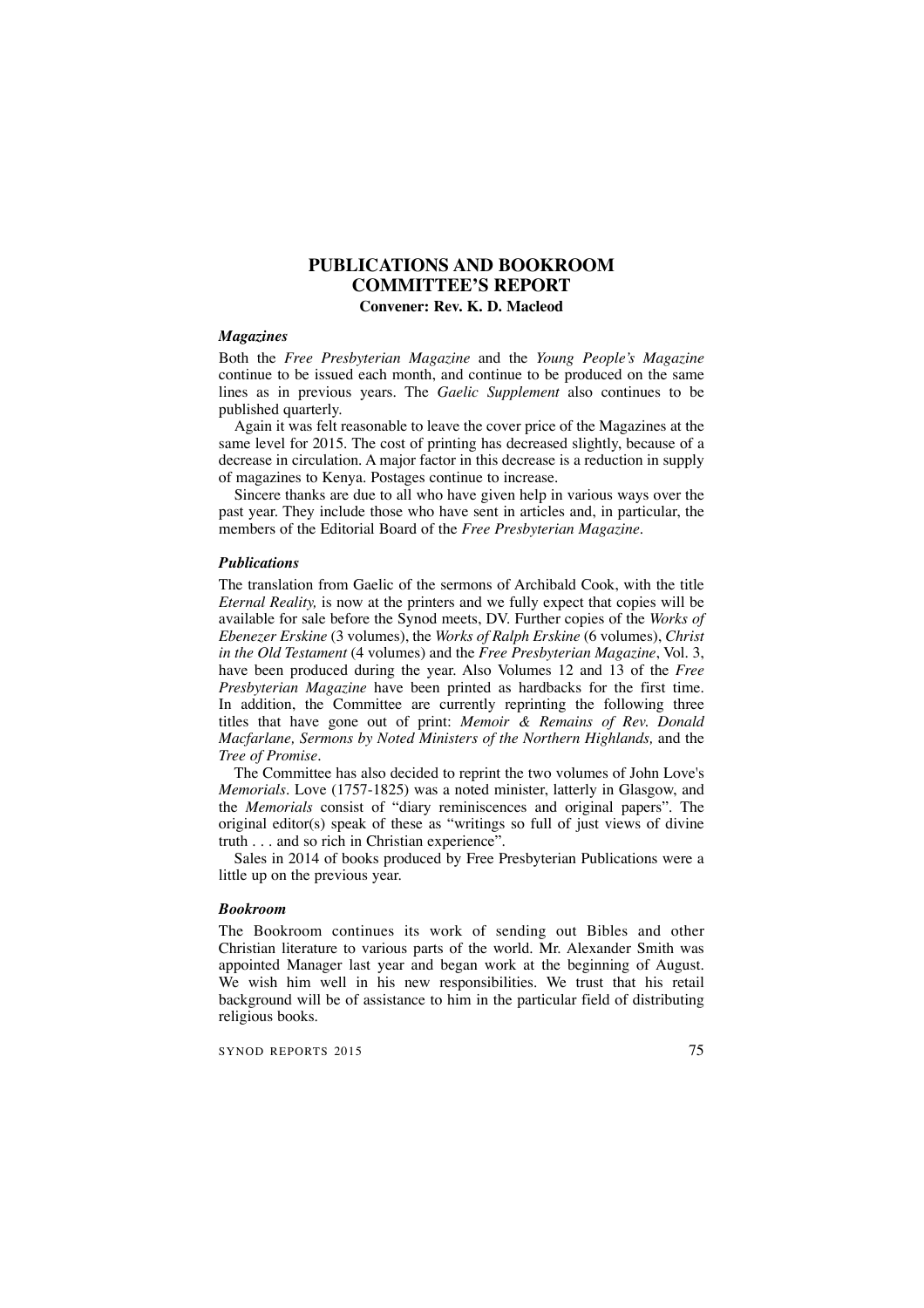We would express our thanks to Miss Ruth Macleod, from Dingwall, who stepped in at short notice for several weeks last year before the new manager was appointed; she ran the Bookroom very efficiently. We would also thank all others who have helped in the work of the Bookroom, in particular those who have kept the Bookroom open during the Manager's holidays.

The overall financial outcome for 2014 was disappointing, but we hope that increased sales for most recent months will continue and that the new Bookroom website, which we expect to go online later in the year, will be a significant factor in an improved sales performance. We do believe that the Bookroom has a useful function to play in spreading sound Christian literature, even when the internet is a source of increased competition for sales and also provides a diversion from the printed page.

The Committee is very conscious of the need for God's blessing on every part of its work. They would therefore call for prayer to the Lord for His blessing on, in particular, the production of the Magazines and the publication and circulation of other Christian literature. Our desire is that the Lord would use these means for the good of souls wherever these Bibles, books and magazines are read.

## **CHURCH ARCHIVES COMMITTEE'S REPORT Convener: Rev. D. W. B. Somerset**

THE remit of the Committee is to oversee the important work of preserving the Church's archives. One part of this work is the maintaining of an inventory of home and overseas records presently in the possession of the Church, including Synod, Presbytery, Kirk Session, Deacons' Court, and Committee records. The compiling of this inventory has continued in the last year, although the work is still not finished. We have been gratified to find that with one or two exceptions, the Kirk Session records of the congregations in the Outer Isles Presbytery are complete.

A second part of the work is the digitizing of archives. The eight volumes of Synod minutes covering the period 1896-2008 have now all been scanned, along with the minutes of the single Presbytery which preceded the formation of the Synod (1893-1896), and the minutes of the Northern Presbytery from 1896-1902. Mr. Roy Middleton is in the process of preparing an index of Synod Resolutions and other important decisions of Synod, which should be of general use to the Church. The Committee would reiterate its urgent recommendation that all Church Courts and committees photocopy their records and store the photocopy in a separate place from the originals. The photocopy should also be scanned so as to have a digital copy.

The third part of the work is the permanent storage of records, both paper and electronic. The suggestion is that paper records should be stored at the Highland Archive Centre in Inverness and electronic records at a secure

76 SYNOD REPORTS 2015